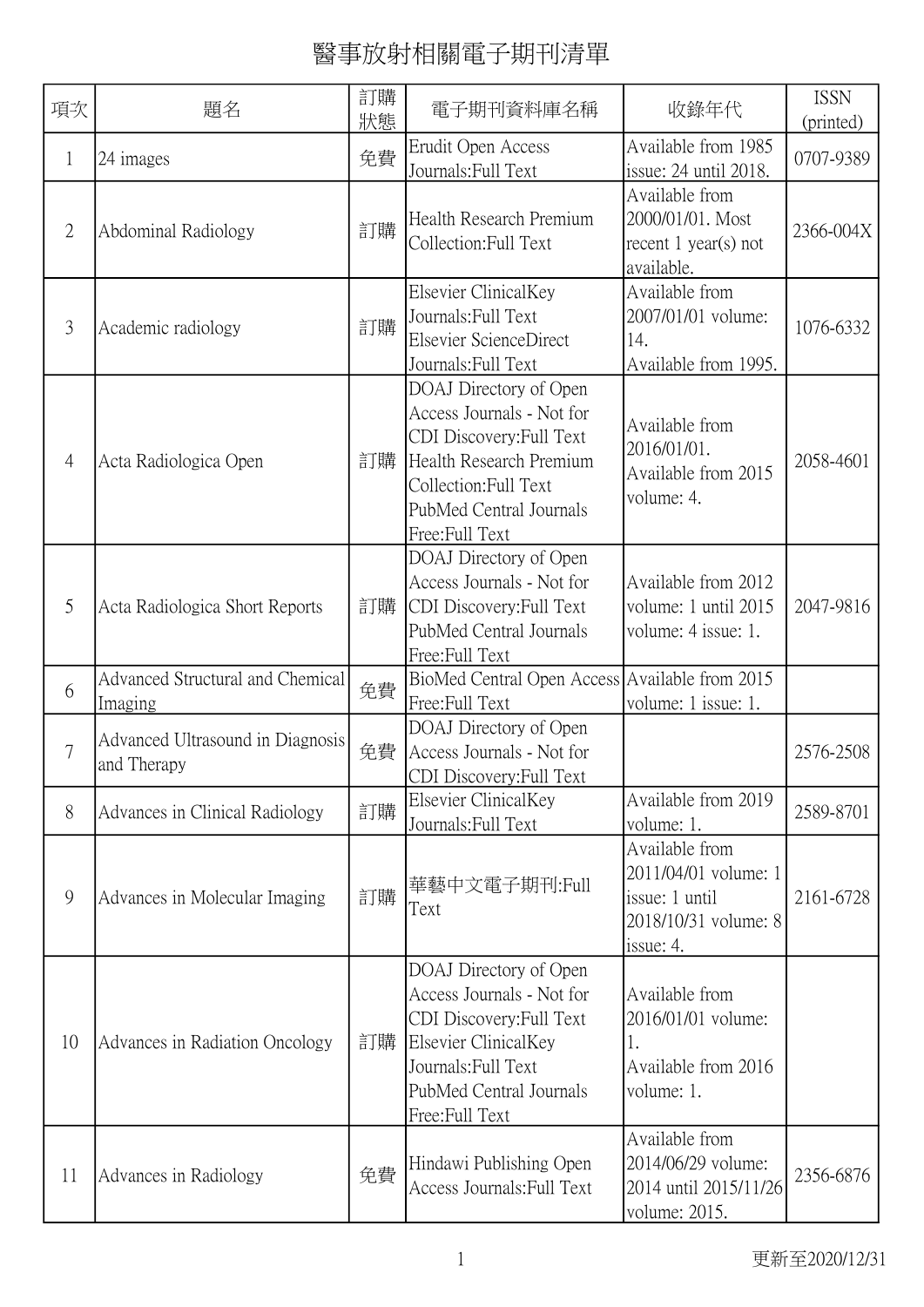| 項次 | 題名                                                            | 訂購<br>狀態 | 電子期刊資料庫名稱                                                                                                                                                                        | 收錄年代                                                                                                                                                          | <b>ISSN</b><br>(printed) |
|----|---------------------------------------------------------------|----------|----------------------------------------------------------------------------------------------------------------------------------------------------------------------------------|---------------------------------------------------------------------------------------------------------------------------------------------------------------|--------------------------|
| 12 | AJNR, American journal of<br>neuroradiology                   | 訂購       | Highwire Press American<br>Society of<br>Neuroradiology:Full Text<br>Highwire Press Free: Full<br>Text<br>PubMed Central Journals<br>Free:Full Text                              | Available from 1980.<br>Available from 1980.<br>Most recent $1$ year(s)<br>not available.<br>Available from 1980<br>volume: 1. Most<br>recent $1$ year(s) not | 0195-6108                |
| 13 | American Imago                                                | 訂購       | Health Research Premium<br>Collection: Full Text                                                                                                                                 | Available from<br>1996/04/01. Most<br>recent $1$ year(s) not<br>available.                                                                                    | 0065-860X                |
| 14 | American journal of nuclear<br>medicine and molecular imaging | 訂購       | PubMed Central Journals<br>Free:Full Text                                                                                                                                        | Available from 2011<br>volume: 1.                                                                                                                             | 2160-8407                |
| 15 | Aniki: Revista Portuguesa da<br>Imagem em Movimento           | 免費       | DOAJ Directory of Open<br>Access Journals - Not for<br>CDI Discovery: Full Text                                                                                                  | Available from 2014.                                                                                                                                          |                          |
| 16 | Annals of Nuclear Medicine                                    | 訂購       | Health Research Premium<br>Collection: Full Text                                                                                                                                 | Available from<br>1997/03/01 until<br>2019/01/31.                                                                                                             | 0914-7187                |
| 17 | Annual Report Institute of Nuclear<br>Energy Research         | 訂購       | 華藝中文電子期刊:Full<br>Text                                                                                                                                                            | Available from<br>2006/06/01 volume:<br>2005 until 2017/07/31<br>volume: 2016.                                                                                | 1812-3155                |
| 18 | Applied Radiology                                             | 訂購       | <b>EBSCOhost CINAHL Plus</b><br>with Full Text: Full Text<br>Health Research Premium<br>Collection: Full Text                                                                    | Available from<br>2004/03/01.<br>Available from<br>2004/01/01.                                                                                                | 0160-9963                |
| 19 | Arab Journal of Interventional<br>Radiology                   | 免費       | DOAJ Directory of Open<br>Access Journals - Not for<br>CDI Discovery: Full Text                                                                                                  | Available from 2017.                                                                                                                                          | 2542-7075                |
| 20 | Asia Oceania Journal of Nuclear<br>Medicine and Biology       | 訂購       | DOAJ Directory of Open<br>Access Journals - Not for<br>CDI Discovery: Full Text<br>Health Research Premium<br>Collection: Full Text<br>PubMed Central Journals<br>Free:Full Text | Available from<br>2013/01/01.<br>Available from 2013<br>volume: 1.                                                                                            | 2322-5718                |
| 21 | Australasian Journal Of<br><b>Ultrasound In Medicine</b>      | 訂購       | PubMed Central Journals<br>Free:Full Text<br>Wiley Online Library<br>Medicine and Nursing<br>Collection 2018: Full Text                                                          | Available from 2009<br>volume: 12. Most<br>recent $1$ year(s) not<br>available.<br>Available from 2009<br>volume: 12 issue: 1.                                | 1836-6864                |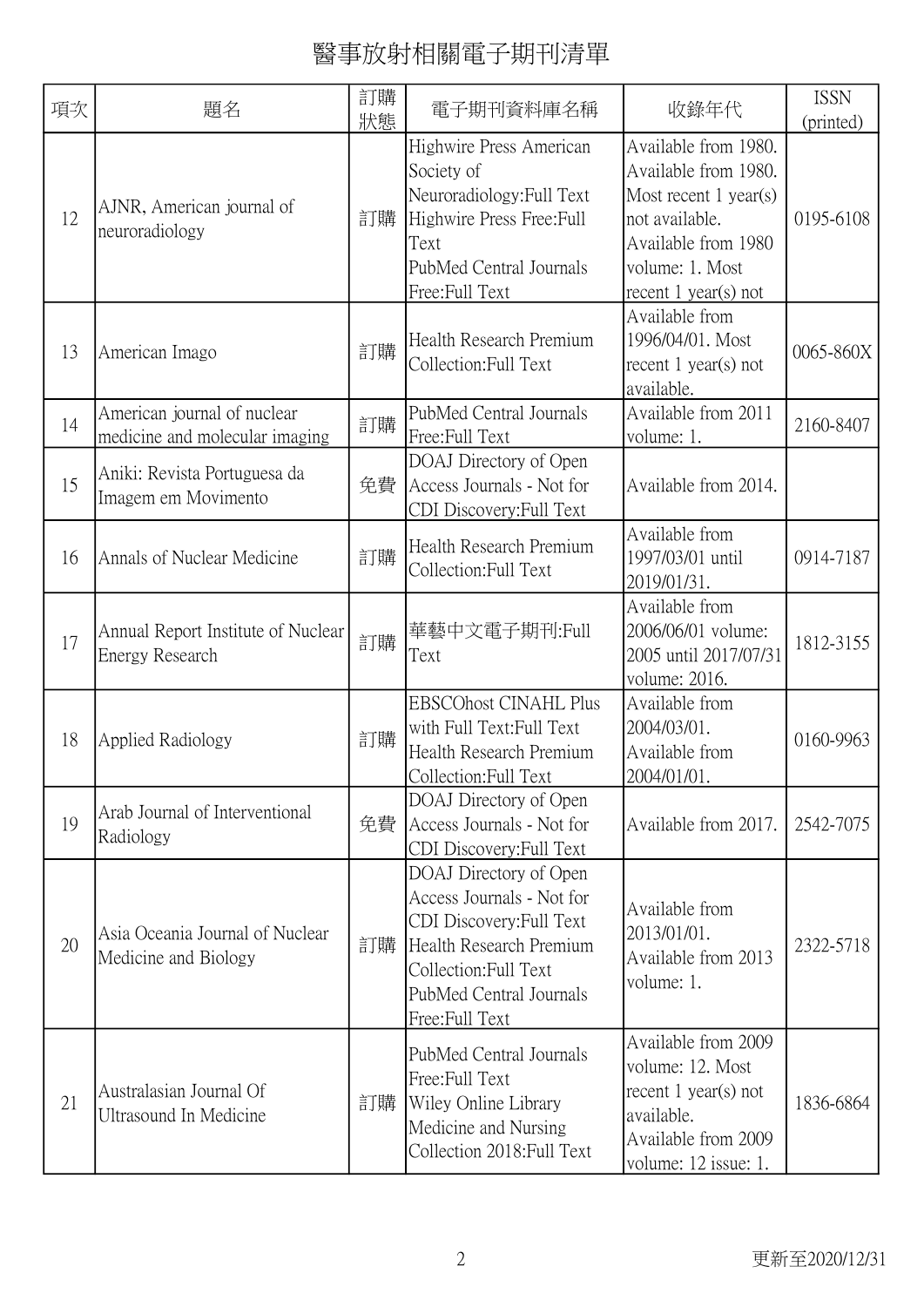| 項次 | 題名                                                                | 訂購<br>狀態 | 電子期刊資料庫名稱                                                                                                                                                                                                                                                                      | 收錄年代                                                                                                                                                                                                       | <b>ISSN</b><br>(printed) |
|----|-------------------------------------------------------------------|----------|--------------------------------------------------------------------------------------------------------------------------------------------------------------------------------------------------------------------------------------------------------------------------------|------------------------------------------------------------------------------------------------------------------------------------------------------------------------------------------------------------|--------------------------|
| 22 | Australasian Radiology                                            | 訂購       | Wiley Online Library<br>Medicine and Nursing<br>Collection 2018: Full Text                                                                                                                                                                                                     | Available from 1997<br>volume: 41 issue: 1<br>until 2007 volume: 51<br>issue: 6.                                                                                                                           | 0004-8461                |
| 23 | Biological Psychiatry: Cognitive<br>Neuroscience and Neuroimaging | 訂購       | Elsevier ClinicalKey<br>Journals: Full Text<br>Elsevier SD Health<br>Sciences: Full Text<br>Elsevier SD<br>Neuroscience: Full Text                                                                                                                                             | Available from<br>2016/01/01 volume:<br>1.<br>Available from<br>2016/01/01 volume: 1<br>issue: 1.<br>Available from<br>2016/01/01 volume: 1                                                                | 2451-9022                |
| 24 | <b>BMC</b> Medical Imaging                                        | 訂購       | BioMed Central Open Access<br>Free: Full Text<br>DOAJ Directory of Open<br>Access Journals - Not for<br>CDI Discovery: Full Text<br>Health Research Premium<br>Collection: Full Text<br>PubMed Central Journals<br>Free: Full Text<br>PubMed Central Open<br>Access: Full Text | Available from 2001.<br>Available from<br>2009/01/01.<br>Available from 2001<br>volume: 1.<br>Available from 2001<br>volume: 1.                                                                            | 1471-2342                |
| 25 | <b>BMC</b> Medical Physics                                        | 訂購       | BioMed Central Open Access<br>Free:Full Text<br>PubMed Central Journals<br>Free:Full Text<br>PubMed Central Open<br>Access: Full Text                                                                                                                                          | Available from 2001.<br>Available from 2008<br>volume: 8 until 2014<br>volume: 14.<br>Available from 2008<br>volume: 8 until 2014<br>volume: 14.                                                           | 1756-6649                |
| 26 | <b>BMC Nuclear Medicine</b>                                       | 訂購       | Health Research Premium<br>Collection: Full Text<br>Health Research Premium<br>Collection: Full Text<br>PubMed Central Journals<br>Free: Full Text<br>PubMed Central Open<br>Access: Full Text                                                                                 | Available from<br>2010/01/01 until<br>2014/01/31.<br>Available in<br>2005/11/28.<br>Available from 2001<br>volume: 1 until 2007<br>volume: 7.<br>Available from 2001<br>volume: 1 until 2007<br>volume: 7. | 1471-2385                |
| 27 | Body image                                                        | 訂購       | Elsevier ScienceDirect<br>Journals: Full Text<br>Elsevier SD Health<br>Sciences: Full Text                                                                                                                                                                                     | Available from 2004.<br>Available from<br>2004/01/01 volume: 1<br>issue: 1.                                                                                                                                | 1740-1445                |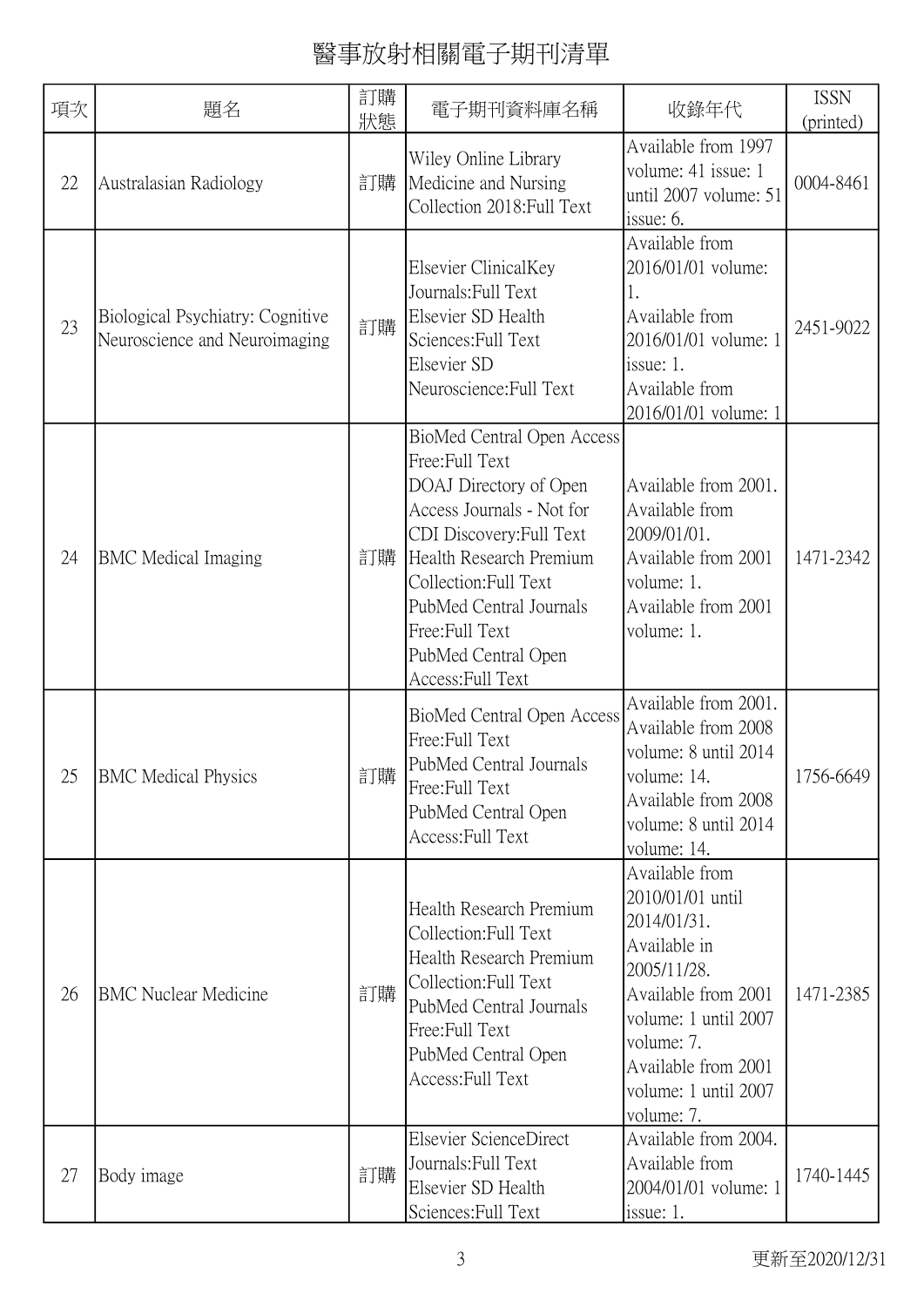| 項次 | 題名                                              | 訂購<br>狀態 | 電子期刊資料庫名稱                                                                                                                                                                                                                        | 收錄年代                                                                                                                                                                                                                                 | <b>ISSN</b><br>(printed) |
|----|-------------------------------------------------|----------|----------------------------------------------------------------------------------------------------------------------------------------------------------------------------------------------------------------------------------|--------------------------------------------------------------------------------------------------------------------------------------------------------------------------------------------------------------------------------------|--------------------------|
| 28 | Brain Imaging and Behavior                      | 訂購       | Health Research Premium<br>Collection: Full Text                                                                                                                                                                                 | Available from<br>2007/06/01. Most<br>recent $1$ year(s) not<br>available.                                                                                                                                                           | 1931-7557                |
| 29 | British journal of radiology                    | 訂購       | PubMed Central Journals<br>Free: Full Text                                                                                                                                                                                       | Available from 2009<br>volume: 82 issue:<br>984. Most recent 1<br>year(s) not available.                                                                                                                                             | 0007-1285                |
| 30 | Canadian Association of<br>Radiologists Journal | 訂購       | Health Research Premium<br>Collection: Full Text                                                                                                                                                                                 | Available from<br>1998/02/01 until<br>2011/08/31.                                                                                                                                                                                    | 0846-5371                |
| 31 | Cancer Imaging                                  | 訂購       | BioMed Central Open Access<br>Free:Full Text<br>DOAJ Directory of Open<br>Access Journals - Not for<br>CDI Discovery: Full Text<br>Health Research Premium<br>Collection: Full Text<br>PubMed Central Journals<br>Free:Full Text | Available from 2014<br>volume: 14 issue: 1.<br>Available from<br>2015/01/01.<br>Available from 2000<br>volume: 1.                                                                                                                    | 1740-5025                |
| 32 | CardioVascular and Interventional<br>Radiology  | 訂購       | Health Research Premium<br>Collection: Full Text                                                                                                                                                                                 | Available from<br>1997/01/01. Most<br>recent $1$ year(s) not<br>available.                                                                                                                                                           | 0174-1551                |
| 33 | Cardiovascular radiation medicine               | 訂購       | Elsevier ScienceDirect<br>Journals: Full Text<br>Elsevier SD Biochemistry<br>Genetics and Molecular<br>Biology: Full Text<br>Elsevier SD Health<br>Sciences: Full Text                                                           | Available from 1999<br>until 2004.<br>Available from<br>1999/01/01 volume: 1<br>issue: 1 until<br>2004/12/31 volume: 5<br>issue: 4.<br>Available from<br>1999/01/01 volume: 1<br>issue: 1 until<br>2004/12/31 volume: 5<br>issue: 4. | 1522-1865                |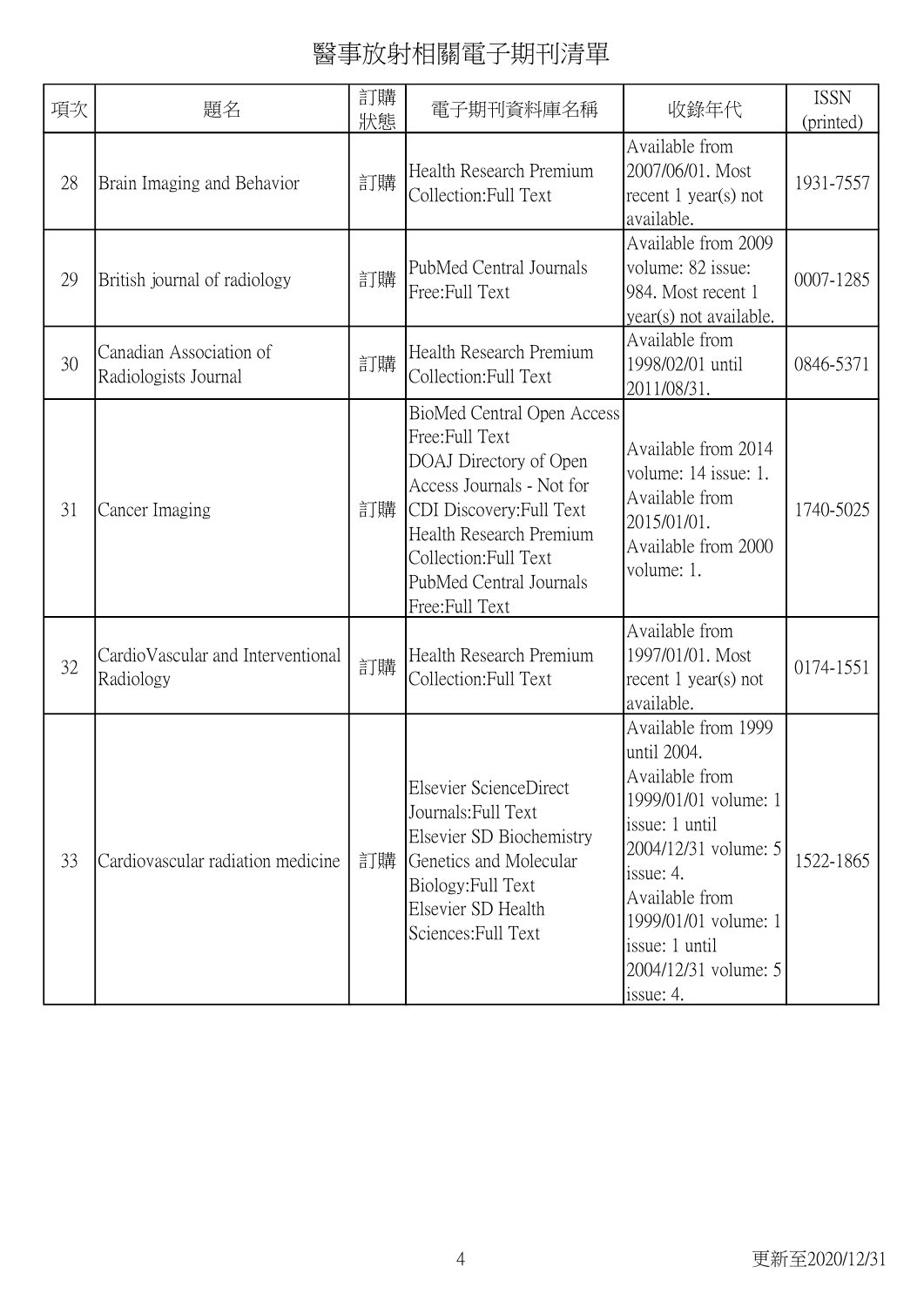| 項次 | 題名                                                    | 訂購<br>狀態 | 電子期刊資料庫名稱                                                                                                                                                                                                                                                                                     | 收錄年代                                                                                                                                                           | <b>ISSN</b><br>(printed) |
|----|-------------------------------------------------------|----------|-----------------------------------------------------------------------------------------------------------------------------------------------------------------------------------------------------------------------------------------------------------------------------------------------|----------------------------------------------------------------------------------------------------------------------------------------------------------------|--------------------------|
| 34 | Cardiovascular Ultrasound                             | 訂購       | BioMed Central Open Access<br>Free:Full Text<br>DOAJ Directory of Open<br>Access Journals - Not for<br>CDI Discovery: Full Text<br>Health Research Premium<br>Collection: Full Text<br>PubMed Central Journals<br>Free: Full Text<br>PubMed Central Open<br>Access: Full Text                 | Available from 2003.<br>Available from<br>2009/01/01.<br>Available from 2003<br>volume: 1.<br>Available from 2003<br>volume: 1.                                | 1476-7120                |
| 35 | Case Reports in Radiology                             | 訂購       | DOAJ Directory of Open<br>Access Journals - Not for<br>CDI Discovery: Full Text<br>Health Research Premium<br>Collection: Full Text<br>Hindawi Publishing Open<br><b>Access Journals: Full Text</b><br>PubMed Central Journals<br>Free: Full Text<br>PubMed Central Open<br>Access: Full Text | Available from<br>2012/01/01.<br>Available from<br>2011/06/30 volume:<br>2011.<br>Available from 2011<br>volume: 2011.<br>Available from 2011<br>volume: 2011. | 2090-6862                |
| 36 | Chemring Group PLC MarketLine<br>Company Profile      | 訂購       | <b>EBSCOhost Health Business</b><br>FullTEXT Elite: Full Text                                                                                                                                                                                                                                 | Available from<br>2014/08/12.                                                                                                                                  |                          |
| 37 | Cinema: Journal of Philosophy<br>and the Moving Image | 免費       | DOAJ Directory of Open<br>Access Journals - Not for<br>CDI Discovery: Full Text                                                                                                                                                                                                               | Available from 2010.                                                                                                                                           | 1647-8991                |
| 38 | Circulation: Cardiovascular<br>Imaging                | 訂購       | Highwire Press Free: Full<br>Text<br>Ovid Lippincott Williams and<br><b>Wilkins Total Access</b><br>Collection 2018: Full Text                                                                                                                                                                | Available from 2008.<br>Most recent 1 year(s)<br>not available.<br>Available from<br>2008/07/01 volume: 1<br>issue: 1.                                         | 1941-9651                |
| 39 | Clinical and Translational<br>Radiation Oncology      | 訂購       | DOAJ Directory of Open<br>Access Journals - Not for<br>CDI Discovery: Full Text<br>PubMed Central Journals<br>Free:Full Text                                                                                                                                                                  | Available from 2016<br>volume: 1.                                                                                                                              |                          |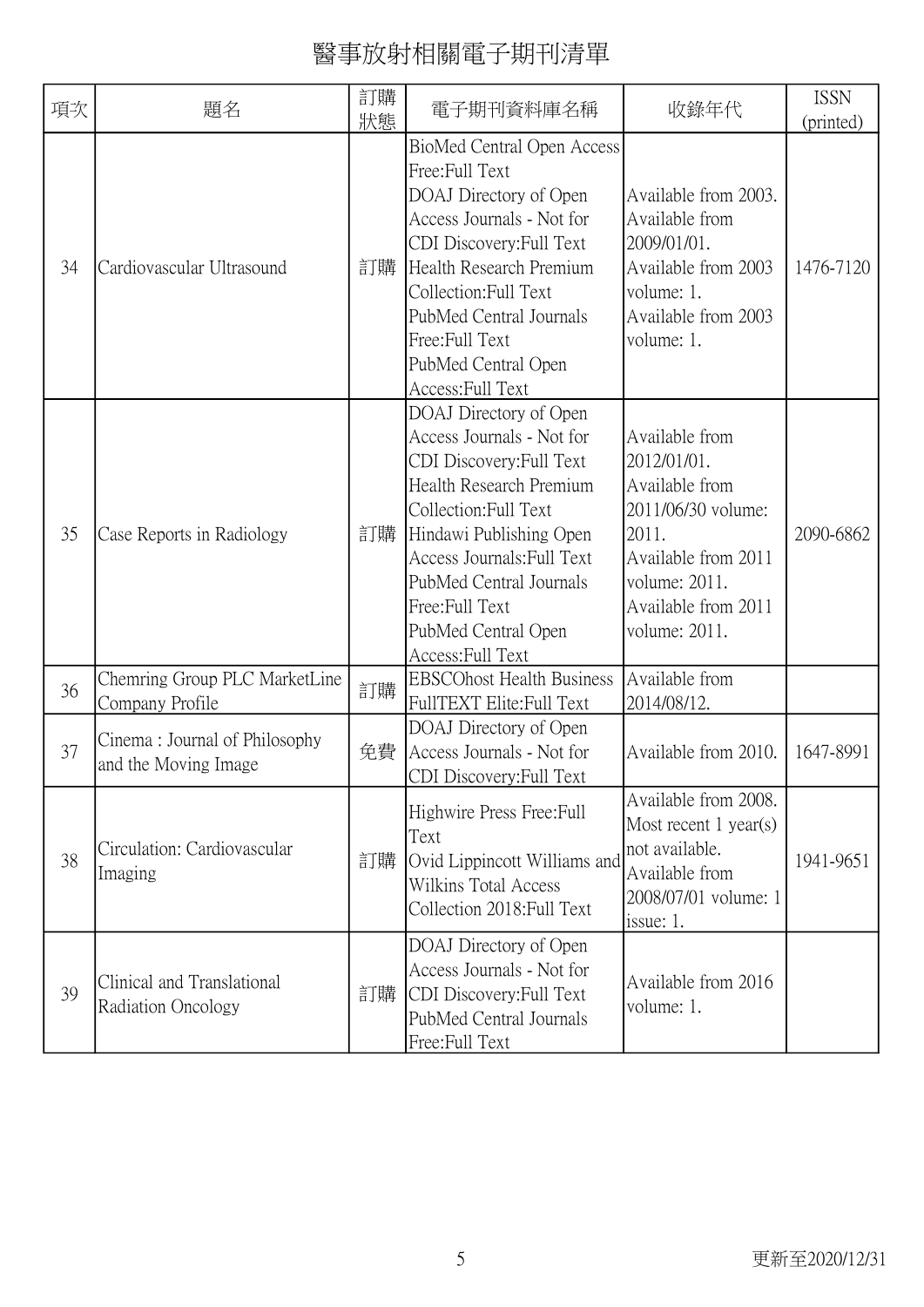| 項次 | 題名                                            | 訂購<br>狀態 | 電子期刊資料庫名稱                                                                                                                                                                                     | 收錄年代                                                                                                                                                         | <b>ISSN</b><br>(printed) |
|----|-----------------------------------------------|----------|-----------------------------------------------------------------------------------------------------------------------------------------------------------------------------------------------|--------------------------------------------------------------------------------------------------------------------------------------------------------------|--------------------------|
| 40 | Clinical imaging                              | 訂購       | Elsevier ClinicalKey<br>Journals: Full Text<br>Elsevier ScienceDirect<br>Journals: Full Text<br>Elsevier SD Health<br>Sciences: Full Text<br>Health Research Premium<br>Collection: Full Text | Available from<br>2007/01/01 volume:<br>31.<br>Available from 1995.<br>Available from<br>1995/01/01 volume:<br>19 issue: 1.<br>Available from<br>2003/01/01. | 0899-7071                |
| 41 | Clinical Neuroradiology                       | 訂購       | Health Research Premium<br>Collection: Full Text                                                                                                                                              | Available from<br>1998/12/01 until<br>2000/12/31. Available<br>from 2006/01/01.<br>Most recent $1$ year(s)<br>not available.                                 | 1869-1439                |
| 42 | Clinical nuclear medicine                     | 訂購       | Ovid Lippincott Williams and Available from<br>Wilkins Total Access<br>Collection 2018: Full Text                                                                                             | 1996/01/01 volume:<br>$21$ issue: 1.                                                                                                                         | 0363-9762                |
| 43 | Clinical Physiology and<br>Functional Imaging | 訂購       | Wiley Online Library All<br>Journals: Full Text                                                                                                                                               | Available from 1997.                                                                                                                                         | 1475-0961                |
| 44 | Clinical radiology (Harlow. Print)            | 訂購       | Elsevier ClinicalKey<br>Journals: Full Text<br>Elsevier ScienceDirect<br>Journals: Full Text<br>Elsevier SD Health<br>Sciences: Full Text                                                     | Available from<br>2007/01/01 volume:<br>62.<br>Available from 1995.<br>Available from<br>1995/01/01 volume:<br>50 issue: 1.                                  | 0009-9260                |
| 45 | Clinical radiology extra                      | 訂購       | Elsevier ScienceDirect<br>Journals: Full Text                                                                                                                                                 | Available from 2002<br>until 2005.                                                                                                                           | 1477-6804                |
| 46 | Computerized medical imaging<br>and graphics  | 訂購       | Elsevier ClinicalKey<br>Journals: Full Text<br>Elsevier ScienceDirect<br>Journals: Full Text<br>Elsevier SD Health<br>Sciences: Full Text                                                     | Available from<br>2007/01/01 volume:<br>31.<br>Available from 1995.<br>Available from 1995.                                                                  | 0895-6111                |
| 47 | Concepts in Magnetic Resonance<br>Part A      | 免費       | DOAJ Directory of Open<br>Access Journals - Not for<br>CDI Discovery: Full Text<br>Hindawi Publishing Open<br>Access Journals: Full Text                                                      | Available from<br>2019/05/09 volume:<br>2019.                                                                                                                | 1546-6086                |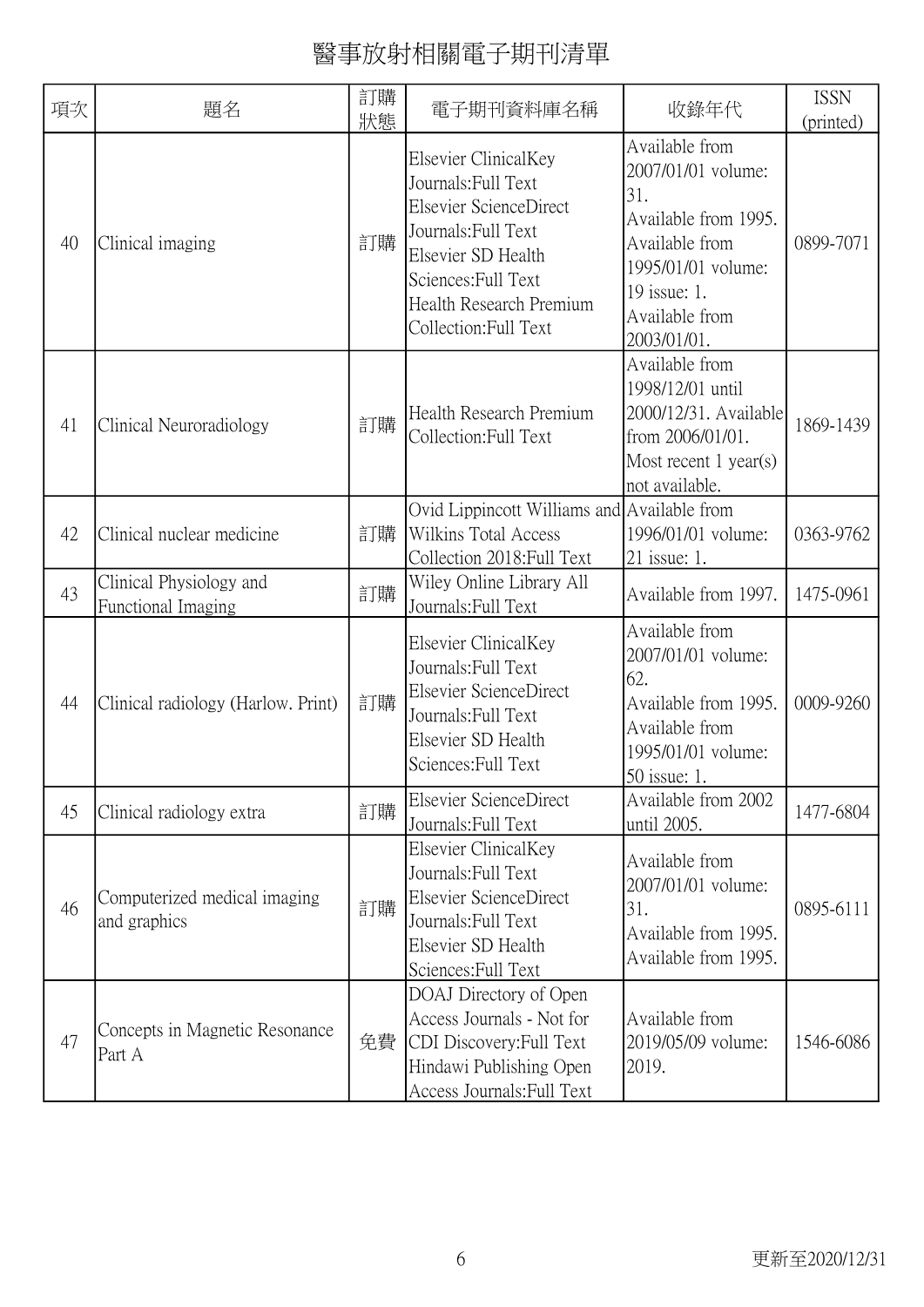| 項次 | 題名                                                                          | 訂購<br>狀態 | 電子期刊資料庫名稱                                                                                                                                                                                                                                 | 收錄年代                                                                                                                        | <b>ISSN</b><br>(printed) |
|----|-----------------------------------------------------------------------------|----------|-------------------------------------------------------------------------------------------------------------------------------------------------------------------------------------------------------------------------------------------|-----------------------------------------------------------------------------------------------------------------------------|--------------------------|
| 48 | Concepts in Magnetic Resonance<br>Part B: Magnetic Resonance<br>Engineering | 訂購       | Hindawi Publishing Open<br>Access Journals: Full Text<br>Wiley Online Library<br>Medicine and Nursing<br>Collection 2018: Full Text<br>Wiley Online Library Science<br>Technology and Medicine<br>Collection 2018: Full Text              | Available from<br>2019/05/26 volume:<br>2019.<br>Available from 2003<br>issue: 1.<br>Available from 2003<br>issue: 1.       | 1552-5031                |
| 49 | Contemporary diagnostic<br>radiology                                        | 訂購       | Ovid Lippincott Williams and Available from<br>Wilkins Total Access<br>Collection 2018: Full Text                                                                                                                                         | 2005/01/01 volume:<br>28 issue: 1.                                                                                          | 0149-9009                |
| 50 | Contrast media & molecular<br>imaging                                       | 訂購       | DOAJ Directory of Open<br>Access Journals - Not for<br>CDI Discovery: Full Text<br>Health Research Premium<br>Collection: Full Text<br>Hindawi Publishing Open<br>Access Journals: Full Text<br>PubMed Central Journals<br>Free:Full Text | Available from<br>2017/01/01.<br>Available from<br>2017/01/10 volume:<br>2017.<br>Available from 2017<br>volume: 2017.      | 1555-4309                |
| 51 | Critical reviews in computed<br>tomography                                  | 訂購       | Health Research Premium<br>Collection: Full Text                                                                                                                                                                                          | Available from<br>2003/07/01 until<br>2004/09/30.                                                                           | 1548-7679                |
| 52 | Current problems in diagnostic<br>radiology                                 | 訂購       | Elsevier ClinicalKey<br>Journals: Full Text<br>Elsevier ScienceDirect<br>Journals: Full Text<br>Elsevier SD Health<br>Sciences: Full Text                                                                                                 | Available from<br>2007/01/01 volume:<br>36.<br>Available from 1995.<br>Available from<br>1995/01/01 volume:<br>24 issue: 1. | 0363-0188                |
| 53 | Dento-maxillo-facial radiology                                              | 訂購       | PubMed Central Journals<br>Free: Full Text                                                                                                                                                                                                | Available from 2010<br>volume: 39. Most<br>recent $1$ year(s) not<br>available.                                             | 0250-832X                |
| 54 | Designio. Investigación en Diseño<br>Gráfico y Estudios de la Imagen        | 免費       | DOAJ Directory of Open<br>Access Journals - Not for<br>CDI Discovery: Full Text                                                                                                                                                           | Available from 2019.                                                                                                        |                          |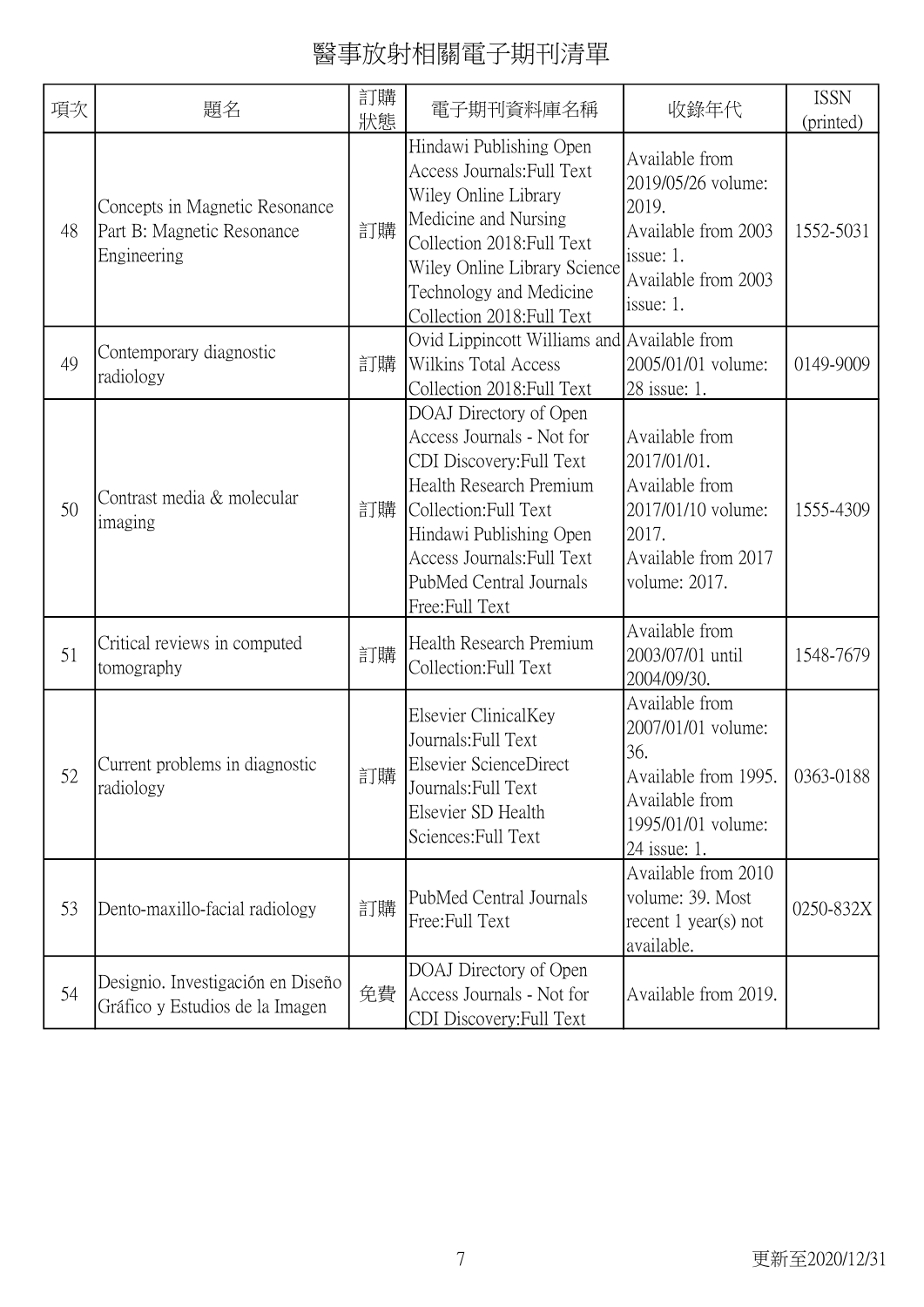| 項次 | 題名                                                                     | 訂購 | 電子期刊資料庫名稱                                                                                                                                                                                                                                                                      | 收錄年代                                                                                                                                                                     | <b>ISSN</b> |
|----|------------------------------------------------------------------------|----|--------------------------------------------------------------------------------------------------------------------------------------------------------------------------------------------------------------------------------------------------------------------------------|--------------------------------------------------------------------------------------------------------------------------------------------------------------------------|-------------|
|    |                                                                        | 狀態 |                                                                                                                                                                                                                                                                                |                                                                                                                                                                          | (printed)   |
| 55 | Diagnostic and Interventional<br>Imaging                               | 訂購 | Elsevier ClinicalKey<br>Journals: Full Text<br>Elsevier ScienceDirect<br>Journals: Full Text<br>Elsevier SD Health<br>Sciences: Full Text                                                                                                                                      | Available from<br>2012/01/01 volume:<br>93.<br>Available from 2012.<br>Available from<br>2012/01/01 volume:<br>93 issue: 1. Most<br>recent $1$ year(s) not<br>available. | 2211-5684   |
| 56 | Diagnostic and interventional<br>radiology                             | 訂購 | Health Research Premium<br>Collection: Full Text<br>PubMed Central Journals<br>Free:Full Text                                                                                                                                                                                  | Available from<br>2005/03/01.<br>Available from 2014<br>volume: 20.                                                                                                      | 1305-3825   |
| 57 | Diagnostic Imaging                                                     | 訂購 | Health Research Premium<br>Collection:Full Text                                                                                                                                                                                                                                | Available from<br>1998/06/01 until<br>2002/03/31. Available<br>from 2007/04/01 until<br>2010/12/31.                                                                      | 0194-2514   |
| 58 | Egyptian Journal of Radiology and<br>Nuclear Medicine                  | 免費 | DOAJ Directory of Open<br>Access Journals - Not for<br>CDI Discovery: Full Text                                                                                                                                                                                                | Available from 2010.                                                                                                                                                     | 0378-603X   |
| 59 | <b>EJNMMI</b> Physics                                                  | 訂購 | <b>BioMed Central Open Access</b><br>Free: Full Text<br>DOAJ Directory of Open<br>Access Journals - Not for<br>CDI Discovery: Full Text<br>PubMed Central Journals<br>Free: Full Text                                                                                          | Available from 2014<br>volume: 1 issue: 1.<br>Available from 2014<br>volume: 1.                                                                                          | 2197-7364   |
| 60 | <b>EJNMMI</b> Research                                                 | 訂購 | BioMed Central Open Access<br>Free: Full Text<br>DOAJ Directory of Open<br>Access Journals - Not for<br>CDI Discovery: Full Text<br>Health Research Premium<br>Collection: Full Text<br>PubMed Central Journals<br>Free: Full Text<br>PubMed Central Open<br>Access: Full Text | Available from 2011<br>volume: 1 issue: 1.<br>Available from<br>2013/01/01.<br>Available from 2011<br>volume: 1.<br>Available from 2011<br>volume: 1.                    |             |
| 61 | Elbit Imaging Ltd. MarketLine                                          | 訂購 | <b>EBSCOhost Health Business</b>                                                                                                                                                                                                                                               | Available from                                                                                                                                                           |             |
|    | Company Profile                                                        |    | FullTEXT Elite: Full Text                                                                                                                                                                                                                                                      | 2014/10/04.                                                                                                                                                              |             |
| 62 | ELCVIA: electronic letters on<br>computer vision and image<br>analysis | 免費 | DOAJ Directory of Open<br>Access Journals - Not for<br>CDI Discovery: Full Text                                                                                                                                                                                                | Available from 2002.                                                                                                                                                     | 1577-5097   |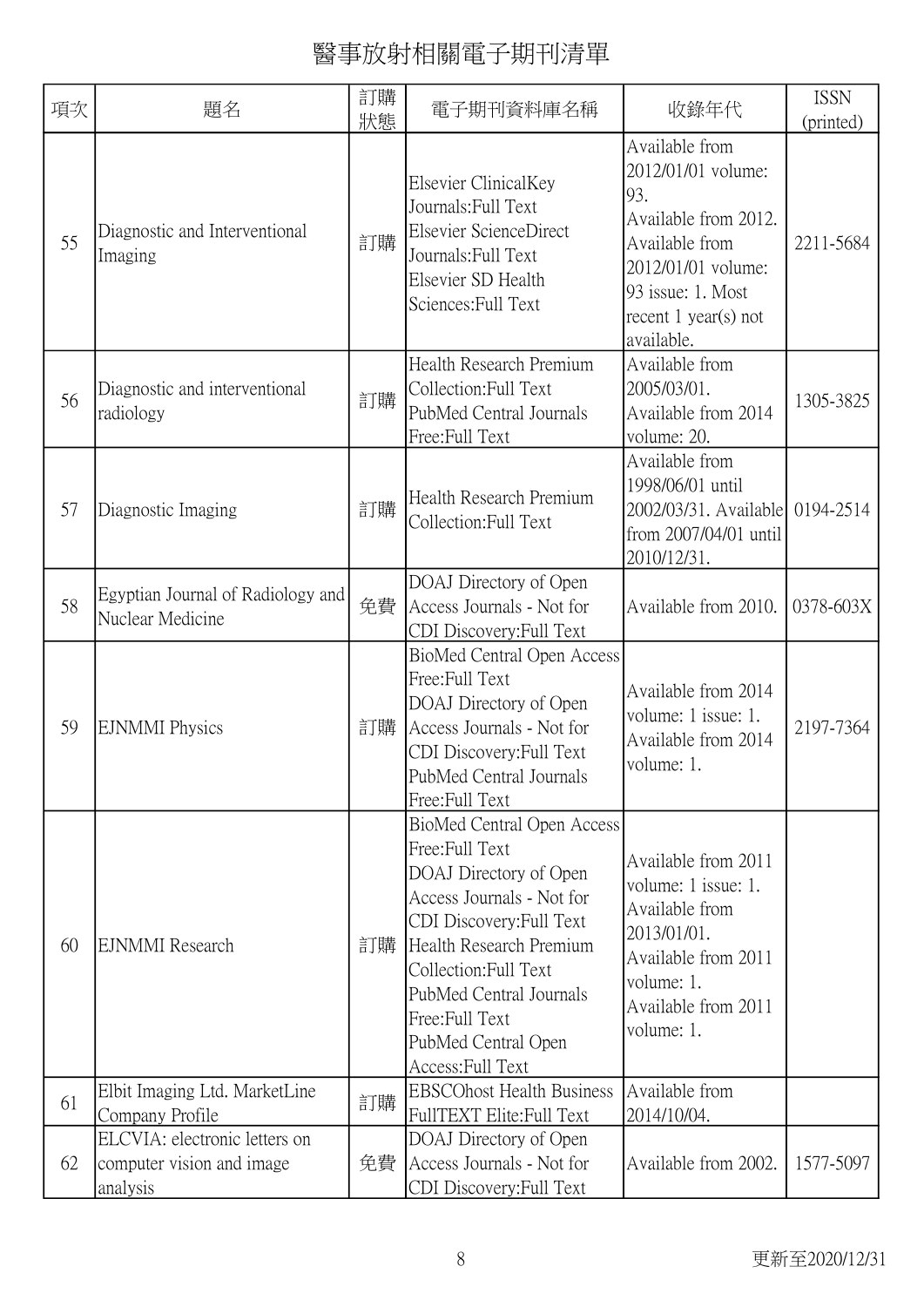| 項次 | 題名                                                            | 訂購<br>狀態 | 電子期刊資料庫名稱                                                                                                                                                                                                                         | 收錄年代                                                                                                                                | <b>ISSN</b><br>(printed) |
|----|---------------------------------------------------------------|----------|-----------------------------------------------------------------------------------------------------------------------------------------------------------------------------------------------------------------------------------|-------------------------------------------------------------------------------------------------------------------------------------|--------------------------|
| 63 | EMC - Radiologie                                              | 訂購       | Elsevier ScienceDirect<br>Journals: Full Text<br>Elsevier SD Health<br>Sciences: Full Text                                                                                                                                        | Available from 2004<br>until 2005.<br>Available from<br>2004/02/01 volume: 1<br>issue: 1 until<br>2005/12/31 volume: 2<br>issue: 6. | 1762-4185                |
| 64 | <b>Emergency Radiology</b>                                    | 訂購       | Health Research Premium<br>Collection:Full Text                                                                                                                                                                                   | Available from<br>1997/01/01. Most<br>recent $1$ year(s) not<br>available.                                                          | 1070-3004                |
| 65 | <b>EMJ</b> Radiology                                          | 免費       | DOAJ Directory of Open<br>Access Journals - Not for<br>CDI Discovery: Full Text                                                                                                                                                   |                                                                                                                                     |                          |
| 66 | Endoscopic Ultrasound                                         | 訂購       | PubMed Central Journals<br>Free: Full Text                                                                                                                                                                                        | Available from 2012<br>volume: 1.                                                                                                   | 2303-9027                |
| 67 | EPJ Nuclear Sciences &<br>Technologies                        | 免費       | DOAJ Directory of Open<br>Access Journals - Not for<br>CDI Discovery: Full Text                                                                                                                                                   | Available from 2015.                                                                                                                |                          |
| 68 | EURASIP Journal on Image and<br>Video Processing              | 免費       | <b>BioMed Central Open Access</b><br>Free:Full Text<br>DOAJ Directory of Open<br>Access Journals - Not for<br>CDI Discovery: Full Text                                                                                            | Available from 2011<br>volume: 2008 issue:<br>1.                                                                                    | 1687-5176                |
| 69 | European Heart Journal -<br>Cardiovascular Imaging            | 訂購       | Oxford University Press<br>Journals Current: Full Text                                                                                                                                                                            | Available from 2000<br>volume: 1 issue: 1.                                                                                          | 2047-2404                |
| 70 | European Journal of Hybrid<br>Imaging                         | 訂購       | BioMed Central Open Access<br>Free: Full Text<br>DOAJ Directory of Open<br>Access Journals - Not for<br>CDI Discovery: Full Text<br>Health Research Premium<br>Collection: Full Text<br>PubMed Central Journals<br>Free:Full Text | Available from 2017<br>volume: 1 issue: 1.<br>Available from<br>2019/07/01.<br>Available from 2019<br>volume: 3.                    | 2510-3636                |
| 71 | European Journal of Nuclear<br>Medicine and Molecular Imaging | 訂購       | Health Research Premium<br>Collection: Full Text                                                                                                                                                                                  | Available from<br>1997/09/01. Most<br>recent $1$ year(s) not<br>available.                                                          | 1619-7070                |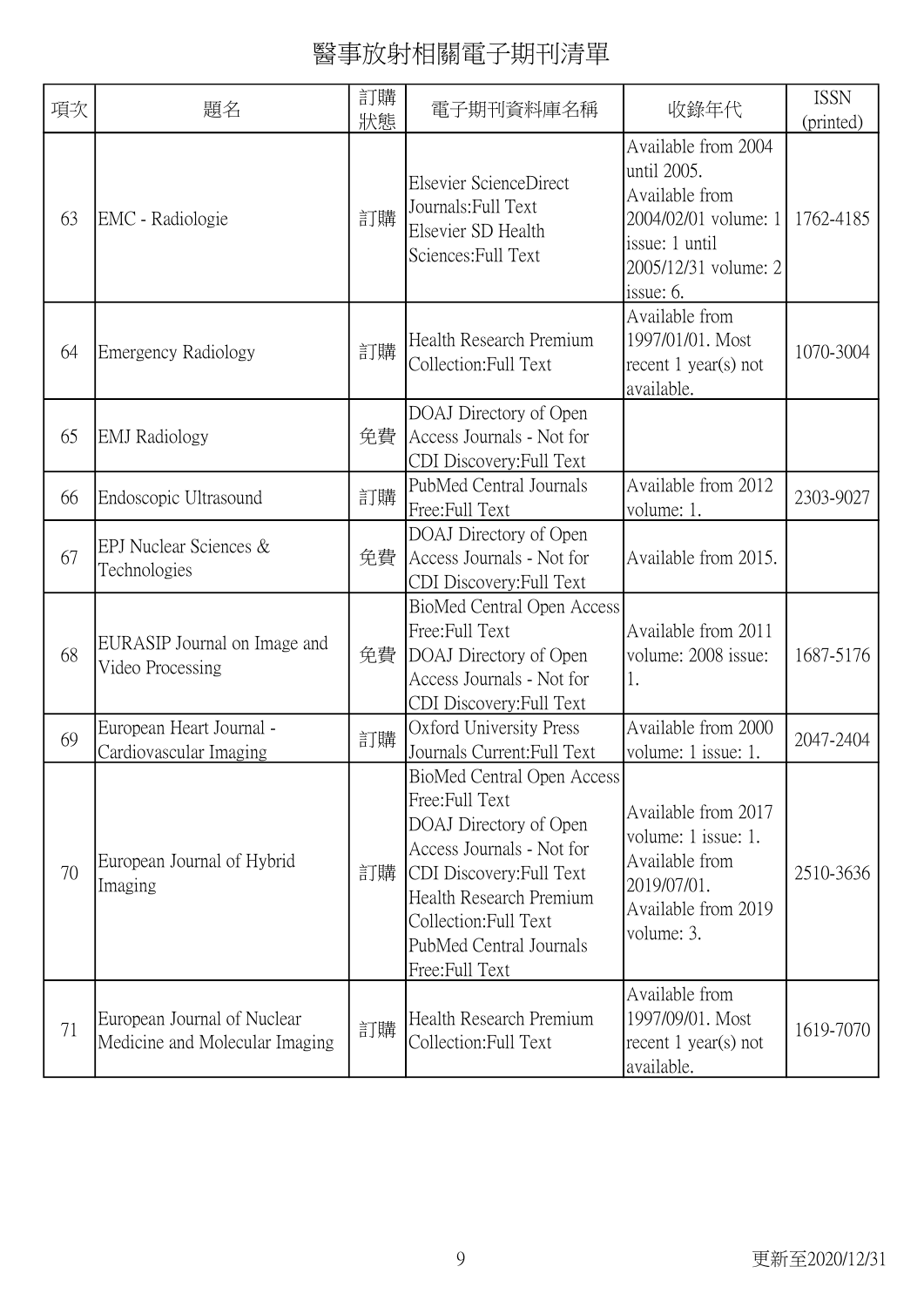| 項次 | 題名                                               | 訂購<br>狀態 | 電子期刊資料庫名稱                                                                                                                                                                                                                        | 收錄年代                                                                                                                                                 | <b>ISSN</b><br>(printed) |
|----|--------------------------------------------------|----------|----------------------------------------------------------------------------------------------------------------------------------------------------------------------------------------------------------------------------------|------------------------------------------------------------------------------------------------------------------------------------------------------|--------------------------|
| 72 | European journal of radiology                    | 訂購       | Elsevier ClinicalKey<br>Journals: Full Text<br>Elsevier ScienceDirect<br>Journals: Full Text<br>Elsevier SD Health<br>Sciences: Full Text                                                                                        | Available from<br>2007/01/01 volume:<br>61.<br>Available from 1995.<br>Available from<br>1995/01/01 volume:<br>19 issue: 2.                          | 0720-048X                |
| 73 | European Journal of Radiology<br>Extra           | 訂購       | Elsevier ScienceDirect<br>Journals: Full Text<br>Elsevier SD Health<br>Sciences: Full Text                                                                                                                                       | Available from 2003<br>until 2011.<br>Available from<br>2003/01/01 volume:<br>45 issue: 1 until<br>2011/08/31 volume:<br>79 issue: 2.                | 1571-4675                |
| 74 | European Journal of Radiology<br>Open            | 訂購       | DOAJ Directory of Open<br>Access Journals - Not for<br>CDI Discovery: Full Text<br>Elsevier ClinicalKey<br>Journals: Full Text<br>PubMed Central Journals<br>Free:Full Text                                                      | Available from 2014<br>volume: 1.<br>Available from 2014<br>volume: 1.                                                                               | 2352-0477                |
| 75 | European Radiology                               | 訂購       | <b>EBSCOhost CINAHL Plus</b><br>with Full Text: Full Text<br>Health Research Premium<br>Collection: Full Text                                                                                                                    | Available from<br>2008/01/01. Most<br>recent 1 year(s) not<br>available.<br>Available from<br>1997/01/01. Most<br>recent 1 year(s) not<br>available. | 0938-7994                |
| 76 | European Radiology Experimental                  | 訂購       | BioMed Central Open Access<br>Free:Full Text<br>DOAJ Directory of Open<br>Access Journals - Not for<br>CDI Discovery: Full Text<br>Health Research Premium<br>Collection: Full Text<br>PubMed Central Journals<br>Free:Full Text | Available from 2017<br>volume: 1 issue: 1.<br>Available from<br>2019/02/01.<br>Available from 2017<br>volume: 1.                                     |                          |
| 77 | Future Human Image                               | 免費       | DOAJ Directory of Open<br>Access Journals - Not for<br>CDI Discovery: Full Text                                                                                                                                                  | Available from 2014.                                                                                                                                 | 2311-8822                |
| 78 | Getty Images, Inc. MarketLine<br>Company Profile | 訂購       | <b>EBSCOhost Health Business</b><br>FullTEXT Elite: Full Text                                                                                                                                                                    | Available from<br>2014/06/19.                                                                                                                        |                          |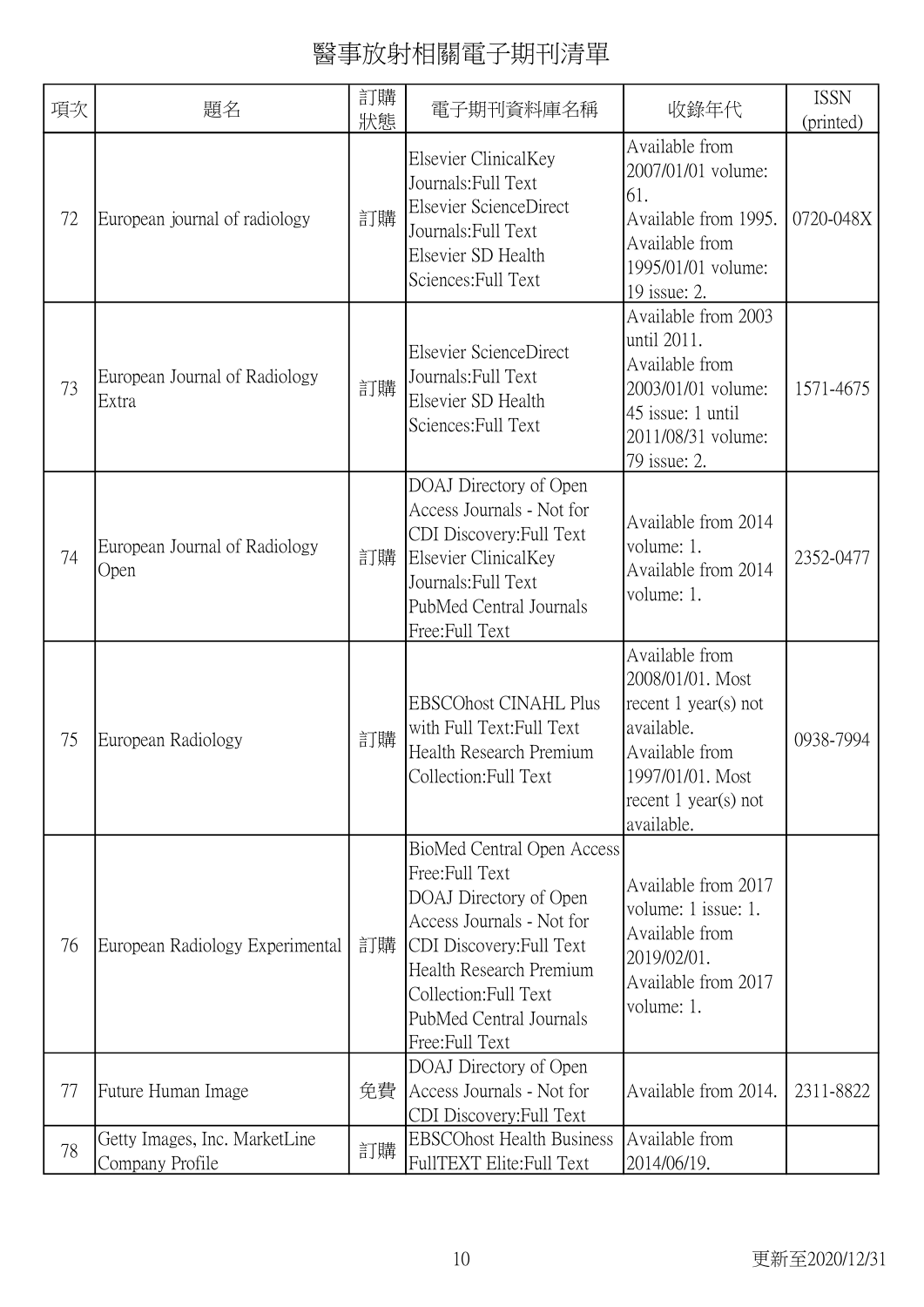| 項次 | 題名                                                                               | 訂購<br>狀態 | 電子期刊資料庫名稱                                                                                                                           | 收錄年代                                                                                                                              | <b>ISSN</b><br>(printed) |
|----|----------------------------------------------------------------------------------|----------|-------------------------------------------------------------------------------------------------------------------------------------|-----------------------------------------------------------------------------------------------------------------------------------|--------------------------|
| 79 | GIS - Gesto, Imagem e Som -<br>Revista de Antropologia                           | 免費       | DOAJ Directory of Open<br>Access Journals - Not for<br>CDI Discovery: Full Text                                                     | Available from 2016.                                                                                                              |                          |
| 80 | Global Imaging Systems, Inc.<br>MarketLine Company Profile                       | 訂購       | <b>EBSCOhost Health Business</b><br>FullTEXT Elite: Full Text                                                                       | Available from<br>2014/04/03.                                                                                                     |                          |
| 81 | Groupe Limagrain Holdings S.A.<br>MarketLine Company Profile                     | 訂購       | <b>EBSCOhost Health Business</b><br>FullTEXT Elite: Full Text                                                                       | Available from<br>2014/07/18.                                                                                                     |                          |
| 82 | Hong Kong Journal of Radiology                                                   | 訂購       | DOAJ Directory of Open<br>Access Journals - Not for<br>CDI Discovery: Full Text<br>Health Research Premium<br>Collection: Full Text | Available from<br>2019/03/01.                                                                                                     | 2223-6619                |
| 83 | ICTACT Journal on Image $&$<br>Video Processing                                  | 免費       | DOAJ Directory of Open<br>Access Journals - Not for<br>CDI Discovery: Full Text                                                     | Available from 2010.                                                                                                              | 0976-9099                |
| 84 | <b>IET</b> Image Processing                                                      | 免費       | DOAJ Directory of Open<br>Access Journals - Not for<br>CDI Discovery: Full Text                                                     |                                                                                                                                   | 1751-9659                |
| 85 | $\text{Im}@$ go. A Journal of the Social<br>Imaginary                            | 免費       | DOAJ Directory of Open<br>Access Journals - Not for<br>CDI Discovery: Full Text                                                     | Available from 2012.                                                                                                              |                          |
| 86 | Image & narrative                                                                | 免費       | DOAJ Directory of Open<br>Access Journals - Not for<br>CDI Discovery: Full Text                                                     | Available from 2009.                                                                                                              | 1780-678X                |
| 87 | Image Analysis and Stereology                                                    | 免費       | DOAJ Directory of Open<br>Access Journals - Not for<br>CDI Discovery: Full Text                                                     | Available from 2000.                                                                                                              | 1580-3139                |
| 88 | Image processing on line                                                         | 免費       | DOAJ Directory of Open<br>Access Journals - Not for<br>CDI Discovery: Full Text                                                     | Available from 2011.                                                                                                              | 2105-1232                |
| 89 | Image Recognition Integrated<br>Systems Group S.A. MarketLine<br>Company Profile | 訂購       | <b>EBSCOhost Health Business</b><br>FullTEXT Elite: Full Text                                                                       | Available from<br>2014/11/24.                                                                                                     |                          |
| 90 | Imagens da Educacao                                                              | 免費       | DOAJ Directory of Open<br>Access Journals - Not for<br>CDI Discovery: Full Text                                                     |                                                                                                                                   | 2179-8427                |
| 91 | Images in paediatric cardiology                                                  | 訂購       | PubMed Central Journals<br>Free:Full Text<br>PubMed Central Open<br>Access: Full Text                                               | Available from 1999<br>volume: 1 until 2018<br>volume: 20 issue: 3.<br>Available from 1999<br>volume: 1 until 2018<br>volume: 20. | 1729-441X                |
| 92 | Images re-vues                                                                   | 免費       | DOAJ Directory of Open<br>Access Journals - Not for<br>CDI Discovery: Full Text                                                     | Available from 2005.                                                                                                              | 1778-3801                |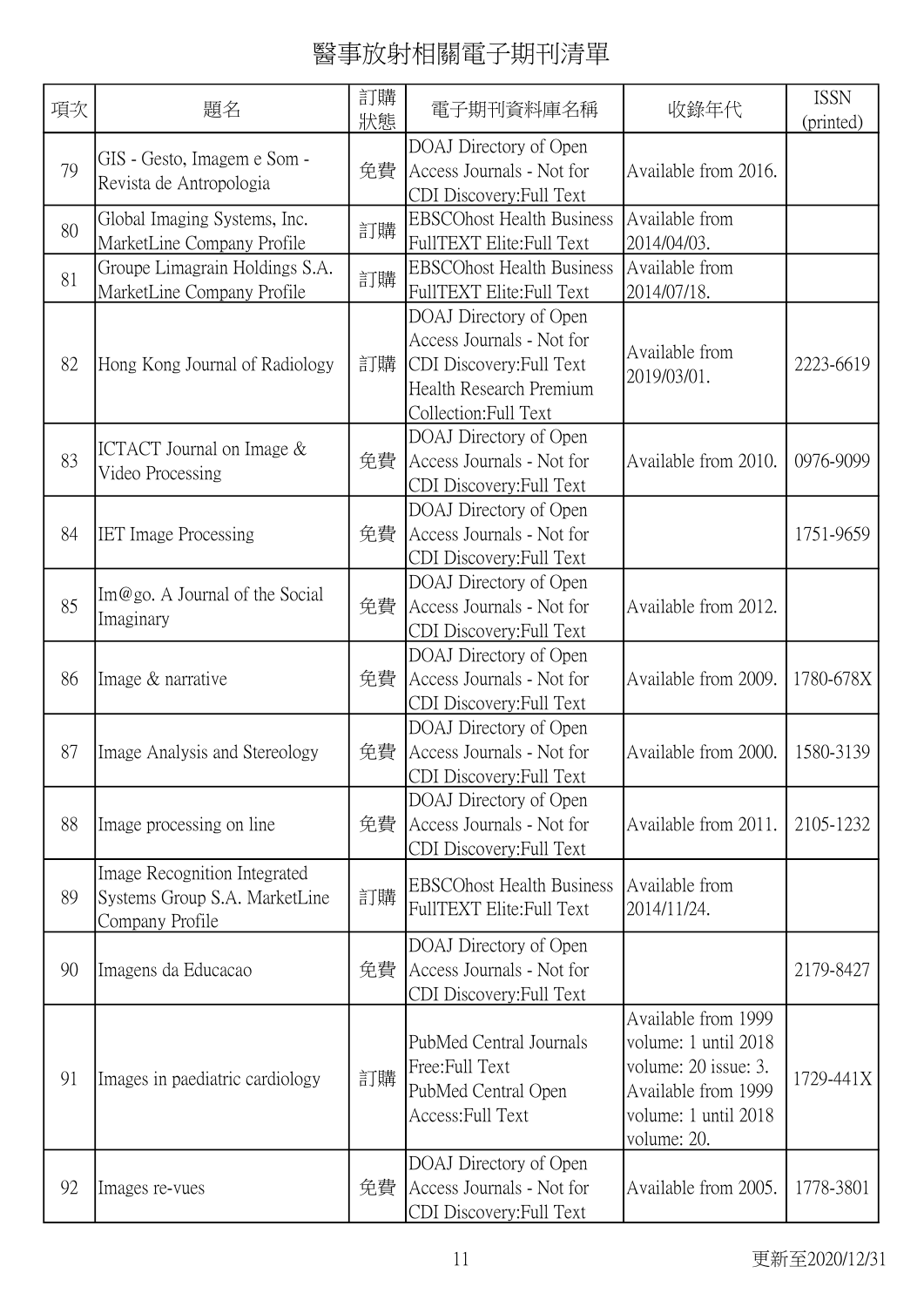| 項次  | 題名                                                                                                         | 訂購<br>狀態 | 電子期刊資料庫名稱                                                                                                                                                                               | 收錄年代                                                                                                                                                     | <b>ISSN</b><br>(printed) |
|-----|------------------------------------------------------------------------------------------------------------|----------|-----------------------------------------------------------------------------------------------------------------------------------------------------------------------------------------|----------------------------------------------------------------------------------------------------------------------------------------------------------|--------------------------|
| 93  | Imagination Technologies Group<br>plc MarketLine Company Profile                                           | 訂購       | <b>EBSCOhost Health Business</b><br>FullTEXT Elite:Full Text                                                                                                                            | Available from<br>2014/12/30.                                                                                                                            |                          |
| 94  | Imagination, Cognition and<br>Personality                                                                  | 訂購       | Health Research Premium<br>Collection: Full Text                                                                                                                                        | Available from<br>1998/10/01 until<br>2008/07/31.                                                                                                        | 0276-2366                |
| 95  | Imaginations: Journal of Cross-<br>Cultural Image Studies / Revue d'<br>Études Interculturelles de l'Image | 免費       | DOAJ Directory of Open<br>Access Journals - Not for<br>CDI Discovery: Full Text<br>Erudit Open Access<br>Journals: Full Text                                                            | Available from 2018<br>volume: 9 issue: 2.                                                                                                               | 1918-8439                |
| 96  | Imaging & Therapy Practice                                                                                 | 訂購       | Health Research Premium<br>Collection: Full Text                                                                                                                                        | Available from<br>2000/03/01.                                                                                                                            | 2052-0727                |
| 97  | Imaging economics                                                                                          | 訂購       | Health Research Premium<br>Collection: Full Text                                                                                                                                        | Available from<br>2014/12/01 until<br>2014/12/24.                                                                                                        |                          |
| 98  | Imaging Economics                                                                                          | 訂購       | <b>EBSCOhost Health Business</b><br>FullTEXT Elite: Full Text                                                                                                                           | Available from<br>2007/03/01.                                                                                                                            | 1043-1012                |
| 99  | Imaging in Medicine                                                                                        | 訂購       | Health Research Premium<br>Collection: Full Text                                                                                                                                        | Available from<br>2009/10/01 until<br>2014/02/28.                                                                                                        | 1755-5191                |
| 100 | Imaging science in dentistry                                                                               | 訂購       | PubMed Central Journals<br>Free:Full Text<br>PubMed Central Open<br>Access: Full Text                                                                                                   | Available from 2011<br>volume: 41.<br>Available from 2011<br>volume: 41.                                                                                 | 2233-7822                |
| 101 | Imago temporis                                                                                             | 免費       | DOAJ Directory of Open<br>Access Journals - Not for<br>CDI Discovery: Full Text                                                                                                         | Available from 2007.                                                                                                                                     | 1888-3931                |
| 102 | Imagofagia (Buenos Aires)                                                                                  | 免費       | DOAJ Directory of Open<br>Access Journals - Not for<br>CDI Discovery: Full Text                                                                                                         | Available from 2010.                                                                                                                                     | 1852-9550                |
| 103 | Imagonautas                                                                                                | 免費       | DOAJ Directory of Open<br>Access Journals - Not for<br>CDI Discovery: Full Text                                                                                                         | Available from 2011.                                                                                                                                     |                          |
| 104 | Indian Journal of Nuclear<br>Medicine: IJNM                                                                | 訂購       | Health Research Premium<br>Collection: Full Text<br>Medknow Open Access<br>Journals: Full Text<br>PubMed Central Journals<br>Free:Full Text<br>PubMed Central Open<br>Access: Full Text | Available from<br>2010/01/01.<br>Available from 2006<br>volume: 21 issue: 1.<br>Available from 2010<br>volume: 25.<br>Available from 2010<br>volume: 25. | 0972-3919                |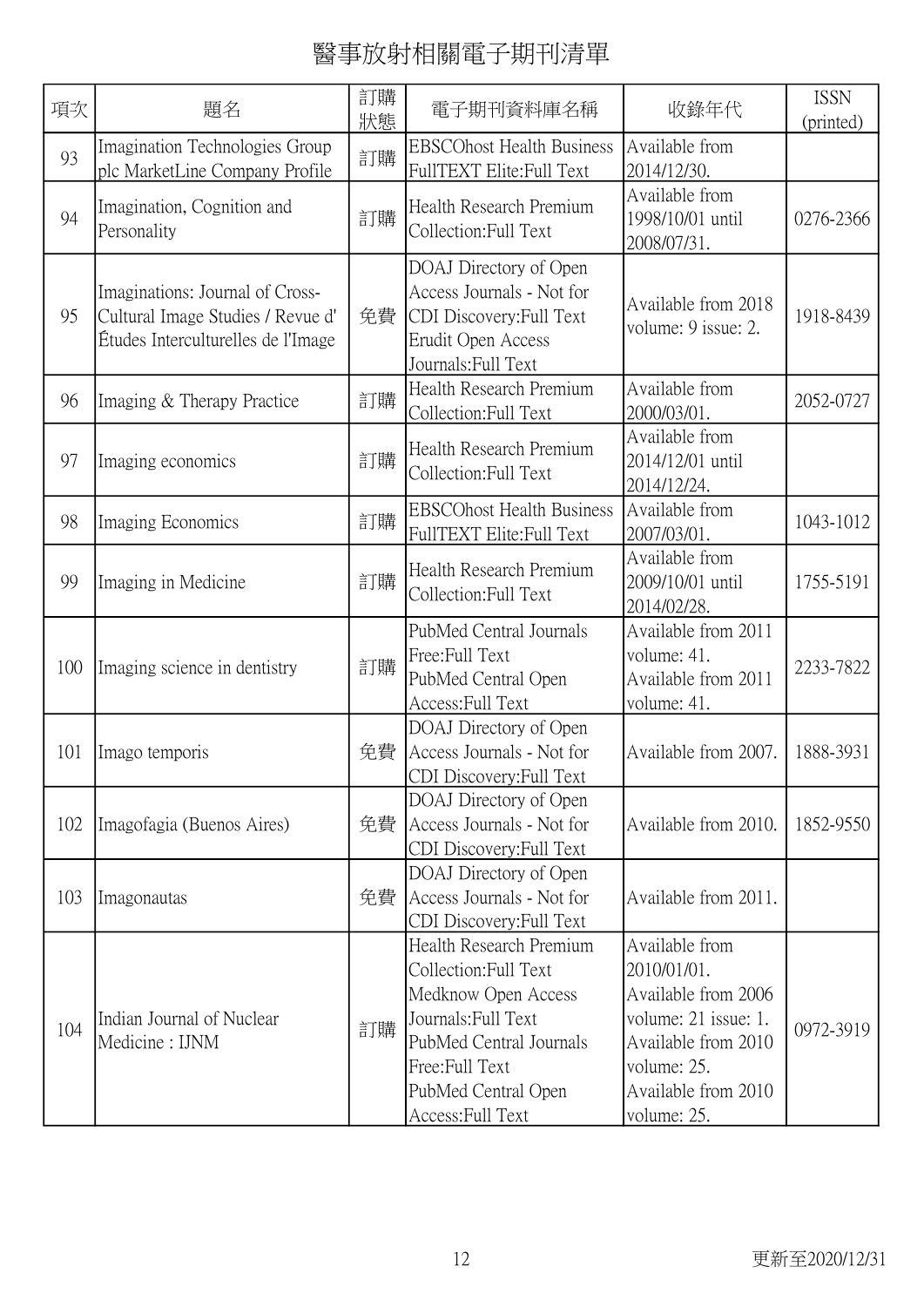| 項次  | 題名                                                                            | 訂購<br>狀態 | 電子期刊資料庫名稱                                                                                                                                                                                                                                                                                              | 收錄年代                                                                                                                                                                                                                 | <b>ISSN</b><br>(printed) |
|-----|-------------------------------------------------------------------------------|----------|--------------------------------------------------------------------------------------------------------------------------------------------------------------------------------------------------------------------------------------------------------------------------------------------------------|----------------------------------------------------------------------------------------------------------------------------------------------------------------------------------------------------------------------|--------------------------|
| 105 | Insights into Imaging                                                         | 訂購       | DOAJ Directory of Open<br>Access Journals - Not for<br>CDI Discovery: Full Text<br>Health Research Premium<br>Collection: Full Text<br>PubMed Central Journals<br>Free:Full Text<br>PubMed Central Open<br>Access: Full Text                                                                           | Available from<br>2012/11/01.<br>Available from 2010<br>volume: 1.<br>Available from 2010<br>volume: 1.                                                                                                              | 1869-4101                |
| 106 | International Journal of Advanced<br>Nuclear Reactor Design and<br>Technology | 免費       | DOAJ Directory of Open<br>Access Journals - Not for<br>CDI Discovery: Full Text                                                                                                                                                                                                                        | Available from 2019.                                                                                                                                                                                                 |                          |
| 107 | International Journal of Advances<br>in Signal and Image Sciences             | 免費       | DOAJ Directory of Open<br>Access Journals - Not for<br>CDI Discovery: Full Text                                                                                                                                                                                                                        | Available from 2015.                                                                                                                                                                                                 |                          |
| 108 | International Journal of Anatomy<br>Radiology and Surgery                     | 免費       | DOAJ Directory of Open<br>Access Journals - Not for<br>CDI Discovery: Full Text                                                                                                                                                                                                                        | Available from 2012.                                                                                                                                                                                                 | 2277-8543                |
| 109 | International Journal of<br>Biomedical Imaging                                | 訂購       | DOAJ Directory of Open<br>Access Journals - Not for<br>CDI Discovery: Full Text<br>Health Research Premium<br>Collection: Full Text<br>Hindawi Publishing Open<br>Access Journals: Full Text<br>PubMed Central Journals<br>Free:Full Text<br>PubMed Central Open<br>Access: Full Text<br>華藝中文電子期刊:Full | Available from<br>2008/01/01.<br>Available from<br>2006/01/04 volume:<br>2006.<br>Available from 2006<br>volume: 2006.<br>Available from 2006<br>volume: 2006.<br>Available from<br>2008/12/01 volume:<br>2008 until | 1687-4188                |
| 110 | International Journal of Case<br>Reports and Images (IJCRI)                   | 訂購       | 華藝中文電子期刊:Full<br>Text                                                                                                                                                                                                                                                                                  | Available from<br>2010/09/01 volume: 1<br>issue: 1 until<br>2018/06/30 volume: 9<br>issue: 1.                                                                                                                        | 0976-3198                |
| 111 | International Journal of Imaging<br>Systems and Technology                    | 訂購       | Wiley Online Library All<br>Journals: Full Text                                                                                                                                                                                                                                                        | Available from 1996.                                                                                                                                                                                                 | 0899-9457                |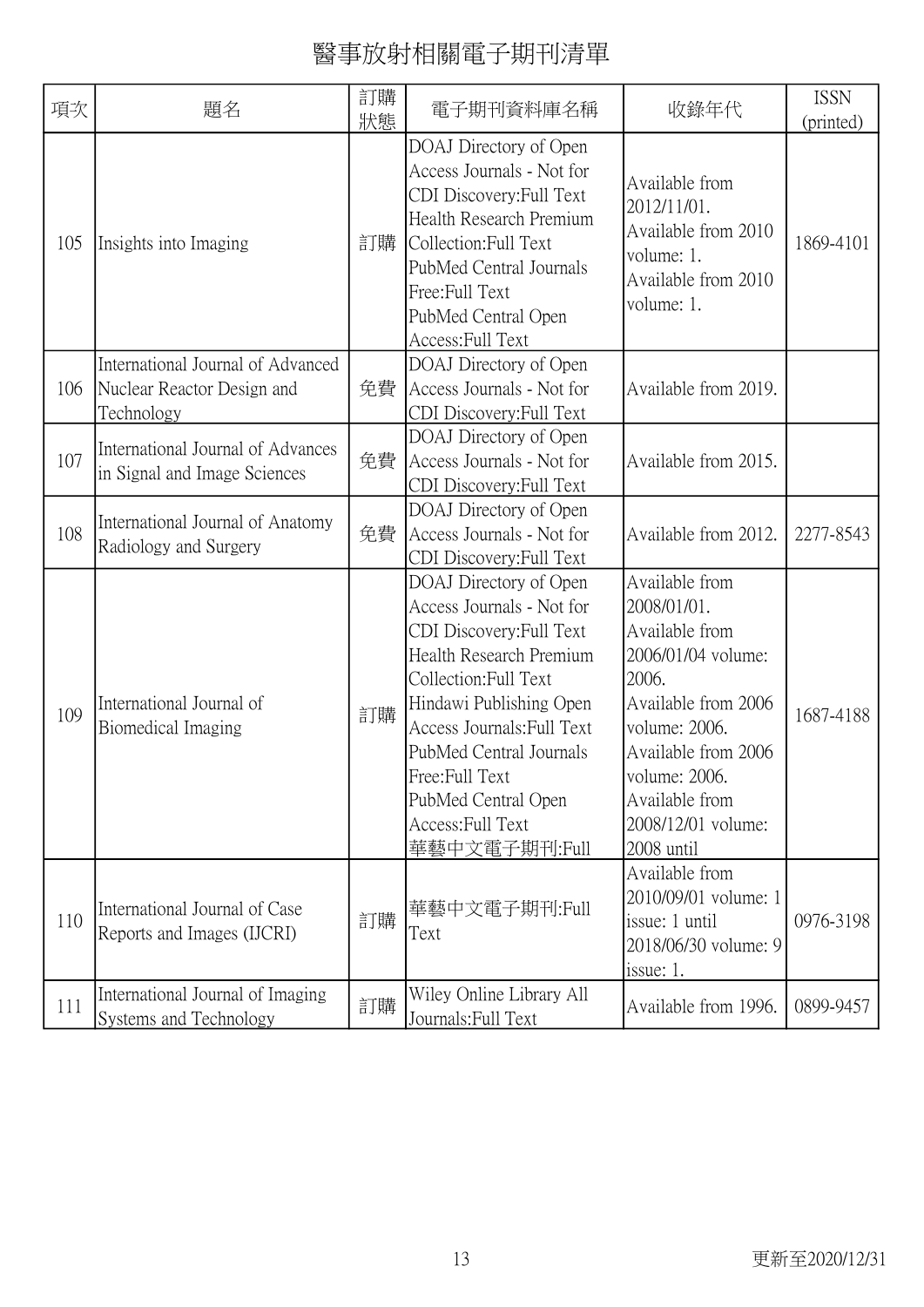| 項次  | 題名                                                                                          | 訂購 | 電子期刊資料庫名稱                                                                                                                                                                                                                   | 收錄年代                                                                                                                                                                                                                                                                                                                                                        | <b>ISSN</b> |
|-----|---------------------------------------------------------------------------------------------|----|-----------------------------------------------------------------------------------------------------------------------------------------------------------------------------------------------------------------------------|-------------------------------------------------------------------------------------------------------------------------------------------------------------------------------------------------------------------------------------------------------------------------------------------------------------------------------------------------------------|-------------|
|     |                                                                                             | 狀態 |                                                                                                                                                                                                                             |                                                                                                                                                                                                                                                                                                                                                             | (printed)   |
| 112 | International Journal of Medical<br>Physics, Clinical Engineering and<br>Radiation Oncology | 訂購 | Chinese Electronic Periodical<br>Services Health & Medical<br>Care: Full Text<br>華藝中文電子期刊:Full<br>Text                                                                                                                      | Available from<br>2012/05/01 volume: 1<br>issue: 1 until<br>2018/11/30 volume: 7<br>issue: $4$ .<br>Available from<br>2012/05/01 volume: 1<br>issue: 1 until<br>2018/11/30 volume: 7<br>issue: 4.                                                                                                                                                           | 2168-5436   |
| 113 | International Journal of Molecular<br>Imaging                                               | 訂購 | Health Research Premium<br>Collection: Full Text<br>Hindawi Publishing Open<br>Access Journals: Full Text<br>PubMed Central Journals<br>Free:Full Text<br>PubMed Central Open<br>Access: Full Text<br>華藝中文電子期刊:Full<br>Text | Available from<br>2011/01/01 until<br>2017/01/31.<br>Available from<br>2010/07/20 volume:<br>2011 until 2017/10/18<br>volume: 2017.<br>Available from 2011<br>volume: 2011 until<br>2017 volume: 2017.<br>Available from 2011<br>volume: 2011 until<br>2017 volume: 2017.<br>Available from<br>2011/12/01 volume:<br>2011 until 2016/12/31<br>volume: 2016. | 2090-1712   |
| 114 | International Journal of Nuclear<br>Energy                                                  | 免費 | Hindawi Publishing Open<br>Access Journals: Full Text                                                                                                                                                                       | Available from<br>2013/06/02 volume:<br>2013 until 2015/11/25<br>volume: 2015.                                                                                                                                                                                                                                                                              | 2356-7066   |
| 115 | International Journal of Nuclear<br>Energy Science and Engineering                          | 訂購 | 華藝中文電子期刊:Full<br>Text                                                                                                                                                                                                       | Available from<br>2011/12/01 volume: 1<br>issue: 1 until<br>2016/03/31 volume:                                                                                                                                                                                                                                                                              | 2226-3225   |
| 116 | International journal of radiation<br>oncology, biology, physics                            | 訂購 | Elsevier ClinicalKey<br>Journals: Full Text<br><b>Elsevier ScienceDirect</b><br>Journals: Full Text                                                                                                                         | Available from<br>2007/01/01 volume:<br>67.<br>Available from 1995.                                                                                                                                                                                                                                                                                         | 0360-3016   |
| 117 | International Journal of Radiation<br>Research                                              | 訂購 | Health Research Premium<br>Collection: Full Text                                                                                                                                                                            | Available from<br>2009/04/01.                                                                                                                                                                                                                                                                                                                               | 2322-3243   |
| 118 | International Journal of Religious<br>Tourism and Pilgrimage                                | 免費 | DOAJ Directory of Open<br>Access Journals - Not for<br>CDI Discovery: Full Text                                                                                                                                             | Available from 2013.                                                                                                                                                                                                                                                                                                                                        |             |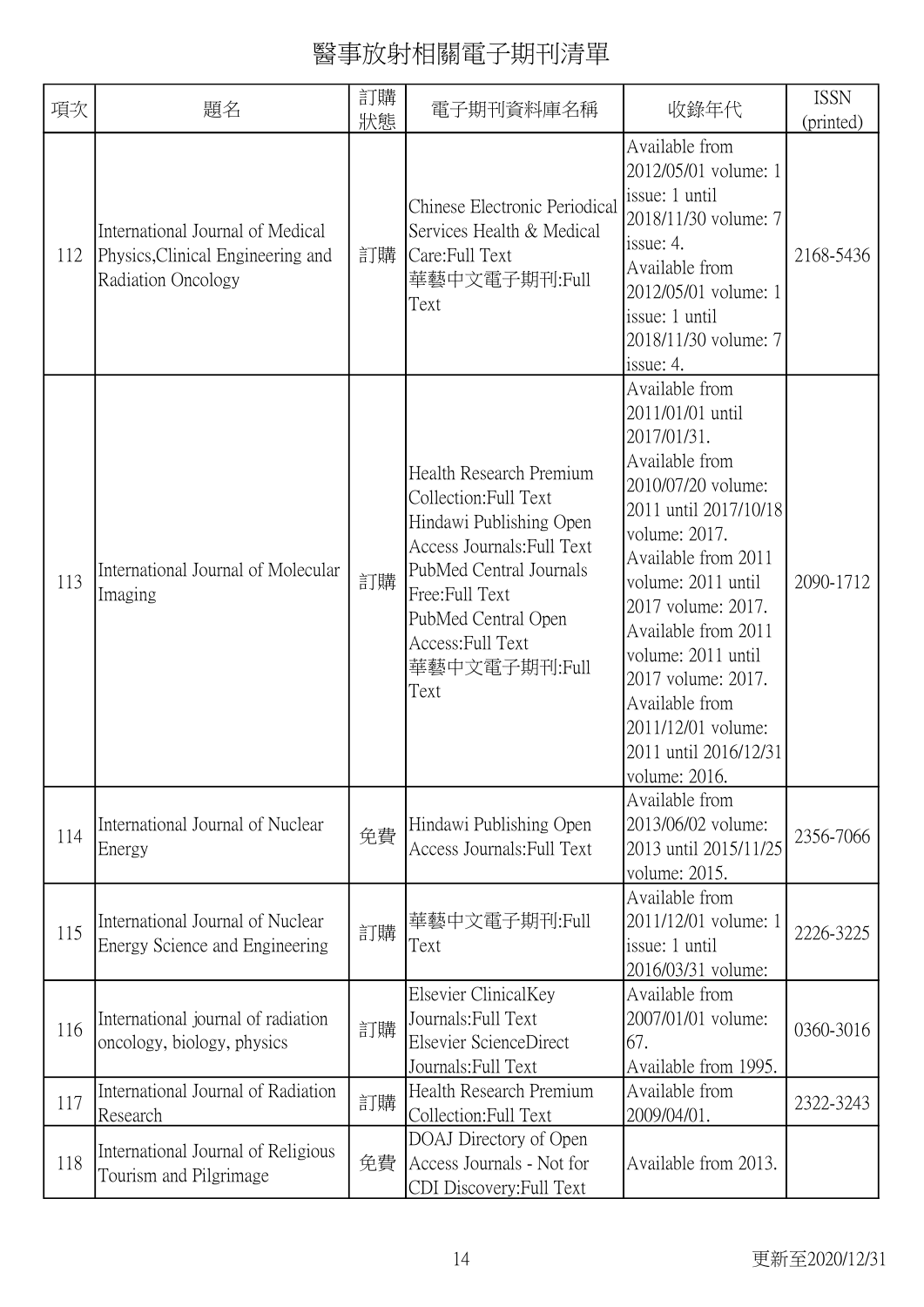| 項次  | 題名                                                       | 訂購<br>狀態 | 電子期刊資料庫名稱                                                                                                                                  | 收錄年代                                                                                                                                                                             | <b>ISSN</b><br>(printed) |
|-----|----------------------------------------------------------|----------|--------------------------------------------------------------------------------------------------------------------------------------------|----------------------------------------------------------------------------------------------------------------------------------------------------------------------------------|--------------------------|
| 119 | <b>International Nuclear Safety</b><br>Journal           | 免費       | DOAJ Directory of Open<br>Access Journals - Not for<br>CDI Discovery: Full Text                                                            | Available from 2012.                                                                                                                                                             |                          |
| 120 | Interventional Neurology                                 | 訂購       | PubMed Central Journals<br>Free:Full Text                                                                                                  | Available from 2012<br>volume: 1.                                                                                                                                                | 1664-9737                |
| 121 | Interventional Neuroradiology<br>(INR)                   | 訂購       | PubMed Central Journals<br>Free: Full Text                                                                                                 | Available from 1999<br>volume: 5. Most<br>recent 1 year(s) not                                                                                                                   | 1591-0199                |
| 122 | Investigacion en Enfermeria:<br>Imagen y Desarrollo      | 免費       | DOAJ Directory of Open<br>Access Journals - Not for<br>CDI Discovery: Full Text                                                            | Available from 1999.                                                                                                                                                             | 0124-2059                |
| 123 | <b>Investigative Radiology</b>                           | 訂購       | Ovid Lippincott Williams and Available from<br>Wilkins Total Access<br>Collection 2018: Full Text                                          | 1996/01/01 volume:<br>31 issue: 1.                                                                                                                                               | 0020-9996                |
| 124 | Iranian journal of nuclear<br>medicine                   | 訂購       | Health Research Premium<br>Collection: Full Text                                                                                           | Available from<br>2009/01/01.                                                                                                                                                    | 1681-2824                |
| 125 | Iranian journal of radiology                             | 訂購       | Health Research Premium<br>Collection: Full Text<br>PubMed Central Journals<br>Free: Full Text<br>PubMed Central Open<br>Access: Full Text | Available from<br>2009/01/01.<br>Available from 2011<br>volume: 8 until 2016<br>volume: 13 issue: 4.<br>Available from 2011<br>volume: 8 until 2016<br>volume: 13.               | 1735-1065                |
| 126 | <b>ISRN Radiology</b>                                    | 訂購       | PubMed Central Journals<br>Free:Full Text                                                                                                  | Available from 2013<br>volume: 2013 until<br>2014 volume: 2014.                                                                                                                  |                          |
| 127 | JACC. Cardiovascular imaging                             | 訂購       | Elsevier ClinicalKey<br>Journals: Full Text<br>Elsevier ScienceDirect<br>Journals: Full Text<br>Elsevier SD Health<br>Sciences: Full Text  | Available from<br>2008/01/01 volume:<br>Available from 2008.<br>Available from 2008<br>volume: 1 issue: 1<br>until 2016 volume: 9<br>issue: 10. Available<br>from 2016 volume: 9 | 1936-878X                |
| 128 | Japan Nuclear Fuel Limited<br>MarketLine Company Profile | 訂購       | <b>EBSCOhost Health Business</b><br>FullTEXT Elite:Full Text                                                                               | Available from<br>2013/11/27.                                                                                                                                                    |                          |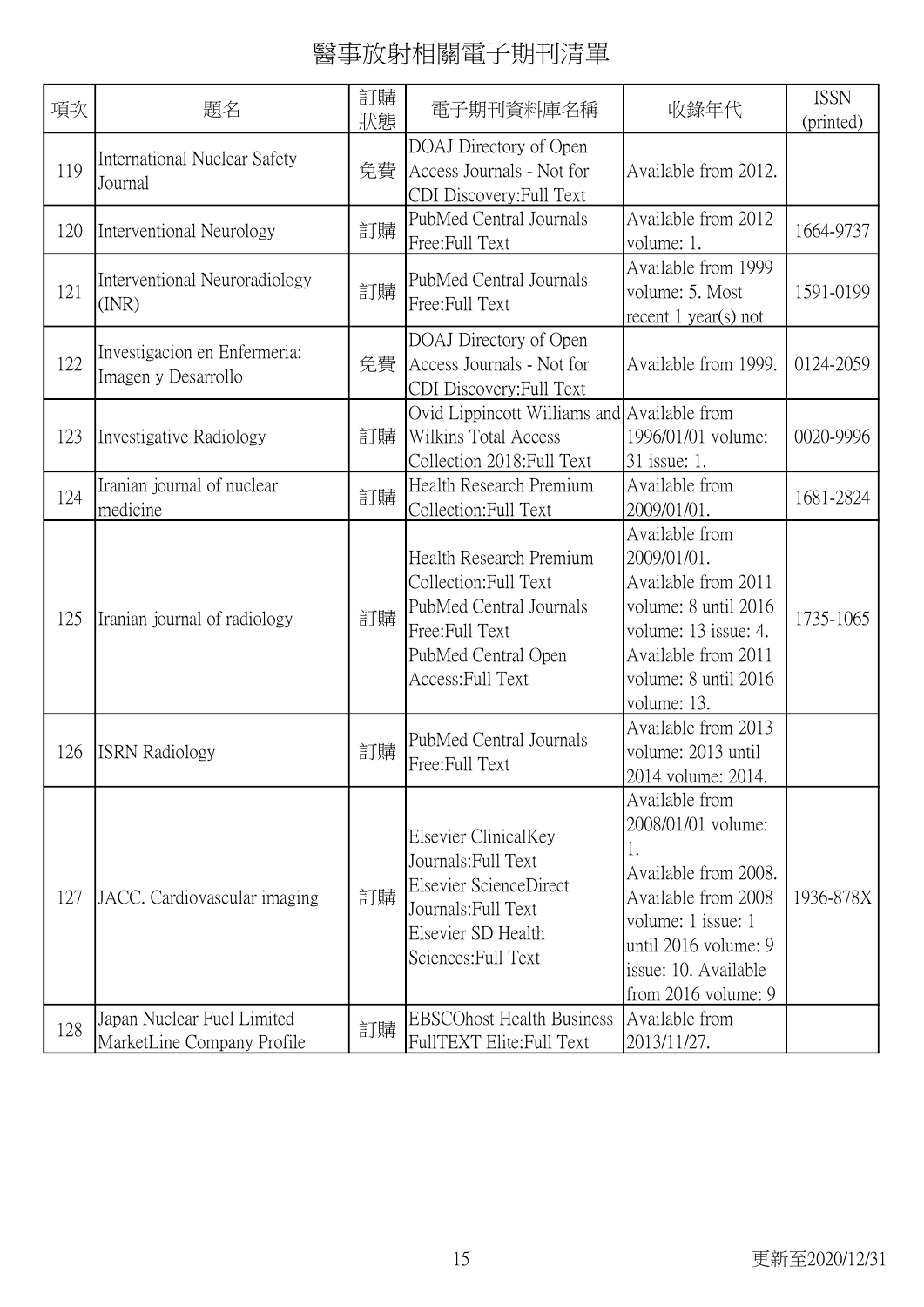| 項次  | 題名                                                    | 訂購<br>狀態 | 電子期刊資料庫名稱                                                                                                                                                                                                                                                                    | 收錄年代                                                                                                                                                     | <b>ISSN</b><br>(printed) |
|-----|-------------------------------------------------------|----------|------------------------------------------------------------------------------------------------------------------------------------------------------------------------------------------------------------------------------------------------------------------------------|----------------------------------------------------------------------------------------------------------------------------------------------------------|--------------------------|
| 129 | Japanese Journal of Radiology                         | 訂購       | <b>EBSCOhost CINAHL Plus</b><br>with Full Text: Full Text<br>Health Research Premium<br>Collection: Full Text                                                                                                                                                                | Available from<br>2011/01/01. Most<br>recent $1$ year(s) not<br>available.<br>Available from<br>2006/01/01. Most<br>recent $1$ year(s) not<br>available. | 1867-1071                |
| 130 | Journal for Peace and Nuclear<br>Disarmament          | 免費       | DOAJ Directory of Open<br>Access Journals - Not for<br>CDI Discovery: Full Text                                                                                                                                                                                              | Available from 2018.                                                                                                                                     |                          |
| 131 | Journal of cardiovascular<br>computed tomography      | 訂購       | Elsevier ClinicalKey<br>Journals: Full Text<br>Elsevier ScienceDirect<br>Journals: Full Text<br>Elsevier SD Health<br>Sciences: Full Text                                                                                                                                    | Available from<br>2007/07/01 volume:<br>1.<br>Available from 2007.<br>Available from<br>2007/07/01 volume: 1                                             | 1934-5925                |
| 132 | Journal of Cardiovascular Imaging                     | 訂購       | PubMed Central Journals<br>Free:Full Text                                                                                                                                                                                                                                    | Available from 2018<br>volume: 26.                                                                                                                       | 2586-7210                |
| 133 | Journal of Cardiovascular<br>Magnetic Resonance       | 訂購       | BioMed Central Open Access<br>Free:Full Text<br>DOAJ Directory of Open<br>Access Journals - Not for<br>CDI Discovery: Full Text<br>Health Research Premium<br>Collection: Full Text<br>PubMed Central Journals<br>Free:Full Text<br>PubMed Central Open<br>Access: Full Text | Available from 2008.<br>Available from<br>2009/01/01.<br>Available from 2008<br>volume: 10.<br>Available from 2008<br>volume: 10.                        | 1097-6647                |
| 134 | Journal of cardiovascular<br>ultrasound               | 訂購       | PubMed Central Journals<br>Free:Full Text                                                                                                                                                                                                                                    | Available from 2009<br>volume: 17 until 2018<br>volume: 26 issue: 1.                                                                                     | 1975-4612                |
| 135 | Journal of Clinical Imaging<br>Science                | 訂購       | PubMed Central Journals<br>Free: Full Text<br>PubMed Central Open<br>Access: Full Text                                                                                                                                                                                       | Available from 2011<br>volume: 1.<br>Available from 2011<br>volume: 1.                                                                                   | 2156-7514                |
| 136 | Journal of Clinical Interventional<br>Radiology ISVIR | 免費       | DOAJ Directory of Open<br>Access Journals - Not for<br>CDI Discovery: Full Text                                                                                                                                                                                              | Available from 2017.                                                                                                                                     | 2457-0214                |
| 137 | Journal of Clinical Ultrasound                        | 訂購       | Wiley Online Library All<br>Journals: Full Text                                                                                                                                                                                                                              | Available from 1996.                                                                                                                                     | 0091-2751                |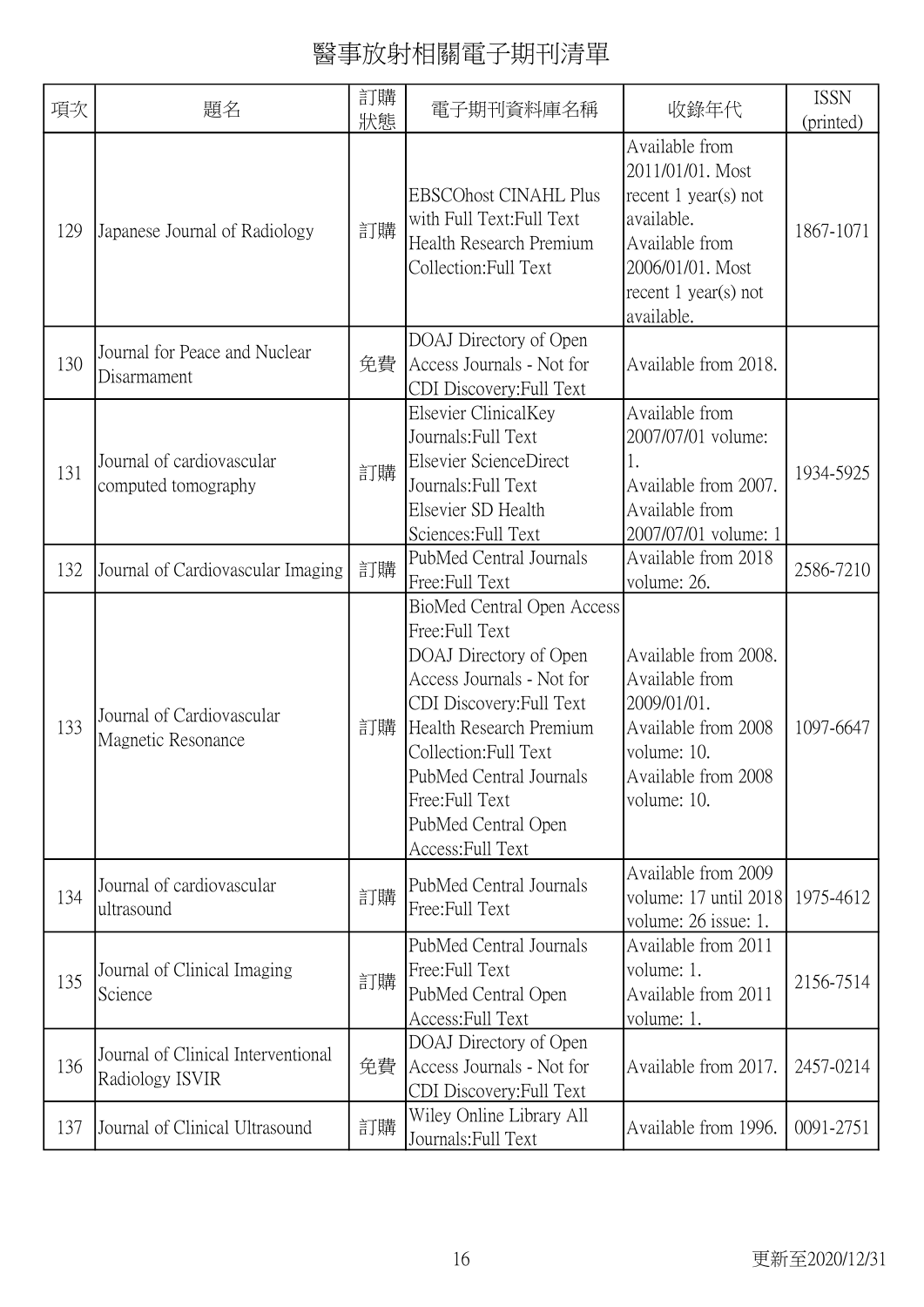| 項次  | 題名                                                          | 訂購<br>狀態 | 電子期刊資料庫名稱                                                                                                                                                  | 收錄年代                                                                                                                                                                                                                                        | <b>ISSN</b><br>(printed) |
|-----|-------------------------------------------------------------|----------|------------------------------------------------------------------------------------------------------------------------------------------------------------|---------------------------------------------------------------------------------------------------------------------------------------------------------------------------------------------------------------------------------------------|--------------------------|
| 138 | Journal of Digital Imaging                                  | 訂購       | <b>EBSCOhost CINAHL Plus</b><br>with Full Text: Full Text<br>Health Research Premium<br>Collection: Full Text<br>PubMed Central Journals<br>Free:Full Text | Available from<br>2006/03/01. Most<br>recent $1$ year(s) not<br>available.<br>Available from<br>1997/02/01. Most<br>recent $1$ year(s) not<br>available.<br>Available from 1997<br>volume: 10. Most<br>recent $1$ year(s) not<br>available. | 0897-1889                |
| 139 | Journal of Forensic Radiology and<br>Imaging                | 訂購       | Elsevier ScienceDirect<br>Journals: Full Text<br>Elsevier SD Health<br>Sciences: Full Text                                                                 | Available from 2013.<br>Available from<br>2013/01/01 volume: 1<br>issue: 1 until<br>2019/12/31 volume:<br>19.                                                                                                                               | 2212-4780                |
| 140 | Journal of Gastrointestinal and<br>Abdominal Radiology      | 免費       | DOAJ Directory of Open<br>Access Journals - Not for<br>CDI Discovery: Full Text                                                                            | Available from 2018.                                                                                                                                                                                                                        |                          |
| 141 | Journal of Imaging                                          | 訂購       | DOAJ Directory of Open<br>Access Journals - Not for<br>CDI Discovery: Full Text<br>PubMed Central Journals<br>Free:Full Text                               | Available from 2019<br>volume: 5.                                                                                                                                                                                                           |                          |
| 142 | Journal of Indian Academy of Oral<br>Medicine and Radiology | 訂購       | DOAJ Directory of Open<br>Access Journals - Not for<br>CDI Discovery: Full Text<br>Health Research Premium<br>Collection: Full Text                        | Available from<br>2010/01/01 until<br>2020/01/31.                                                                                                                                                                                           | 0972-1363                |
| 143 | Journal of Magnetic Resonance<br>Imaging                    | 訂購       | Wiley Online Library All<br>Journals: Full Text                                                                                                            | Available from 1999.                                                                                                                                                                                                                        | 1053-1807                |
| 144 | Journal of Magnetic Resonance<br>Open                       | 免費       | DOAJ Directory of Open<br>Access Journals - Not for<br>CDI Discovery:Full Text                                                                             |                                                                                                                                                                                                                                             |                          |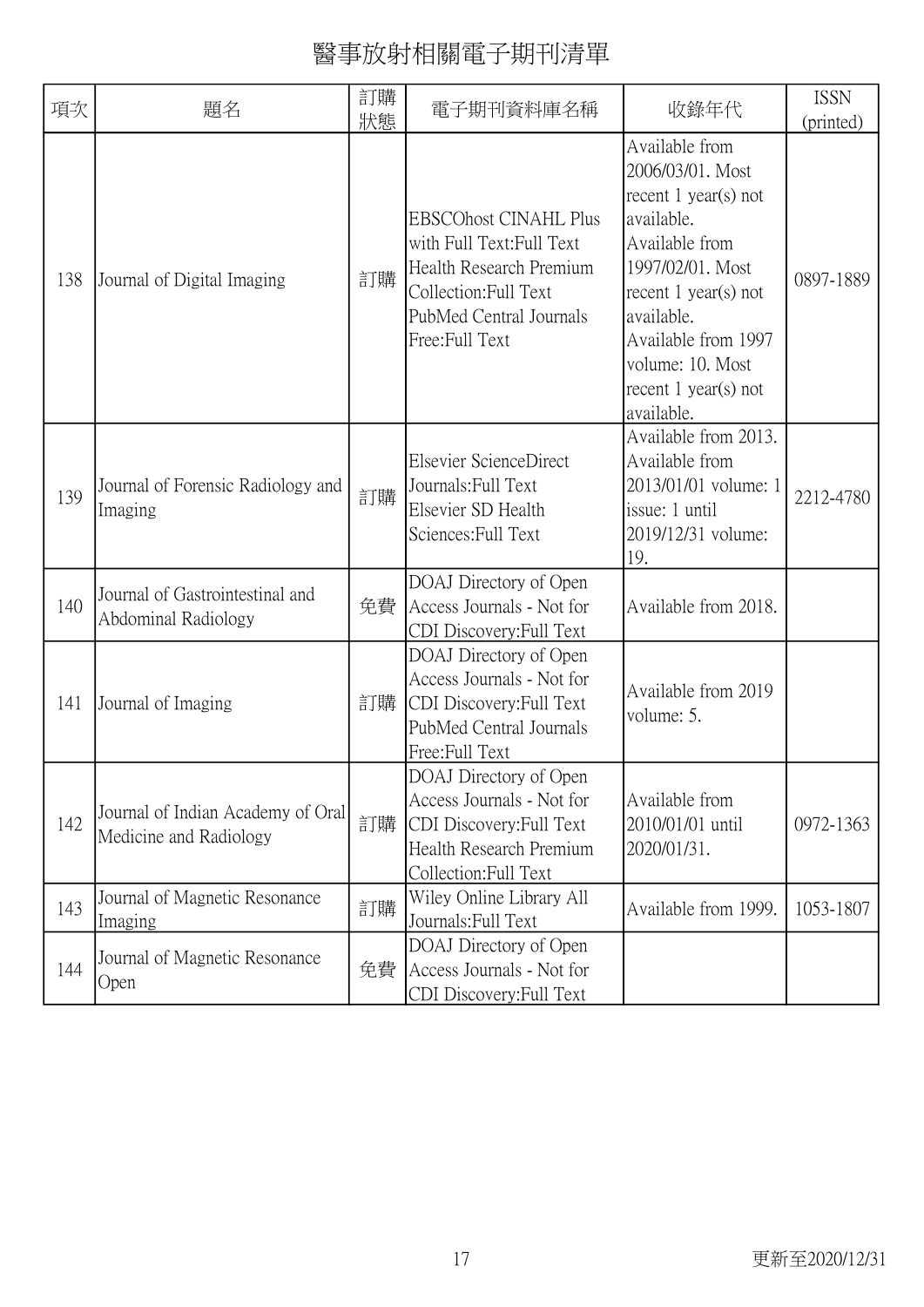| 項次  | 題名                                                   | 訂購<br>狀態 | 電子期刊資料庫名稱                                                                                                                                                                                                                                                                   | 收錄年代                                                                                                                                                                                                   | <b>ISSN</b><br>(printed) |
|-----|------------------------------------------------------|----------|-----------------------------------------------------------------------------------------------------------------------------------------------------------------------------------------------------------------------------------------------------------------------------|--------------------------------------------------------------------------------------------------------------------------------------------------------------------------------------------------------|--------------------------|
| 145 | Journal of magnetic resonance.<br>Series A           | 訂購       | Elsevier SD Biochemistry<br>Genetics and Molecular<br>Biology: Full Text<br>Elsevier SD Health<br>Sciences: Full Text                                                                                                                                                       | Available from<br>1995/01/01 volume:<br>112 issue: 1 until<br>1996/12/31 volume:<br>123 issue: 2.<br>Available from<br>1995/01/01 volume:<br>112 issue: 1 until<br>1996/12/31 volume:<br>123 issue: 2. | 1064-1858                |
| 146 | Journal of Medical Imaging                           | 訂購       | PubMed Central Journals<br>Free:Full Text                                                                                                                                                                                                                                   | Available from 2014<br>volume: 1. Most<br>recent $1$ year(s) not                                                                                                                                       | 2329-4302                |
| 147 | Journal of Medical Imaging and<br>Radiation Oncology | 訂購       | Wiley Online Library All<br>Journals: Full Text                                                                                                                                                                                                                             | Available from 1997.                                                                                                                                                                                   | 1754-9477                |
| 148 | Journal of medical imaging and<br>radiation sciences | 訂購       | Elsevier ClinicalKey<br>Journals: Full Text                                                                                                                                                                                                                                 | Available from<br>2008/03/01 volume:<br>39.                                                                                                                                                            | 1939-8654                |
| 149 | Journal of Medical Physics                           | 訂購       | DOAJ Directory of Open<br>Access Journals - Not for<br>CDI Discovery: Full Text<br>Health Research Premium<br>Collection: Full Text<br>Medknow Open Access<br>Journals: Full Text<br>PubMed Central Journals<br>Free: Full Text<br>PubMed Central Open<br>Access: Full Text | Available from<br>2008/01/01.<br>Available from 1978<br>volume: 3 issue: 1.<br>Available from 2006<br>volume: 31.<br>Available from 2006<br>volume: 31.                                                | 0971-6203                |
| 150 | Journal of Medical Radiation<br>Sciences             | 訂購       | DOAJ Directory of Open<br>Access Journals - Not for<br>CDI Discovery: Full Text<br>Health Research Premium<br>Collection: Full Text<br>PubMed Central Journals<br>Free:Full Text                                                                                            | Available from<br>2004/04/01.<br>Available from 2013<br>volume: 60.                                                                                                                                    | 2051-3895                |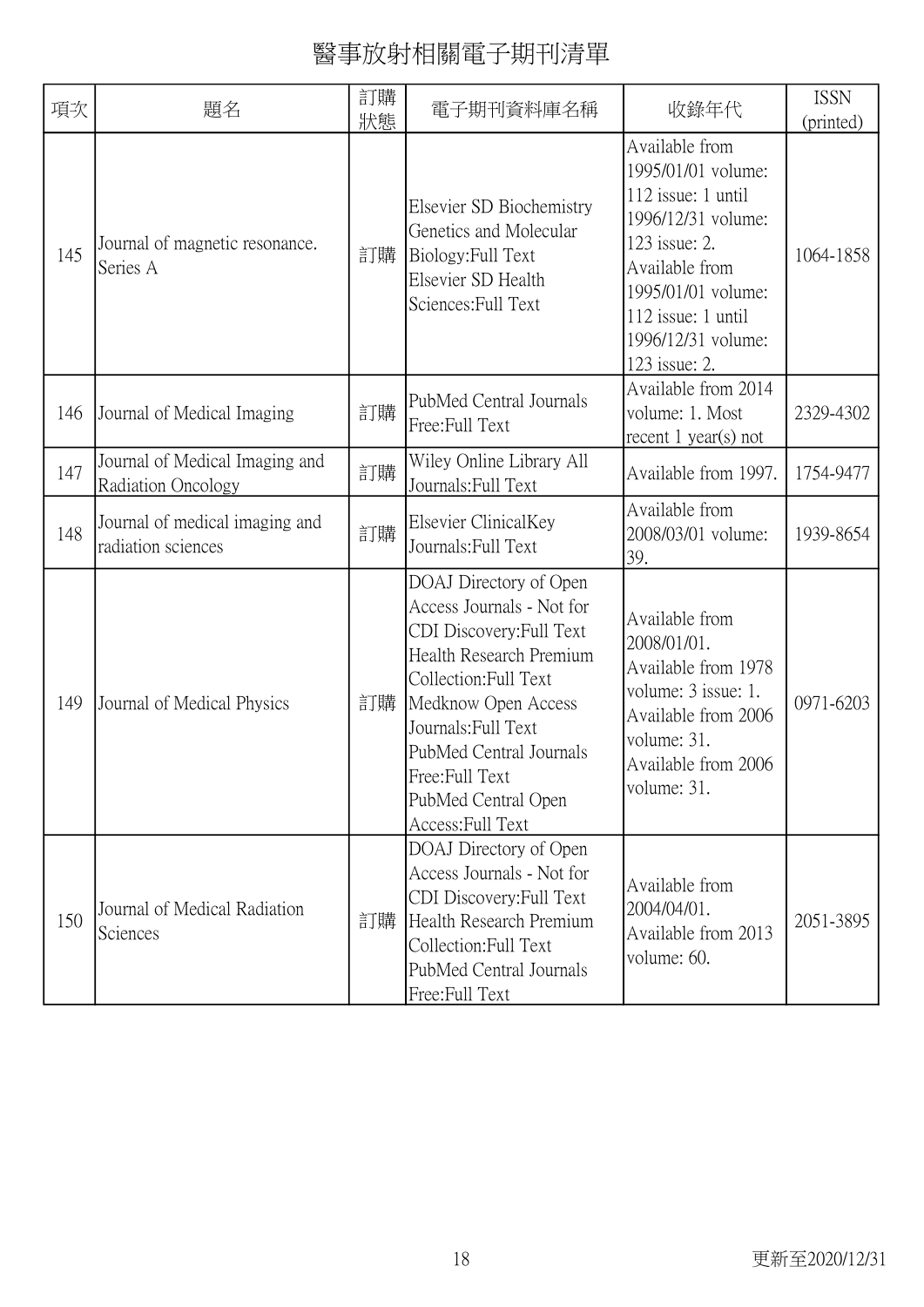| 項次  | 題名                                                       | 訂購<br>狀態 | 電子期刊資料庫名稱                                                                                                                                                                                                                                                                              | 收錄年代                                                                                                                                                                                                                                                             | <b>ISSN</b><br>(printed) |
|-----|----------------------------------------------------------|----------|----------------------------------------------------------------------------------------------------------------------------------------------------------------------------------------------------------------------------------------------------------------------------------------|------------------------------------------------------------------------------------------------------------------------------------------------------------------------------------------------------------------------------------------------------------------|--------------------------|
| 151 | Journal of Medical Ultrasound                            | 訂購       | Chinese Electronic Periodical<br>Services Health & Medical<br>Care:Full Text<br>DOAJ Directory of Open<br>Access Journals - Not for<br>CDI Discovery: Full Text<br>Elsevier ScienceDirect<br>Journals: Full Text<br>PubMed Central Journals<br>Free:Full Text<br>華藝中文電子期刊:Full<br>Text | Available from<br>2002/03/01 volume:<br>10 issue: 1 until<br>2010/03/31 volume:<br>18 issue: 1.<br>Available from 2002.<br>Available from 2017<br>volume: 25.<br>Available from<br>2002/03/01 volume:<br>10 issue: 1 until<br>2010/03/31 volume:<br>18 issue: 1. | 0929-6441                |
| 152 | Journal of medicine, radiology,<br>pathology and surgery | 訂購       | Health Research Premium<br>Collection: Full Text                                                                                                                                                                                                                                       | Available from<br>2015/01/01.                                                                                                                                                                                                                                    | 2395-2075                |
| 153 | Journal of Neuroimaging                                  | 訂購       | Wiley Online Library All<br>Journals: Full Text                                                                                                                                                                                                                                        | Available from 1991<br>volume: 1 issue: 1.                                                                                                                                                                                                                       | 1051-2284                |
| 154 | Journal of neuroradiology                                | 訂購       | Elsevier ClinicalKey<br>Journals: Full Text<br>Elsevier SD Health<br>Sciences: Full Text                                                                                                                                                                                               | Available from<br>2007/03/01 volume:<br>34.<br>Available from<br>2004/01/01 volume:<br>31 issue: 1.                                                                                                                                                              | 0150-9861                |
| 155 | Journal of nuclear chemistry                             | 免費       | Hindawi Publishing Open<br>Access Journals: Full Text                                                                                                                                                                                                                                  | Available from<br>2013/04/02 volume:<br>2013 until 2014/08/07<br>volume: 2014.                                                                                                                                                                                   | 2314-4955                |
| 156 | Journal of Nuclear Engineering                           | 免費       | DOAJ Directory of Open<br>Access Journals - Not for<br>CDI Discovery: Full Text                                                                                                                                                                                                        |                                                                                                                                                                                                                                                                  |                          |
| 157 | Journal of Nuclear Medicine<br>Technology                | 訂購       | Health Research Premium<br>Collection: Full Text<br>Highwire Press Society of<br>Nuclear Medicine: Full Text                                                                                                                                                                           | Available from<br>1999/03/01 until<br>2012/12/31.<br>Available from 1999.                                                                                                                                                                                        | 0091-4916                |
| 158 | Journal of Oral and Maxillofacial<br>Radiology           | 免費       | DOAJ Directory of Open<br>Access Journals - Not for<br>CDI Discovery: Full Text                                                                                                                                                                                                        | Available from 2013.                                                                                                                                                                                                                                             | 2321-3841                |
| 159 | Journal of Radiation and Cancer<br>Research              | 免費       | DOAJ Directory of Open<br>Access Journals - Not for<br>CDI Discovery: Full Text                                                                                                                                                                                                        | Available from 2016.                                                                                                                                                                                                                                             | 2588-9273                |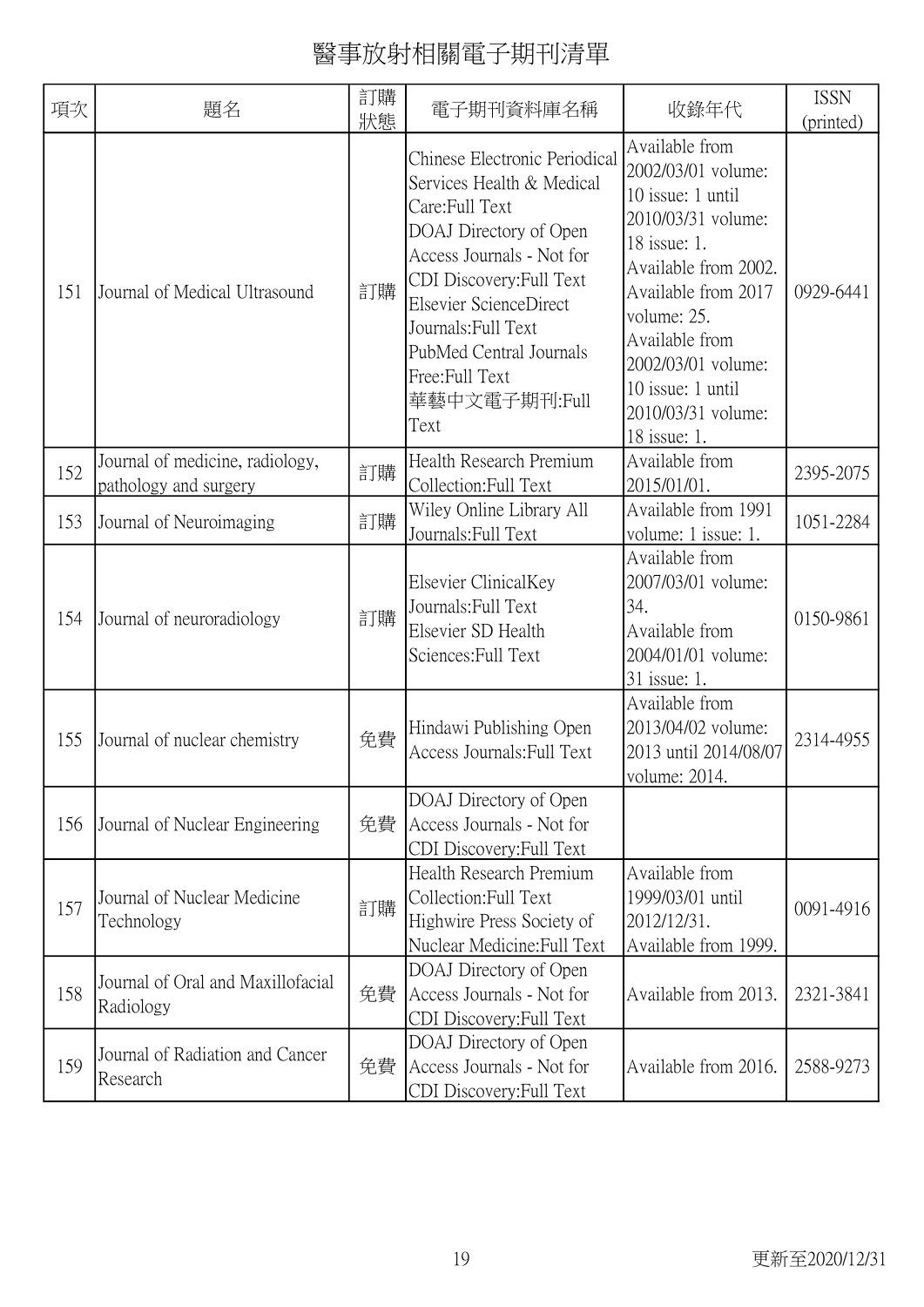| 項次  | 題名                                                    | 訂購<br>狀態 | 電子期刊資料庫名稱                                                                                                                                                         | 收錄年代                                                                                                                                  | <b>ISSN</b><br>(printed) |
|-----|-------------------------------------------------------|----------|-------------------------------------------------------------------------------------------------------------------------------------------------------------------|---------------------------------------------------------------------------------------------------------------------------------------|--------------------------|
| 160 | Journal of Radiation Research                         | 訂購       | DOAJ Directory of Open<br>Access Journals - Not for<br>CDI Discovery: Full Text<br>Highwire Press Free: Full<br>Text<br>PubMed Central Journals                   | Available from 1960.<br>Available from 2012<br>volume: 53.                                                                            | 0449-3060                |
| 161 | Journal of Radiation Research and<br>Applied Sciences | 免費       | DOAJ Directory of Open<br>Access Journals - Not for<br>CDI Discovery: Full Text                                                                                   | Available from 2013.                                                                                                                  | 1687-8507                |
| 162 | Journal of Radiological Science                       | 訂購       | 華藝中文電子期刊:Full<br>Text                                                                                                                                             | Available from<br>2011/03/01 volume:<br>36 issue: 1.                                                                                  | 2521-3334                |
| 163 | Journal of radiology case reports                     | 訂購       | DOAJ Directory of Open<br>Access Journals - Not for<br>CDI Discovery: Full Text<br>PubMed Central Journals<br>Free:Full Text                                      | Available from 2007<br>volume: 1. Most<br>recent $3$ month(s) not<br>available.                                                       | 1943-0922                |
| 164 | Journal of spectral imaging                           | 免費       | DOAJ Directory of Open<br>Access Journals - Not for<br>CDI Discovery: Full Text                                                                                   | Available from 2010.                                                                                                                  | 2040-4565                |
| 165 | Journal of Surgical Ultrasound                        | 免費       | DOAJ Directory of Open<br>Access Journals - Not for<br>CDI Discovery: Full Text                                                                                   | Available from 2016.                                                                                                                  | 2288-9140                |
| 166 | Journal of the American College<br>of Radiology       | 訂購       | Elsevier ClinicalKey<br>Journals: Full Text                                                                                                                       | Available from<br>2007/01/01 volume:                                                                                                  | 1546-1440                |
| 167 | Journal of the Belgian Society of<br>Radiology        | 訂購       | DOAJ Directory of Open<br>Access Journals - Not for<br>CDI Discovery: Full Text<br>PubMed Central Journals<br>Free: Full Text                                     | Available from 2015<br>volume: 99.                                                                                                    |                          |
| 168 | Journal of Therapeutic Ultrasound                     | 訂購       | BioMed Central Open Access volume: 1 issue: 1.<br>Free:Full Text<br>Health Research Premium<br>Collection: Full Text<br>PubMed Central Journals<br>Free:Full Text | Available from 2013<br>Available from<br>2015/01/01 until<br>2018/01/31.<br>Available from 2013<br>volume: 1 until 2018<br>volume: 6. |                          |
| 169 | Journal of thoracic imaging                           | 訂購       | Ovid Lippincott Williams and Available from<br>Wilkins Total Access<br>Collection 2018: Full Text                                                                 | 2000/01/01 volume:<br>15 issue: 1.                                                                                                    | 0883-5993                |
| 170 | Journal of Ultrasound                                 | 訂購       | PubMed Central Journals<br>Free:Full Text                                                                                                                         | Available from 2007<br>volume: 10. Most<br>recent $1$ year(s) not<br>available.                                                       | 1971-3495                |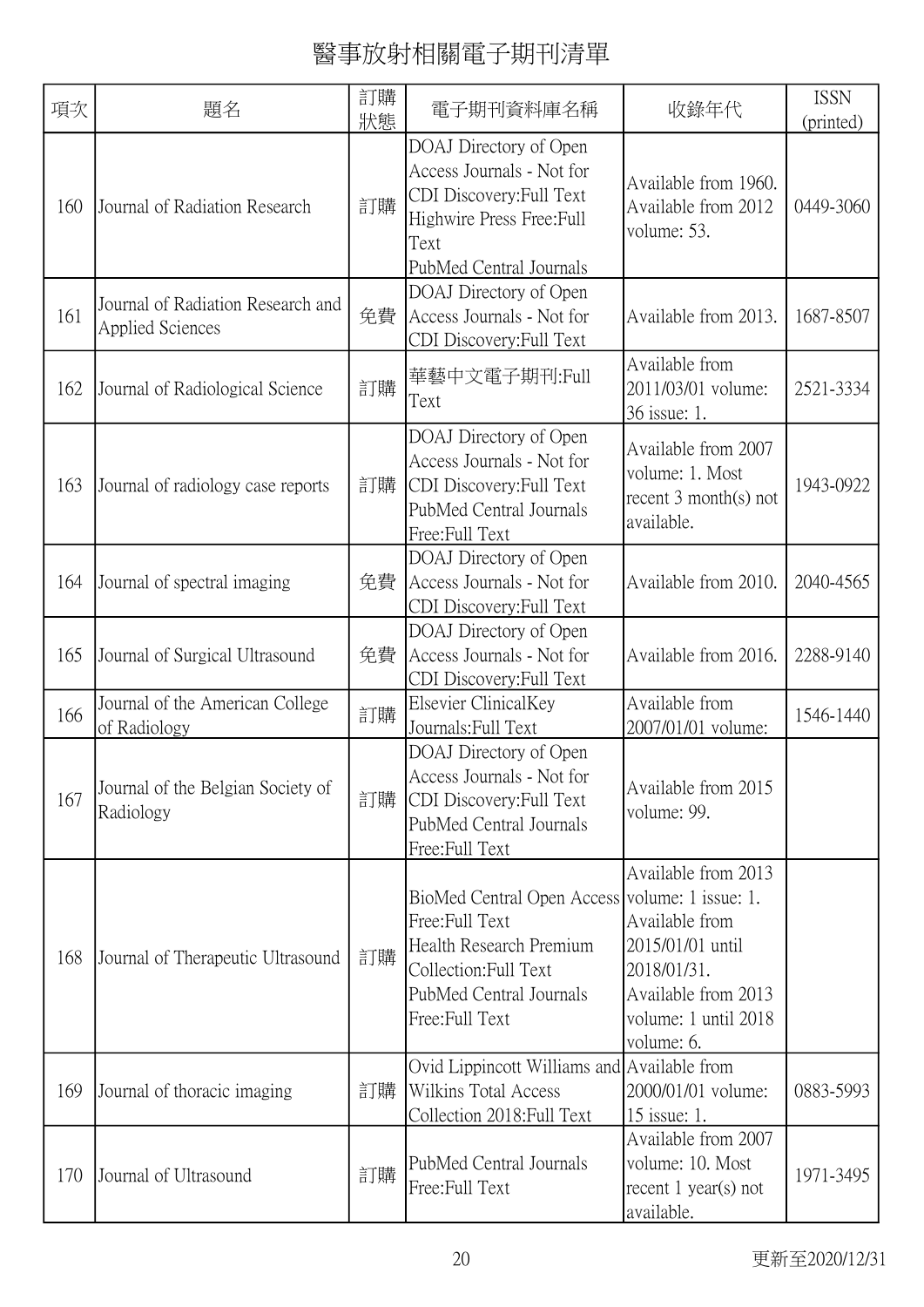| 項次  | 題名                                                     | 訂購<br>狀態 | 電子期刊資料庫名稱                                                                                                                                                            | 收錄年代                                                                                                                                      | <b>ISSN</b><br>(printed) |
|-----|--------------------------------------------------------|----------|----------------------------------------------------------------------------------------------------------------------------------------------------------------------|-------------------------------------------------------------------------------------------------------------------------------------------|--------------------------|
| 171 | Journal of ultrasound in medicine                      | 訂購       | Wiley Online Library All<br>Journals: Full Text                                                                                                                      | Available from 1996.                                                                                                                      | 0278-4297                |
| 172 | Journal of vascular and<br>interventional radiology    | 訂購       | Elsevier ClinicalKey<br>Journals: Full Text<br>Elsevier ScienceDirect<br>Journals: Full Text                                                                         | Available from<br>2007/01/01 volume:<br>18.<br>Available from 1995.                                                                       | 1051-0443                |
| 173 | Korean Journal of Radiology                            | 訂購       | PubMed Central Journals<br>Free:Full Text<br>PubMed Central Open<br>Access: Full Text                                                                                | Available from 2000<br>volume: 1.<br>Available from 2000<br>volume: 1.                                                                    | 1229-6929                |
| 174 | Life Sciences in Space Research                        | 訂購       | Elsevier SD Biochemistry<br>Genetics and Molecular<br>Biology: Full Text                                                                                             | Available from<br>2014/04/01 volume:<br>1.                                                                                                | 2214-5524                |
| 175 | Magnetic Resonance                                     | 免費       | DOAJ Directory of Open<br>Access Journals - Not for<br>CDI Discovery: Full Text                                                                                      |                                                                                                                                           |                          |
| 176 | Magnetic resonance imaging                             | 訂購       | Elsevier ClinicalKey<br>Journals: Full Text<br>Elsevier SD Biochemistry<br>Genetics and Molecular<br>Biology: Full Text<br>Elsevier SD Health<br>Sciences: Full Text | Available from<br>2007/01/01 volume:<br>25.<br>Available from 1995<br>volume: 13 issue: 1.<br>Available from 1995<br>volume: 13 issue: 1. | 0730-725X                |
| 177 | Magnetic resonance imaging<br>clinics of North America | 訂購       | Elsevier ClinicalKey<br>Journals: Full Text<br><b>Elsevier ScienceDirect</b><br>Journals: Full Text                                                                  | Available from<br>2007/02/01 volume:<br>15.<br>Available from 2002.                                                                       | 1064-9689                |
| 178 | Magnetic Resonance in Medical<br>Sciences              | 訂購       | PubMed Central Journals<br>Free:Full Text                                                                                                                            | Available from 2016<br>volume: 15.                                                                                                        | 1347-3182                |
| 179 | Magnetic resonance in solids                           | 免費       | DOAJ Directory of Open<br>Access Journals - Not for<br>CDI Discovery: Full Text                                                                                      | Available from 2006.                                                                                                                      | 2072-5981                |
| 180 | Magnetic Resonance Insights                            | 訂購       | PubMed Central Journals<br>Free:Full Text<br>華藝中文電子期刊:Full<br>Text                                                                                                   | Available from 2013<br>volume: 6 until 2019<br>volume: 12.<br>Available from<br>2012/12/01 until<br>2016/12/31.                           | 1178-623X                |
| 181 | Matter and Radiation at Extremes                       | 免費       | DOAJ Directory of Open<br>Access Journals - Not for<br>CDI Discovery: Full Text                                                                                      | Available from 2016.                                                                                                                      | 2468-2047                |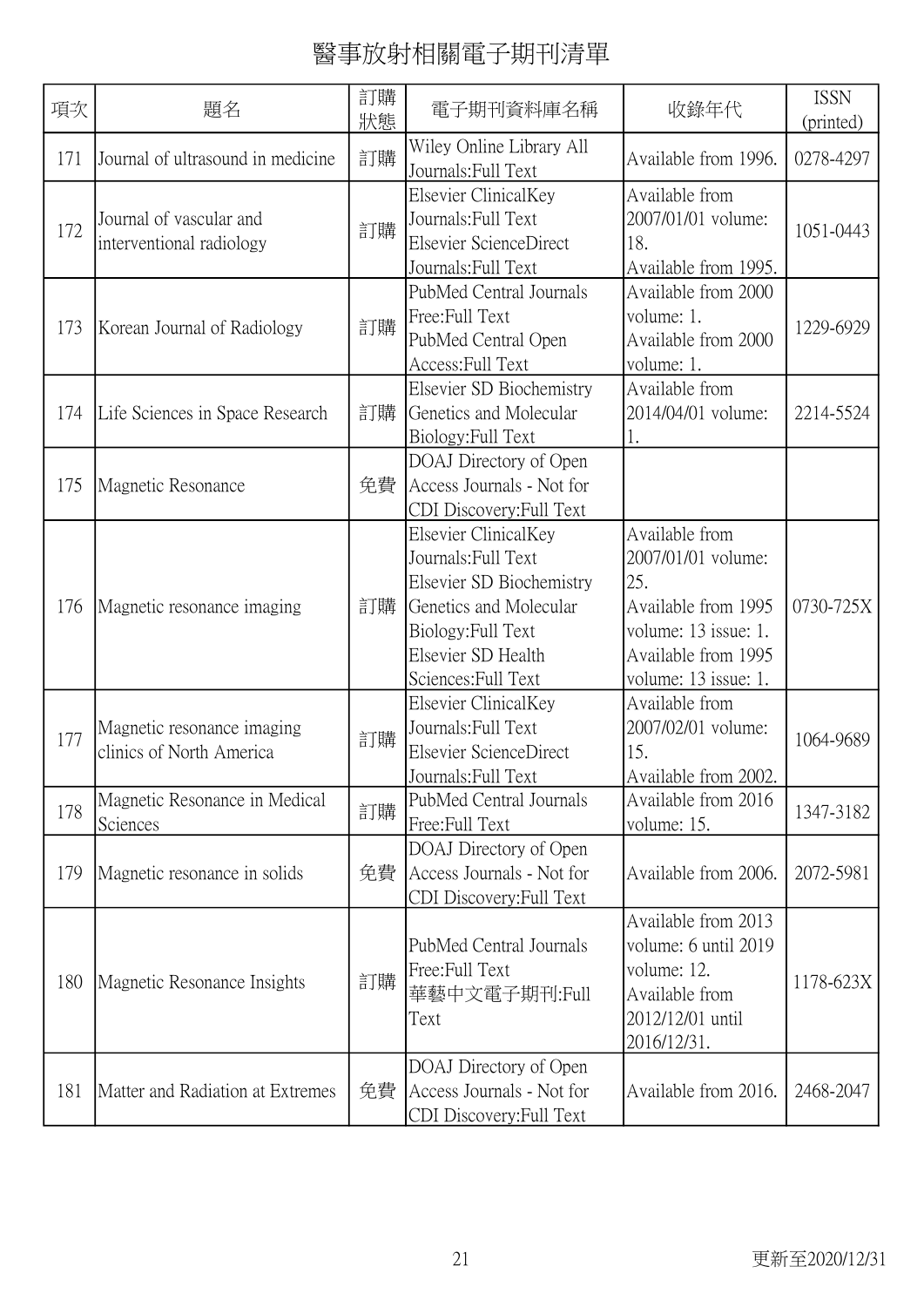| 項次  | 題名                                          | 訂購<br>狀態 | 電子期刊資料庫名稱                                                                                                                                                                                    | 收錄年代                                                                                                                                                                                                                                 | <b>ISSN</b><br>(printed) |
|-----|---------------------------------------------|----------|----------------------------------------------------------------------------------------------------------------------------------------------------------------------------------------------|--------------------------------------------------------------------------------------------------------------------------------------------------------------------------------------------------------------------------------------|--------------------------|
| 182 | Medical image analysis                      | 訂購       | <b>Elsevier ScienceDirect</b><br>Journals: Full Text<br>Elsevier SD Health<br>Sciences: Full Text                                                                                            | Available from 1996.<br>Available from<br>1996/03/01 volume: 1<br>issue: 1 until<br>2016/08/31 volume:<br>32. Available from<br>2016/10/01 volume:<br>33 until 2016/10/31<br>volume: 33. Available<br>from 2016/12/01<br>volume: 34. | 1361-8415                |
| 183 | Medical Imaging                             | 訂購       | <b>EBSCOhost Health Business</b><br>FullTEXT Elite: Full Text                                                                                                                                | Available from<br>2007/03/01 until<br>2008/12/31.                                                                                                                                                                                    | 1073-1202                |
| 184 | Molecular Imaging                           | 訂購       | DOAJ Directory of Open<br>Access Journals - Not for<br>CDI Discovery: Full Text<br>Hindawi Publishing Open<br><b>Access Journals: Full Text</b><br>PubMed Central Journals<br>Free:Full Text | Available from<br>2021/01/15 volume:<br>2021.<br>Available from 2016<br>volume: 15.                                                                                                                                                  | 1535-3508                |
| 185 | Molecular Imaging &<br>Radionuclide Therapy | 訂購       | Health Research Premium<br>Collection: Full Text<br>PubMed Central Journals<br>Free:Full Text                                                                                                | Available from<br>2012/04/01 until<br>2019/12/31. Available<br>from 2021/01/01.<br>Available from 2011<br>volume: 20.                                                                                                                | 2146-1414                |
| 186 | Molecular Imaging and Biology               | 訂購       | Health Research Premium<br>Collection: Full Text                                                                                                                                             | Available from<br>2005/01/01 until<br>2019/01/31.                                                                                                                                                                                    | 1536-1632                |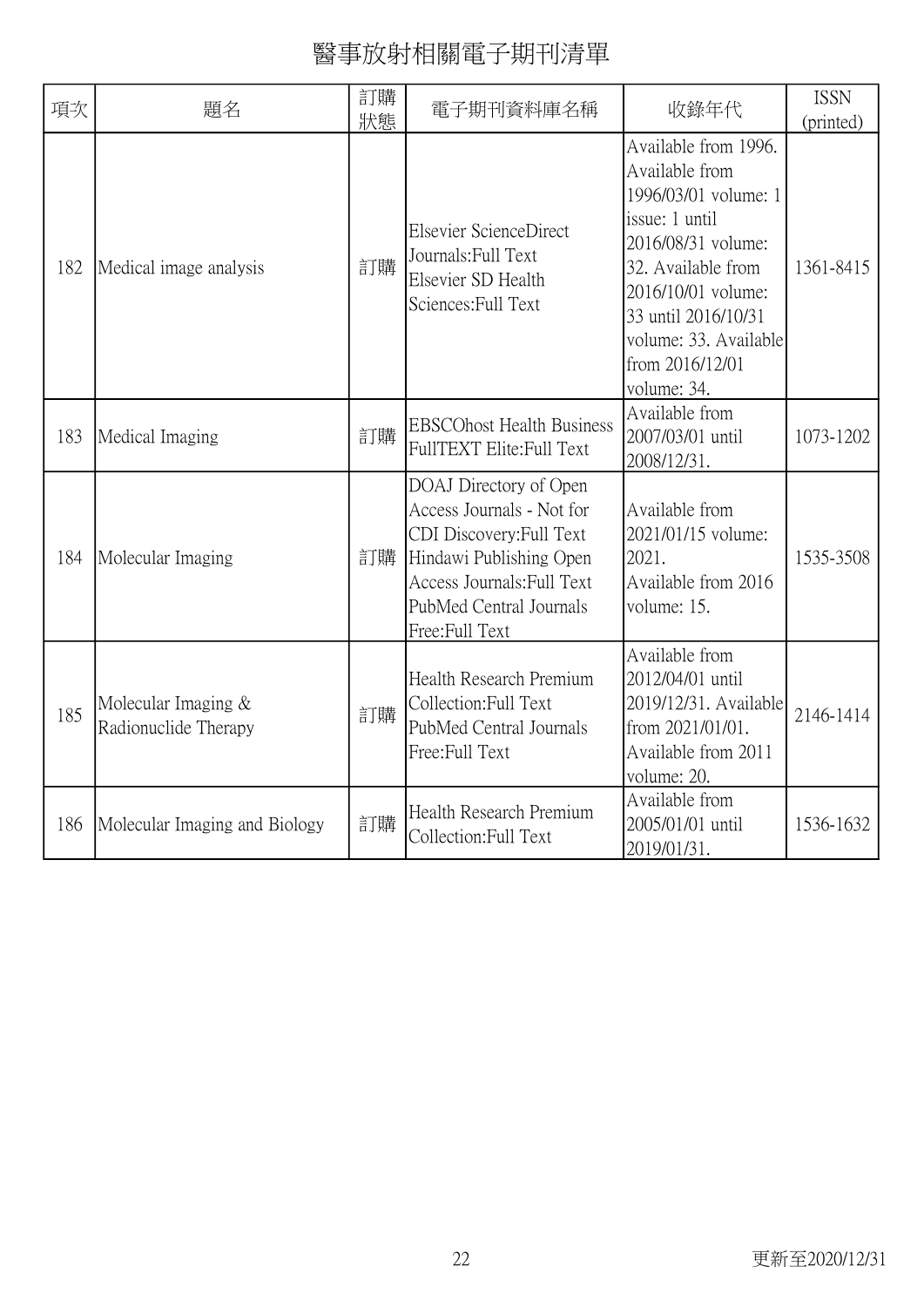| 項次  | 題名                                       | 訂購<br>狀態 | 電子期刊資料庫名稱                                                                                                                                                                                                                                                                   | 收錄年代                                                                                                                                                                                                                                                                                                                                                                              | <b>ISSN</b><br>(printed) |
|-----|------------------------------------------|----------|-----------------------------------------------------------------------------------------------------------------------------------------------------------------------------------------------------------------------------------------------------------------------------|-----------------------------------------------------------------------------------------------------------------------------------------------------------------------------------------------------------------------------------------------------------------------------------------------------------------------------------------------------------------------------------|--------------------------|
| 187 | NeuroImage (Orlando, Fla. Print)         | 訂購       | DOAJ Directory of Open<br>Access Journals - Not for<br>CDI Discovery: Full Text<br>Elsevier ScienceDirect<br>Journals: Full Text<br>Elsevier SD Health<br>Sciences: Full Text<br>Elsevier SD<br>Neuroscience: Full Text<br>Health Research Premium<br>Collection: Full Text | Available from 1995.<br>Available from<br>1995/03/01 volume: 2<br>issue: 1 until<br>2019/12/31 volume:<br>203. Available from<br>2020/01/01 volume:<br>204.<br>Available from<br>1995/03/01 volume: 2<br>issue: 1 until<br>2019/12/31 volume:<br>203. Available from<br>2020/01/01 volume:<br>204.<br>Available from<br>1998/05/01. Most<br>recent $2$ month(s) not<br>available. | 1053-8119                |
| 188 | NeuroImage: Clinical                     | 訂購       | DOAJ Directory of Open<br>Access Journals - Not for<br>CDI Discovery: Full Text<br>Elsevier ClinicalKey<br>Journals: Full Text<br>PubMed Central Journals<br>Free:Full Text                                                                                                 | Available from 2012<br>volume: 1.<br>Available from 2012<br>volume: 1.                                                                                                                                                                                                                                                                                                            | 2213-1582                |
| 189 | Neuroimage: Reports                      | 免費       | DOAJ Directory of Open<br>Access Journals - Not for<br>CDI Discovery: Full Text                                                                                                                                                                                             |                                                                                                                                                                                                                                                                                                                                                                                   |                          |
| 190 | Neuroimaging clinics of North<br>America | 訂購       | Elsevier ClinicalKey<br>Journals: Full Text                                                                                                                                                                                                                                 | Available from<br>2007/02/01 volume:<br>17.                                                                                                                                                                                                                                                                                                                                       | 1052-5149                |
| 191 | Neuroradiology                           | 訂購       | <b>EBSCOhost CINAHL Plus</b><br>with Full Text: Full Text<br>Health Research Premium<br>Collection: Full Text                                                                                                                                                               | Available from<br>2008/01/01. Most<br>recent $1$ year(s) not<br>available.<br>Available from<br>2002/01/01. Most<br>recent $1$ year(s) not<br>available.                                                                                                                                                                                                                          | 0028-3940                |
| 192 | Neurovascular Imaging                    | 免費       | BioMed Central Open Access<br>Free:Full Text                                                                                                                                                                                                                                | Available from 2015<br>volume: 1 until 2017<br>volume: 3.                                                                                                                                                                                                                                                                                                                         |                          |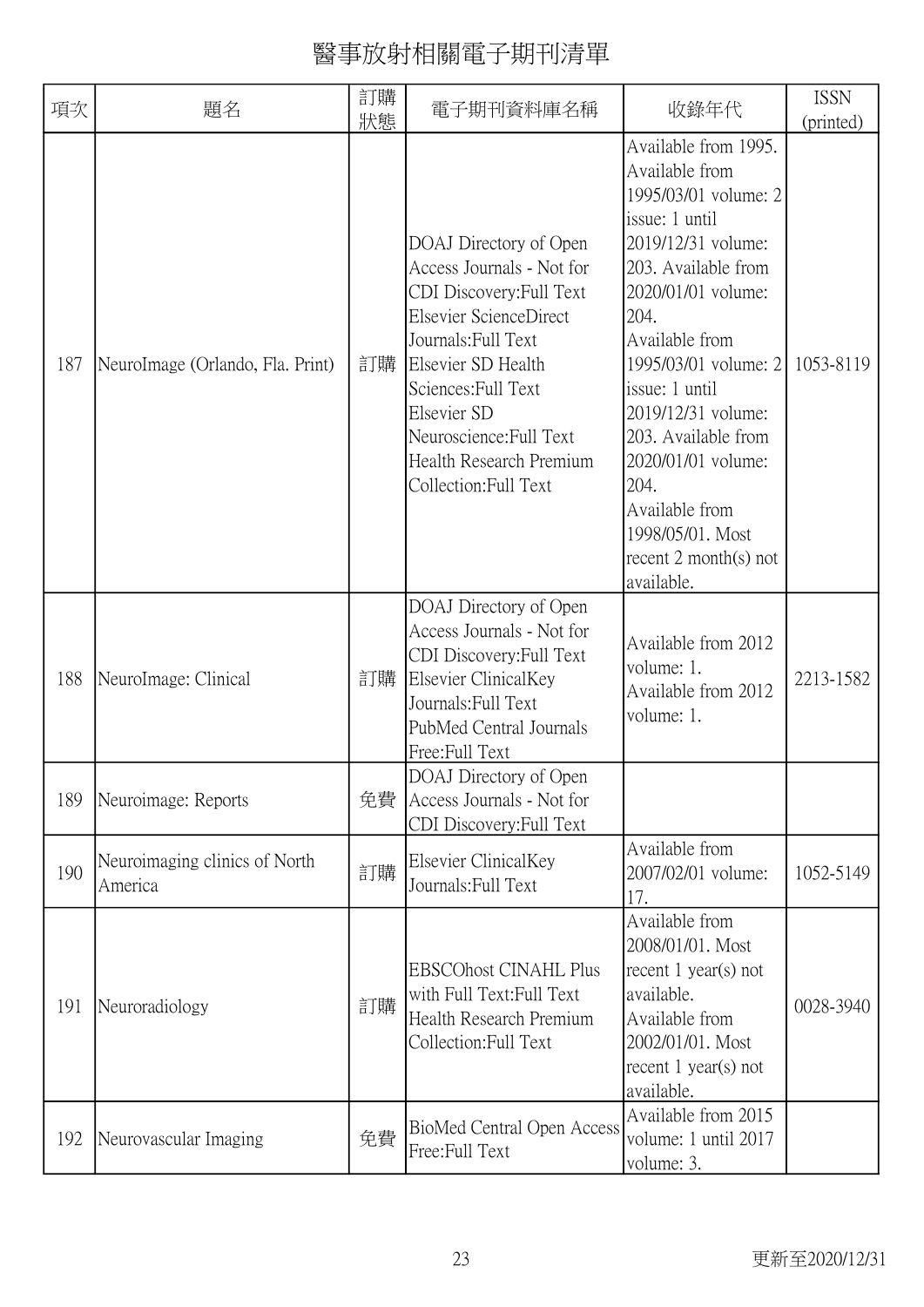| 項次  | 題名                                           | 訂購<br>狀態 | 電子期刊資料庫名稱                                                                                                                                                                                                             | 收錄年代                                                                                                                                                                                | <b>ISSN</b><br>(printed) |
|-----|----------------------------------------------|----------|-----------------------------------------------------------------------------------------------------------------------------------------------------------------------------------------------------------------------|-------------------------------------------------------------------------------------------------------------------------------------------------------------------------------------|--------------------------|
| 193 | Nuclear Energy and Technology                | 免費       | DOAJ Directory of Open<br>Access Journals - Not for<br>CDI Discovery: Full Text                                                                                                                                       | Available from 2015.                                                                                                                                                                |                          |
| 194 | Nuclear Engineering and<br>Technology        | 免費       | DOAJ Directory of Open<br>Access Journals - Not for<br>CDI Discovery: Full Text                                                                                                                                       | Available from 2013.                                                                                                                                                                | 1738-5733                |
| 195 | Nuclear Materials and Energy                 | 免費       | DOAJ Directory of Open<br>Access Journals - Not for<br>CDI Discovery: Full Text                                                                                                                                       | Available from 2015.                                                                                                                                                                | 2352-1791                |
| 196 | Nuclear medicine and biology                 | 訂購       | Elsevier ClinicalKey<br>Journals: Full Text<br>Elsevier ScienceDirect<br>Journals: Full Text<br>Elsevier SD Biochemistry<br>Genetics and Molecular<br>Biology: Full Text<br>Elsevier SD Health<br>Sciences: Full Text | Available from<br>2007/01/01 volume:<br>34.<br>Available from 1995.<br>Available from<br>1995/01/01 volume:<br>22 issue: 1.<br>Available from<br>1995/01/01 volume:<br>22 issue: 1. | 0969-8051                |
| 197 | Nuclear Medicine and Molecular<br>Imaging    | 訂購       | PubMed Central Journals<br>Free:Full Text                                                                                                                                                                             | Available from 2010<br>volume: 44. Most<br>recent $1$ year(s) not<br>available.                                                                                                     | 1869-3474                |
| 198 | Nuclear medicine communications              | 訂購       | Ovid Lippincott Williams and Available from<br>Wilkins Total Access<br>Collection 2018: Full Text                                                                                                                     | 2000/01/01 volume:<br>21 issue: 1.                                                                                                                                                  | 0143-3636                |
| 199 | Nuclear Medicine Review                      | 訂購       | DOAJ Directory of Open<br>Access Journals - Not for<br>CDI Discovery: Full Text<br>Health Research Premium<br>Collection:Full Text                                                                                    | Available from<br>2011/01/01.                                                                                                                                                       | 1506-9680                |
| 200 | Nuclear Medicine Seminars                    | 訂購       | Health Research Premium<br>Collection: Full Text                                                                                                                                                                      | Available from<br>2018/03/01.                                                                                                                                                       |                          |
| 201 | Nuclear physics. B                           | 免費       | DOAJ Directory of Open<br>Access Journals - Not for<br>CDI Discovery:Full Text                                                                                                                                        | Available from 2014.                                                                                                                                                                | 0550-3213                |
| 202 | Nuclear Receptor Research                    | 免費       | DOAJ Directory of Open<br>Access Journals - Not for<br>CDI Discovery: Full Text                                                                                                                                       | Available from 2014.                                                                                                                                                                | 2314-5706                |
| 203 | Nuclear Sciences Scientific<br>Journal       | 免費       | DOAJ Directory of Open<br>Access Journals - Not for<br>CDI Discovery: Full Text                                                                                                                                       | Available from 2012.                                                                                                                                                                | 2314-5609                |
| 204 | Nuclear Technology & Radiation<br>Protection | 免費       | DOAJ Directory of Open<br>Access Journals - Not for<br>CDI Discovery:Full Text                                                                                                                                        | Available from 2002.                                                                                                                                                                | 1451-3994                |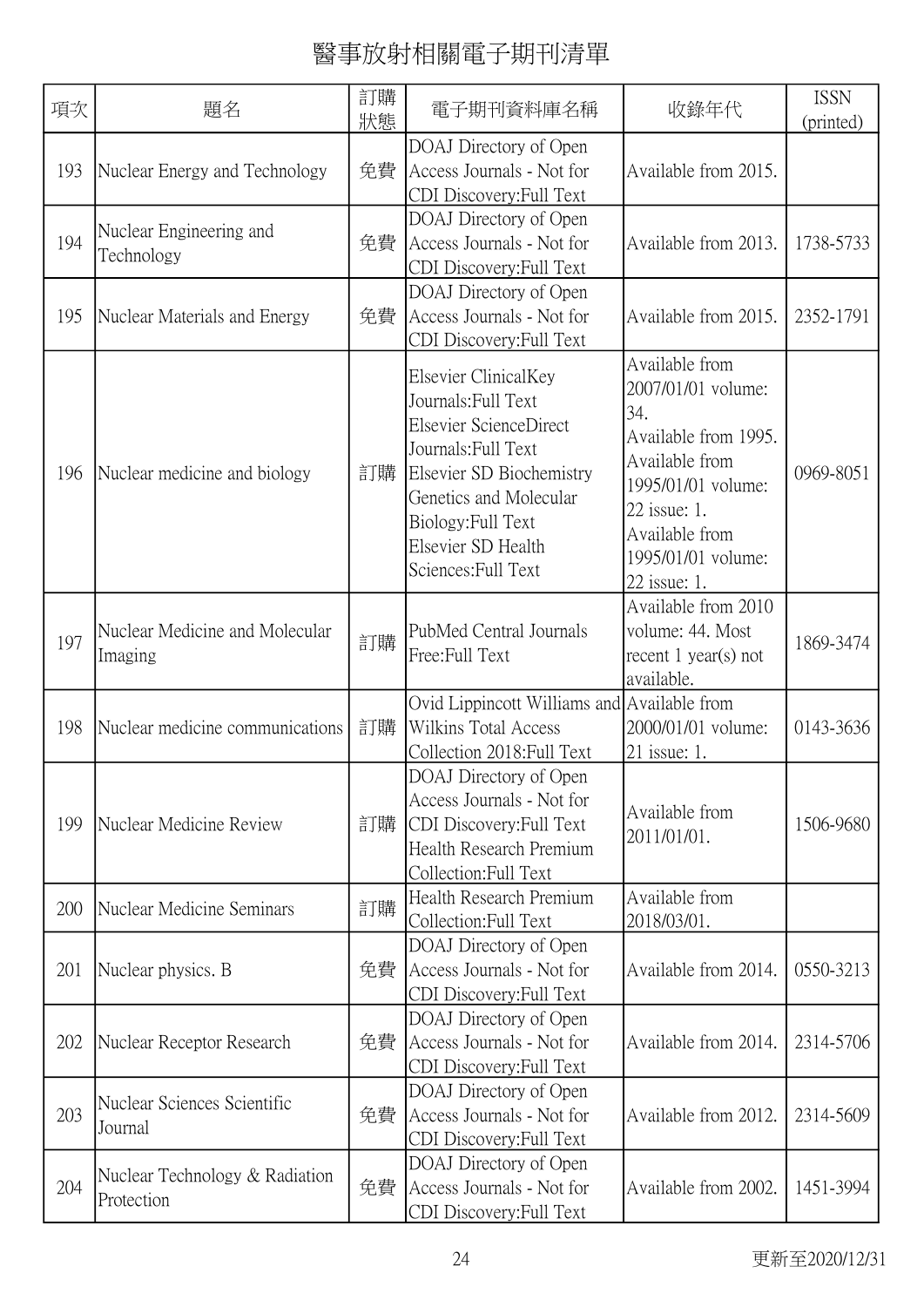| 項次  | 題名                                                                | 訂購<br>狀態 | 電子期刊資料庫名稱                                                                                                                                 | 收錄年代                                                                                                                                                                                           | <b>ISSN</b><br>(printed) |
|-----|-------------------------------------------------------------------|----------|-------------------------------------------------------------------------------------------------------------------------------------------|------------------------------------------------------------------------------------------------------------------------------------------------------------------------------------------------|--------------------------|
| 205 | Open Journal of Medical Imaging                                   | 訂購       | Chinese Electronic Periodical<br>Services Health & Medical<br>Care:Full Text<br>華藝中文電子期刊:Full<br>Text                                     | Available from<br>2011/09/01 volume: 1<br>issue: 1 until<br>2014/03/31 volume: 4<br>issue: 1.<br>Available from<br>2011/09/01 volume: 1<br>issue: 1 until<br>2014/03/31 volume: 4<br>issue: 1. | 2164-2788                |
| 206 | Open Journal of Radiology                                         | 訂購       | Chinese Electronic Periodical<br>Services Health & Medical<br>Care: Full Text<br>華藝中文電子期刊:Full<br>Text                                    | Available from<br>2011/09/01 volume: 1<br>issue: 1 until<br>2014/03/31 volume: 4<br>issue: 1.<br>Available from<br>2011/09/01 volume: 1<br>issue: 1 until<br>2014/03/31 volume: 4<br>issue: 1. | 2164-3024                |
| 207 | Ophthalmic Surgery, Lasers &<br>Imaging Retina                    | 訂購       | Health Research Premium<br>Collection:Full Text                                                                                           | Available from<br>1976/04/01 until<br>1977/12/31. Available<br>from 1981/01/01 until<br>1983/12/31. Available<br>from 1985/01/01.                                                              | 2325-8160                |
| 208 | Oral Radiology                                                    | 訂購       | Health Research Premium<br>Collection: Full Text                                                                                          | Available from<br>1997/06/01 until<br>2018/12/31.                                                                                                                                              | 0911-6028                |
| 209 | Oral surgery, oral medicine, oral<br>pathology and oral radiology | 訂購       | Elsevier ClinicalKey<br>Journals: Full Text<br>Elsevier ScienceDirect<br>Journals: Full Text<br>Elsevier SD Health<br>Sciences: Full Text | Available from<br>2012/01/01 volume:<br>113.<br>Available from 2012.<br>Available from<br>2012/01/01 volume:<br>113 issue: 1.                                                                  | 2212-4403                |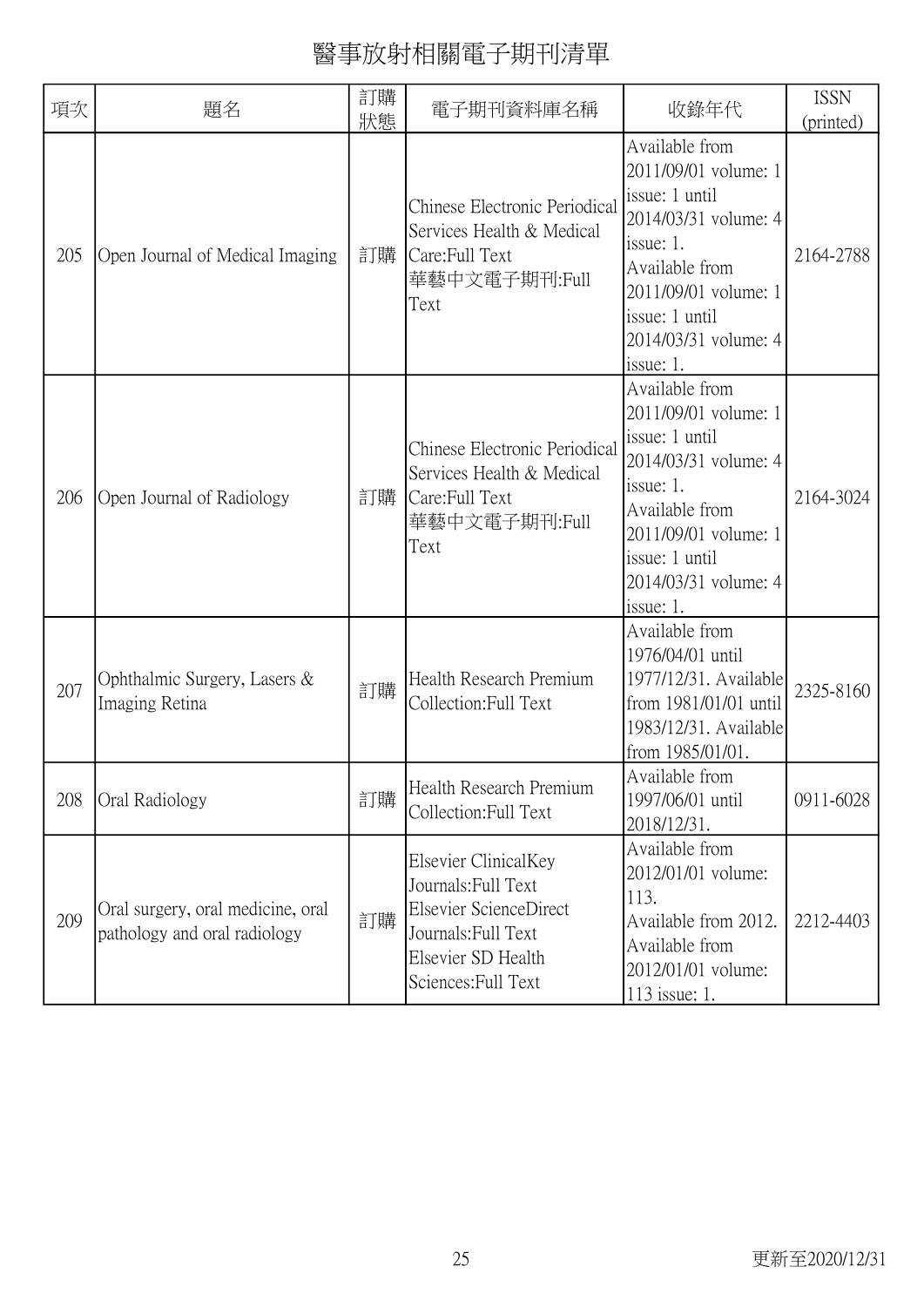| 項次  | 題名                                                                                | 訂購<br>狀態 | 電子期刊資料庫名稱                                                                                                                                                                           | 收錄年代                                                                                                                                                                                   | <b>ISSN</b><br>(printed) |
|-----|-----------------------------------------------------------------------------------|----------|-------------------------------------------------------------------------------------------------------------------------------------------------------------------------------------|----------------------------------------------------------------------------------------------------------------------------------------------------------------------------------------|--------------------------|
| 210 | Oral surgery, oral medicine, oral<br>pathology, oral radiology and<br>endodontics | 訂購       | Elsevier ClinicalKey<br>Journals: Full Text<br>Elsevier ScienceDirect<br>Journals: Full Text<br>Elsevier SD Health<br>Sciences: Full Text                                           | Available from<br>2007/01/01 volume:<br>103.<br>Available from 1995<br>until 2011.<br>Available from<br>1995/01/01 volume:<br>79 issue: 1 until<br>2011/12/31 volume:<br>112 issue: 6. | 1079-2104                |
| 211 | Pediatric Radiology                                                               | 訂購       | <b>EBSCOhost CINAHL Plus</b><br>with Full Text: Full Text<br>Health Research Premium<br>Collection: Full Text                                                                       | Available from<br>2008/01/01. Most<br>recent $1$ year(s) not<br>available.<br>Available from<br>1997/01/01. Most<br>recent $1$ year(s) not<br>available.                               | 0301-0449                |
| 212 | Physics and Imaging in Radiation<br>Oncology                                      | 訂購       | DOAJ Directory of Open<br>Access Journals - Not for<br>CDI Discovery: Full Text<br>PubMed Central Journals<br>Free:Full Text                                                        | Available from 2018<br>volume: 5.                                                                                                                                                      | 2405-6316                |
| 213 | POLISH JOURNAL OF<br><b>RADIOLOGY</b>                                             | 訂購       | PubMed Central Journals<br>Free:Full Text<br>PubMed Central Open<br>Access: Full Text                                                                                               | Available from 2010<br>volume: 75.<br>Available from 2010<br>volume: 75.                                                                                                               | 1733-134X                |
| 214 | Precision Radiation Oncology                                                      | 訂購       | DOAJ Directory of Open<br>Access Journals - Not for<br>CDI Discovery: Full Text<br>Health Research Premium<br>Collection: Full Text                                                 | Available from<br>2017/03/01.                                                                                                                                                          | 2398-7324                |
| 215 | Psychiatry research. Neuroimaging                                                 | 訂購       | Elsevier ClinicalKey<br>Journals: Full Text<br>Elsevier ScienceDirect<br>Journals: Full Text<br>Elsevier SD Health<br>Sciences: Full Text<br>Elsevier SD<br>Neuroscience: Full Text | Available from<br>2007/01/01 volume:<br>154.<br>Available from 1995.<br>Available from<br>1995/05/31 volume:<br>61 issue: 1.<br>Available from<br>1995/05/31 volume:<br>61 issue: 1.   | 0925-4927                |
| 216 | Quantitative Imaging in Medicine<br>and Surgery                                   | 訂購       | PubMed Central Journals<br>Free:Full Text                                                                                                                                           | Available from 2011<br>volume: 1.                                                                                                                                                      | 2223-4292                |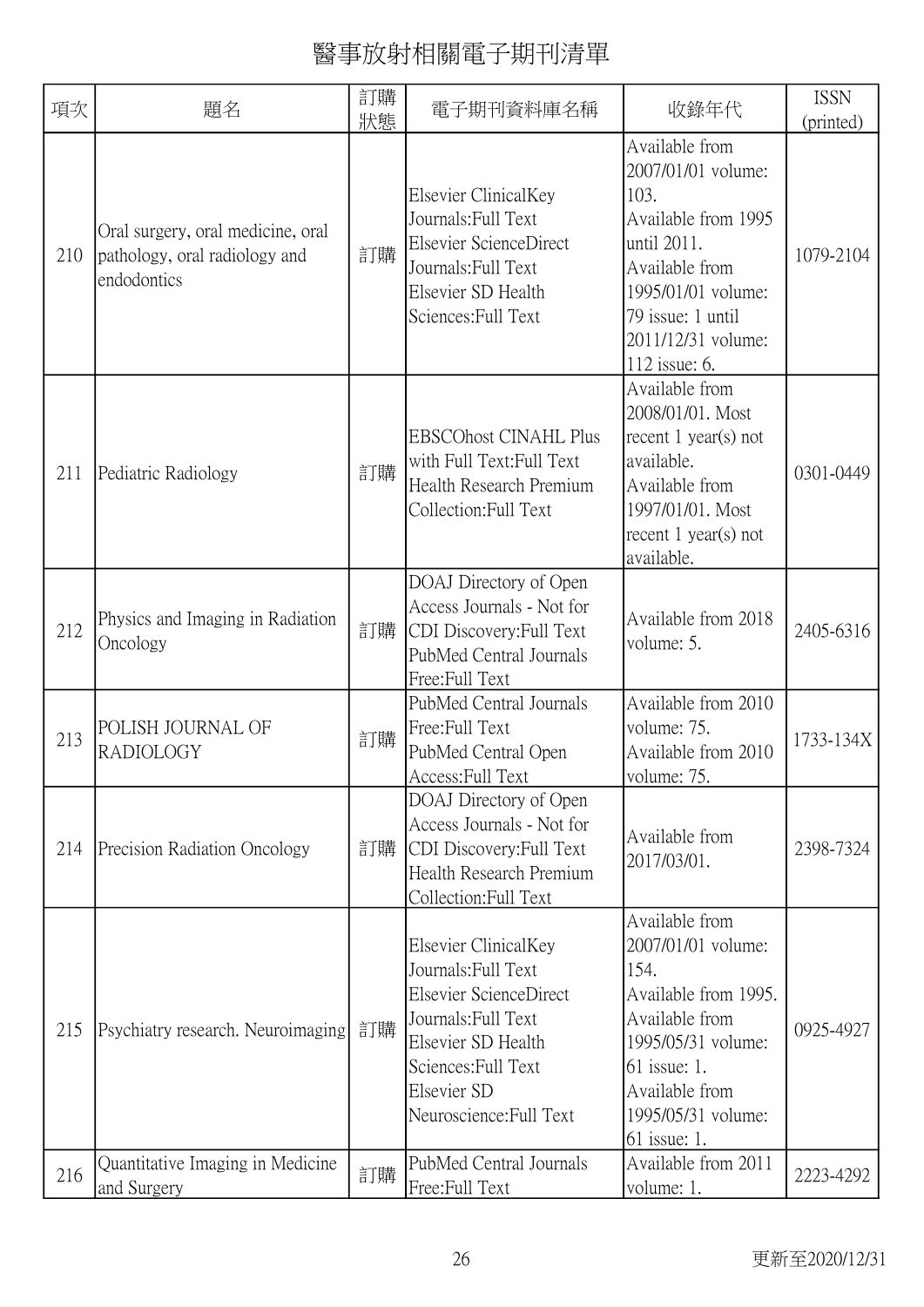| 項次  | 題名                                                                                     | 訂購<br>狀態 | 電子期刊資料庫名稱                                                                                                                                                                                                                                                                           | 收錄年代                                                                                                                            | <b>ISSN</b><br>(printed) |
|-----|----------------------------------------------------------------------------------------|----------|-------------------------------------------------------------------------------------------------------------------------------------------------------------------------------------------------------------------------------------------------------------------------------------|---------------------------------------------------------------------------------------------------------------------------------|--------------------------|
| 217 | Radiation                                                                              | 免費       | DOAJ Directory of Open<br>Access Journals - Not for<br>CDI Discovery: Full Text                                                                                                                                                                                                     |                                                                                                                                 |                          |
| 218 | Radiation and Environmental<br>Biophysics                                              | 訂購       | Health Research Premium<br>Collection: Full Text                                                                                                                                                                                                                                    | Available from<br>2002/12/01. Most<br>recent $1$ year(s) not<br>available.                                                      | 0301-634X                |
| 219 | Radiation Medicine and Protection                                                      | 免費       | DOAJ Directory of Open<br>Access Journals - Not for<br>CDI Discovery: Full Text                                                                                                                                                                                                     | Available from 2020.                                                                                                            |                          |
| 220 | Radiation Oncology                                                                     | 訂購       | <b>BioMed Central Open Access</b><br>Free:Full Text<br>DOAJ Directory of Open<br>Access Journals - Not for<br>CDI Discovery: Full Text<br>Health Research Premium<br>Collection: Full Text<br>PubMed Central Journals<br>Free:Full Text<br>PubMed Central Open<br>Access: Full Text | Available from 2006.<br>Available from<br>2009/01/01.<br>Available from 2006<br>volume: 1.<br>Available from 2006<br>volume: 1. | 1748-717X                |
| 221 | Radiation oncology journal                                                             | 訂購       | PubMed Central Journals<br>Free:Full Text<br>PubMed Central Open<br>Access: Full Text                                                                                                                                                                                               | Available from 2011<br>volume: 29.<br>Available from 2011<br>volume: 29.                                                        | 2234-1900                |
|     | 222 Radiation Physics and Engineering 免費 Access Journals - Not for                     |          | DOAJ Directory of Open<br>CDI Discovery: Full Text                                                                                                                                                                                                                                  | Available from 2020. 2645-6397                                                                                                  |                          |
| 223 | Radiation Protection and<br>Environment                                                | 訂購       | DOAJ Directory of Open<br>Access Journals - Not for<br>CDI Discovery: Full Text<br>Health Research Premium<br>Collection: Full Text<br>Medknow Open Access<br>Journals: Full Text                                                                                                   | Available from<br>2012/07/01.<br>Available from 2010<br>volume: 33 issue: 3.                                                    | 0972-0464                |
| 224 | Radiation protection dosimetry                                                         | 訂購       | Oxford University Press<br>Journals Current: Full Text                                                                                                                                                                                                                              | Available from 1996<br>volume: 63 issue: 1.                                                                                     | 0144-8420                |
| 225 | Radiation Research                                                                     | 訂購       | Health Research Premium<br>Collection: Full Text                                                                                                                                                                                                                                    | Available from<br>2012/09/01 until<br>2016/11/30.                                                                               | 0033-7587                |
| 226 | Radiation Therapist: The Journal<br>of the Radiation Oncology                          | 訂購       | <b>EBSCOhost CINAHL Plus</b><br>with Full Text: Full Text                                                                                                                                                                                                                           | Available from<br>1992/01/01.                                                                                                   | 1084-1911                |
| 227 | Radiographics: A review<br>publication of the Radiological<br>Society of North America | 訂購       | Radiological Society of North<br>America: Full Text                                                                                                                                                                                                                                 | Available from 1981.                                                                                                            | 0271-5333                |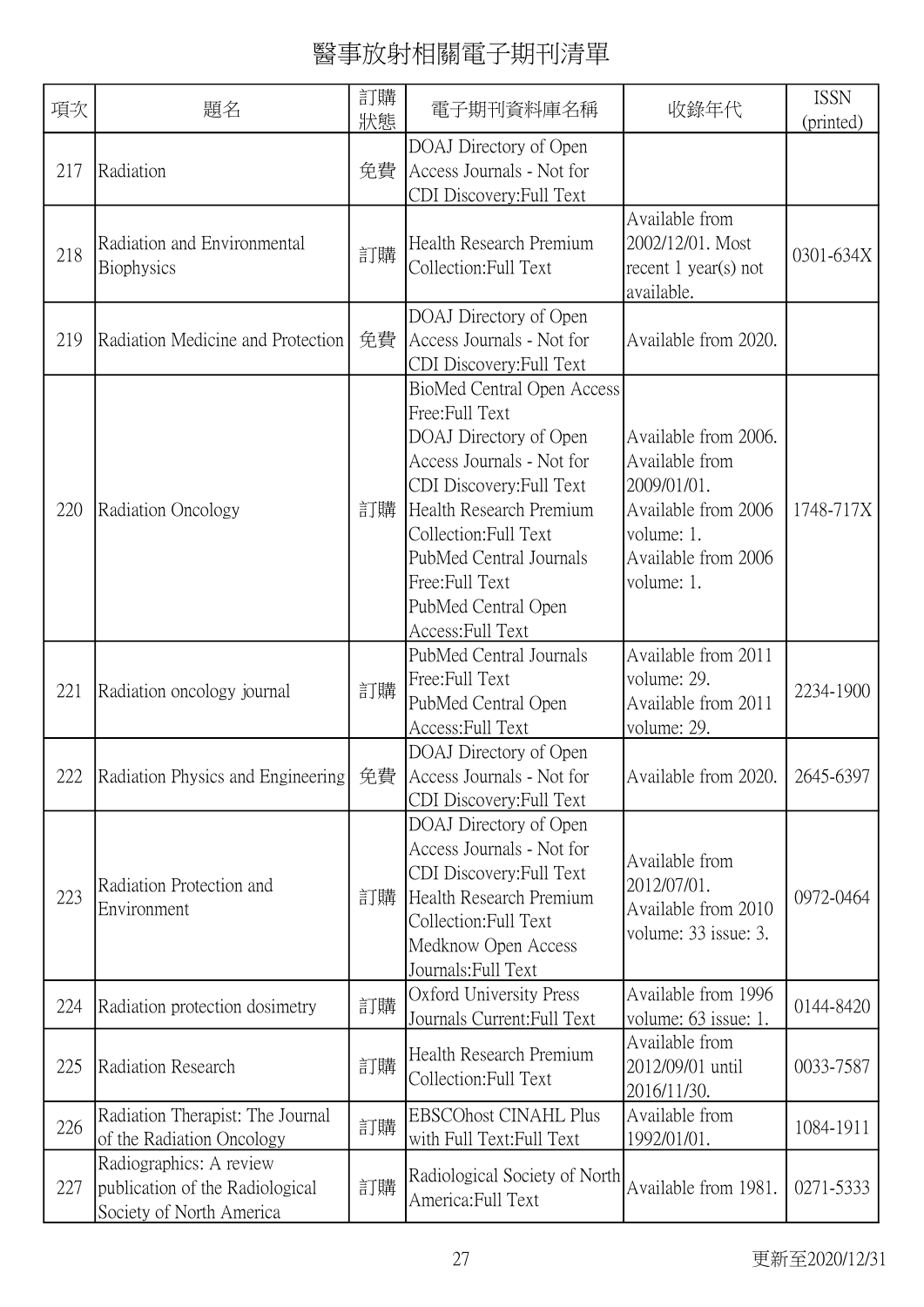| 項次  | 題名                               | 訂購<br>狀態 | 電子期刊資料庫名稱                                                                                                                                                                                                                                                  | 收錄年代                                                                                                                                                                                                            | <b>ISSN</b><br>(printed) |
|-----|----------------------------------|----------|------------------------------------------------------------------------------------------------------------------------------------------------------------------------------------------------------------------------------------------------------------|-----------------------------------------------------------------------------------------------------------------------------------------------------------------------------------------------------------------|--------------------------|
| 228 | Radiología                       | 訂購       | Elsevier ClinicalKey<br>Journals: Full Text<br>Elsevier ScienceDirect<br>Journals: Full Text<br>Elsevier SD Health<br>Sciences: Full Text                                                                                                                  | Available from<br>2011/01/01 volume:<br>53.<br>Available from 2010.<br>Available from 2010<br>volume: 52 issue: 1.                                                                                              | 2173-5107                |
| 229 | Radiologia Brasileira            | 訂購       | DOAJ Directory of Open<br>Access Journals - Not for<br>CDI Discovery: Full Text<br>PubMed Central Journals<br>Free: Full Text                                                                                                                              | Available from 2014<br>volume: 47.                                                                                                                                                                              | 0100-3984                |
| 230 | Radiologic Technology            | 訂購       | <b>EBSCOhost CINAHL Plus</b><br>with Full Text: Full Text                                                                                                                                                                                                  | Available from<br>1981/01/01.                                                                                                                                                                                   | 0033-8397                |
| 231 | Radiology                        | 訂購       | Radiological Society of North<br>America: Full Text                                                                                                                                                                                                        | Available from 2009.                                                                                                                                                                                            | 0033-8419                |
| 232 | Radiology and oncology           | 訂購       | DOAJ Directory of Open<br>Access Journals - Not for<br>CDI Discovery: Full Text<br>Health Research Premium<br>Collection: Full Text<br>PubMed Central Journals<br>Free: Full Text<br>PubMed Central Open<br>Access: Full Text                              | Available from<br>2007/03/01.<br>Available from 2010<br>volume: 44.<br>Available from 2010<br>volume: 44.                                                                                                       | 1318-2099                |
| 233 | Radiology case reports           | 訂購       | DOAJ Directory of Open<br>Access Journals - Not for<br>CDI Discovery: Full Text<br>Elsevier ClinicalKey<br>Journals: Full Text<br>PubMed Central Journals<br>Free:Full Text                                                                                | Available from<br>2011/01/01 volume:<br>6.<br>Available from 2006<br>volume: 1.                                                                                                                                 | 1930-0433                |
| 234 | Radiology of Infectious Diseases | 訂購       | Elsevier ClinicalKey<br>Journals: Full Text                                                                                                                                                                                                                | Available from<br>2014/12/01 volume:                                                                                                                                                                            | 2352-6211                |
| 235 | Radiology Research and Practice  | 訂購       | DOAJ Directory of Open<br>Access Journals - Not for<br>CDI Discovery: Full Text<br>Hindawi Publishing Open<br>Access Journals: Full Text<br>PubMed Central Journals<br>Free: Full Text<br>PubMed Central Open<br>Access:Full Text<br>華藝中文電子期刊:Full<br>Text | Available from<br>2010/07/20 volume:<br>2011.<br>Available from 2011<br>volume: 2011.<br>Available from 2011<br>volume: 2011.<br>Available from<br>2011/12/01 volume:<br>2011 until 2014/12/31<br>volume: 2014. | 2090-1941                |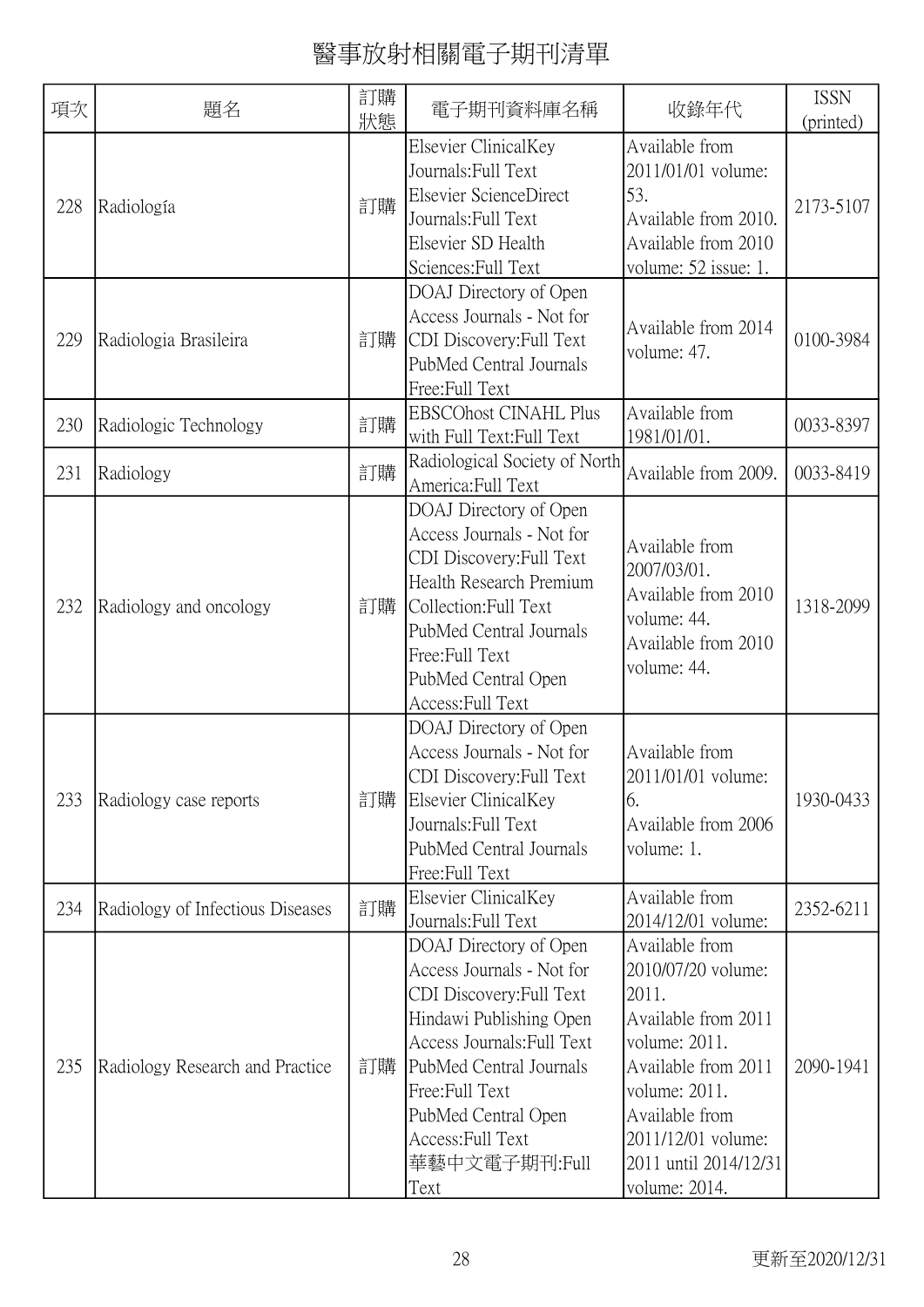| 項次  | 題名                                                                              | 訂購<br>狀態 | 電子期刊資料庫名稱                                                                                                                                                         | 收錄年代                                                                                                                                  | <b>ISSN</b><br>(printed) |
|-----|---------------------------------------------------------------------------------|----------|-------------------------------------------------------------------------------------------------------------------------------------------------------------------|---------------------------------------------------------------------------------------------------------------------------------------|--------------------------|
| 236 | Radiology. Cardiothoracic<br>imaging                                            | 訂購       | PubMed Central Journals<br>Free:Full Text                                                                                                                         | Available from 2019<br>volume: 1.                                                                                                     | 2638-6135                |
| 237 | Radiology. Imaging cancer                                                       | 訂購       | PubMed Central Journals<br>Free:Full Text                                                                                                                         | Available from 2019<br>volume: 1.                                                                                                     | 2638-616X                |
| 238 | Radiology: Artificial Intelligence                                              | 訂購       | PubMed Central Journals<br>Free:Full Text                                                                                                                         | Available from 2019<br>volume: 1.                                                                                                     |                          |
| 239 | Reports in medical imaging                                                      | 訂購       | DOAJ Directory of Open<br>Access Journals - Not for<br>CDI Discovery: Full Text<br>Health Research Premium<br>Collection: Full Text                               | Available from<br>2008/01/01.                                                                                                         | 1179-1586                |
| 240 | Research and Reports in Focused<br>Ultrasound                                   | 訂購       | Health Research Premium<br>Collection: Full Text                                                                                                                  | Available from<br>2013/01/01 until<br>2016/01/31.                                                                                     | 2253-2609                |
| 241 | Research and reports in nuclear<br>medicine                                     | 訂購       | Health Research Premium<br>Collection: Full Text                                                                                                                  | Available from<br>2011/01/01 until<br>2016/01/31.                                                                                     | 2230-228X                |
| 242 | Revista Española de Medicina<br>Nuclear (English Edition)                       | 訂購       | Elsevier ScienceDirect<br>Journals: Full Text<br>Elsevier SD Health<br>Sciences: Full Text                                                                        | Available from 2007<br>until 2011.<br>Available from<br>2007/01/01 volume:<br>26 issue: 1 until<br>2011/12/31 volume:<br>30 issue: 6. | 1578-200X                |
| 243 | Revista Española de Medicina<br>Nuclear e Imagen Molecular<br>(English Edition) | 訂購       | Elsevier ClinicalKey<br>Journals: Full Text<br>Elsevier ScienceDirect<br>Journals: Full Text<br>Elsevier SD Health<br>Sciences: Full Text                         | Available from<br>2012/01/01 volume:<br>31.<br>Available from 2012.<br>Available from<br>2012/01/01 volume:<br>31 issue: 1.           | 2253-8089                |
| 244 | Revista Infancias Imagenes                                                      | 免費       | DOAJ Directory of Open<br>Access Journals - Not for<br>CDI Discovery: Full Text                                                                                   | Available from 2006.                                                                                                                  | 1657-9089                |
| 245 | Revista Investigaciones y<br>Aplicaciones Nucleares                             | 免費       | DOAJ Directory of Open<br>Access Journals - Not for<br>CDI Discovery: Full Text                                                                                   | Available from 2017.                                                                                                                  | 2590-7468                |
| 246 | Science and Technology of<br>Nuclear Installations                              | 訂購       | DOAJ Directory of Open<br>Access Journals - Not for<br>CDI Discovery: Full Text<br>Hindawi Publishing Open<br>Access Journals: Full Text<br>華藝中文電子期刊:Full<br>Text | Available from<br>2007/05/10 volume:<br>2007.<br>Available from<br>2014/12/01 volume:<br>2014 until 2016/12/31<br>volume: 2016.       | 1687-6075                |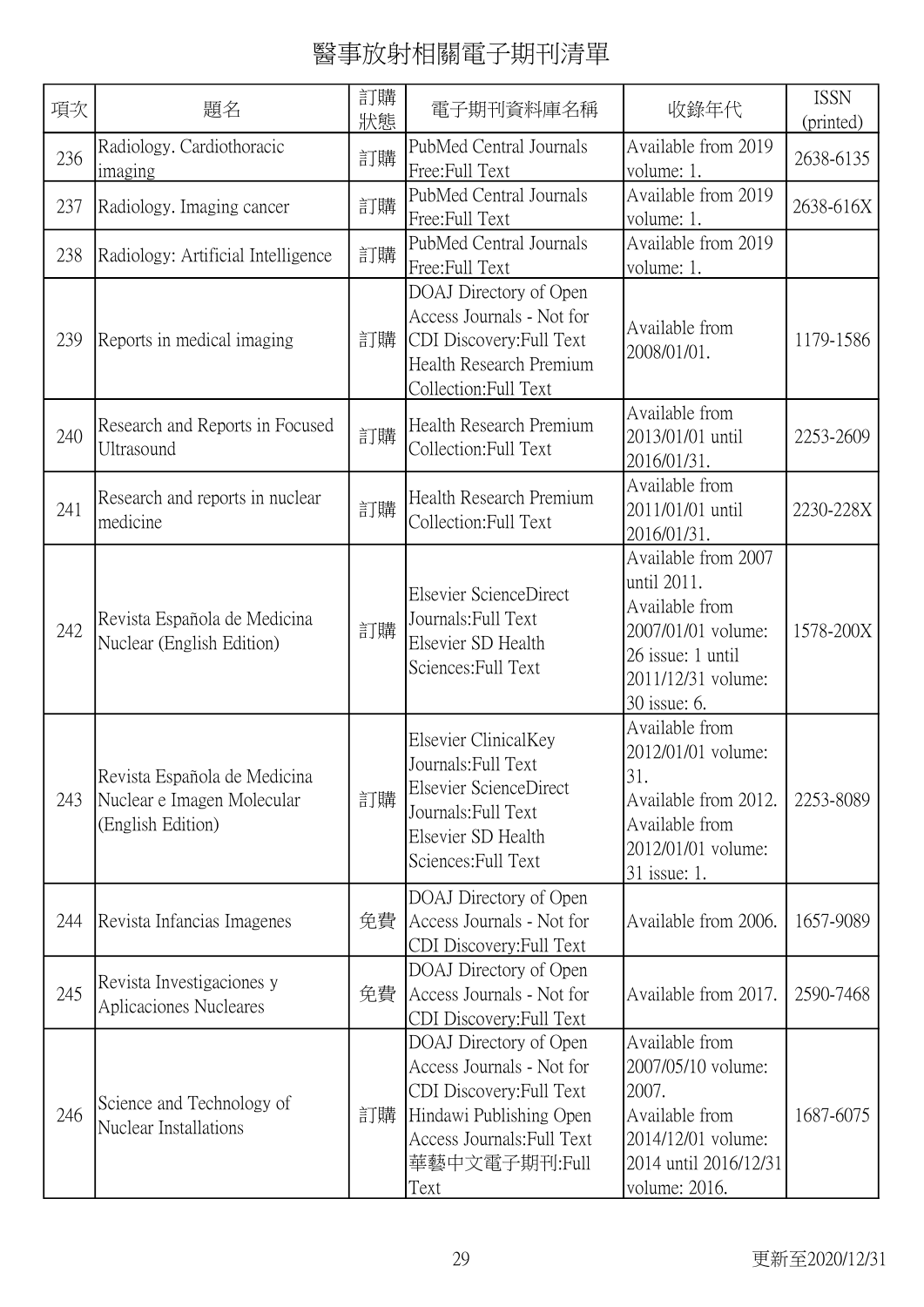| 項次  | 題名                                                | 訂購<br>狀態 | 電子期刊資料庫名稱                                                                                                                                 | 收錄年代                                                                                                                                                                                                                                                                                                  | <b>ISSN</b><br>(printed) |
|-----|---------------------------------------------------|----------|-------------------------------------------------------------------------------------------------------------------------------------------|-------------------------------------------------------------------------------------------------------------------------------------------------------------------------------------------------------------------------------------------------------------------------------------------------------|--------------------------|
| 247 | Seminars in interventional<br>radiology           | 訂購       | PubMed Central Journals<br>Free: Full Text                                                                                                | Available from 2004<br>volume: 21. Most<br>recent $1$ year(s) not<br>available.                                                                                                                                                                                                                       | 0739-9529                |
| 248 | Seminars in Musculoskeletal<br>Radiology          | 訂購       | Thieme Connect: Full Text                                                                                                                 | Available from 2000<br>until 2011.                                                                                                                                                                                                                                                                    | 1089-7860                |
| 249 | Seminars in nuclear medicine                      | 訂購       | Elsevier ClinicalKey<br>Journals: Full Text<br>Elsevier ScienceDirect<br>Journals: Full Text<br>Elsevier SD Health<br>Sciences: Full Text | Available from<br>2007/01/01 volume:<br>37.<br>Available from 1995.<br>Available from<br>1995/01/01 volume:<br>25 issue: 1.                                                                                                                                                                           | 0001-2998                |
| 250 | Seminars in radiation oncology                    | 訂購       | Elsevier ClinicalKey<br>Journals: Full Text<br>Elsevier SD Health<br>Sciences: Full Text                                                  | Available from<br>2007/01/01 volume:<br>17.<br>Available from<br>1995/01/01 volume: 5<br>issue: 1 until<br>2016/01/31 volume:<br>26 issue: 1. Available<br>from 2016/04/01<br>volume: 26 issue: 2<br>until 2016/04/30<br>volume: 26 issue: 2.<br>Available from<br>2016/07/01 volume:<br>26 issue: 3. | 1053-4296                |
| 251 | Seminars in ultrasound, CT, and<br><b>MRI</b>     | 訂購       | Elsevier ClinicalKey<br>Journals: Full Text<br>Elsevier ScienceDirect<br>Journals: Full Text<br>Elsevier SD Health<br>Sciences: Full Text | Available from<br>2007/02/01 volume:<br>28.<br>Available from 1995.<br>Available from<br>1995/02/01 volume:<br>16 issue: 1.                                                                                                                                                                           | 0887-2171                |
| 252 | Sensing and Imaging: An<br>International Journal  | 訂購       | Health Research Premium<br>Collection: Full Text                                                                                          | Available from<br>2000/01/01 until<br>2013/12/31.                                                                                                                                                                                                                                                     | 1557-2064                |
| 253 | Silicon Image, Inc. MarketLine<br>Company Profile | 訂購       | <b>EBSCOhost Health Business</b><br>FullTEXT Elite: Full Text                                                                             | Available from<br>2015/01/14.                                                                                                                                                                                                                                                                         |                          |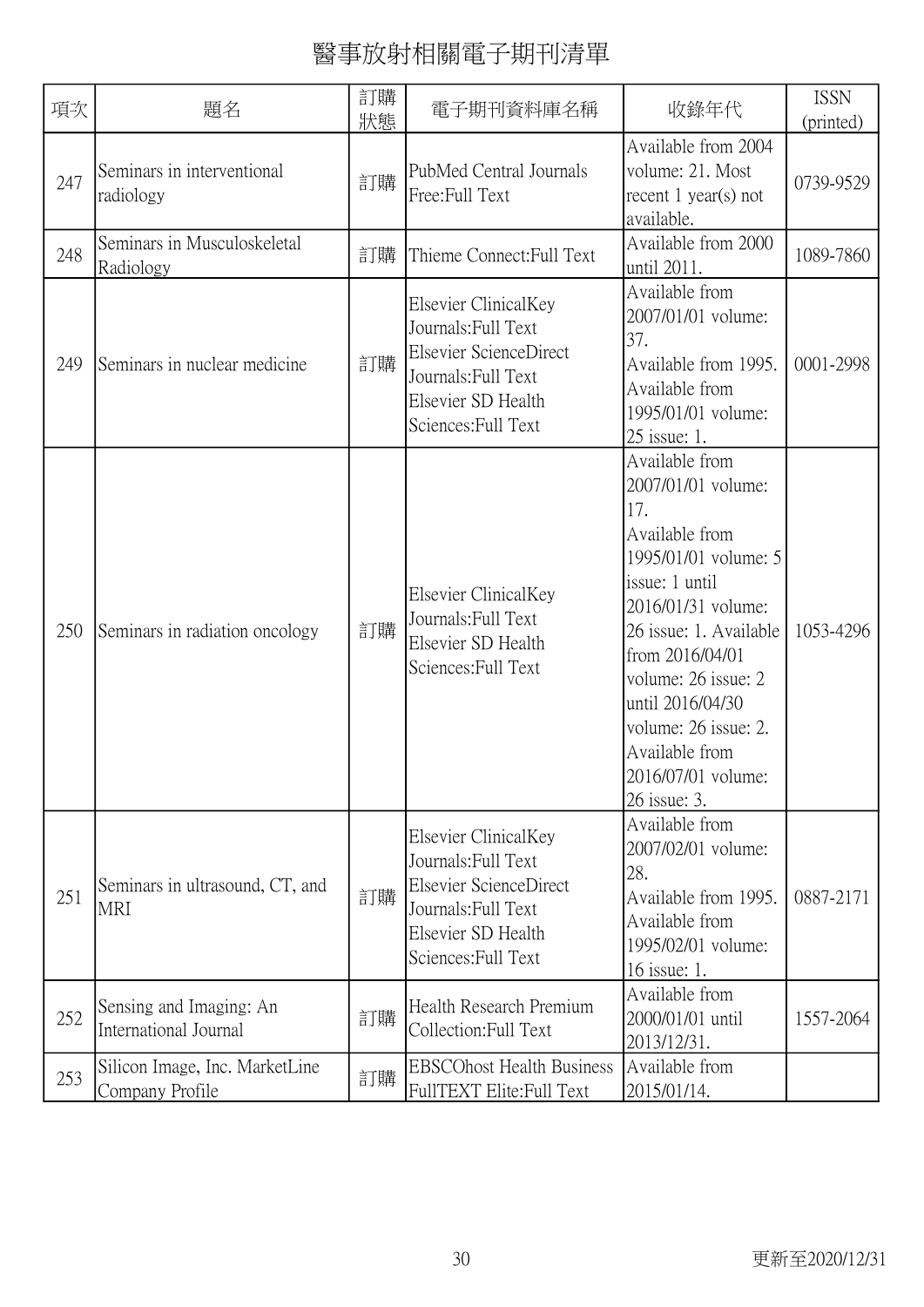| 項次  | 題名                                                               | 訂購<br>狀態 | 電子期刊資料庫名稱                                                                                                                                                                                                                    | 收錄年代                                                                                                                          | <b>ISSN</b><br>(printed) |
|-----|------------------------------------------------------------------|----------|------------------------------------------------------------------------------------------------------------------------------------------------------------------------------------------------------------------------------|-------------------------------------------------------------------------------------------------------------------------------|--------------------------|
| 254 | Skeletal Radiology                                               | 訂購       | Health Research Premium<br>Collection: Full Text<br>SpringerNature Complete<br>Journals: Full Text                                                                                                                           | Available from<br>2003/01/01. Most<br>recent $1$ year(s) not<br>available.<br>Available from 1997<br>until 2011.              | 0364-2348                |
| 255 | South African Journal of<br>Radiology                            | 訂購       | DOAJ Directory of Open<br>Access Journals - Not for<br>CDI Discovery: Full Text<br>PubMed Central Journals<br>Free:Full Text                                                                                                 | Available from 2017<br>volume: 21.                                                                                            | 1027-202X                |
| 256 | Surgical and Radiologic Anatomy                                  | 訂購       | Health Research Premium<br>Collection: Full Text                                                                                                                                                                             | Available from<br>1997/01/01. Most<br>recent $1$ year(s) not<br>available.                                                    | 0930-1038                |
| 257 | Symrise AG MarketLine Company<br>Profile                         | 訂購       | <b>EBSCOhost Health Business</b><br>FullTEXT Elite: Full Text                                                                                                                                                                | Available from<br>2014/12/24.                                                                                                 |                          |
| 258 | Technical Innovations & Patient<br>Support in Radiation Oncology | 訂購       | DOAJ Directory of Open<br>Access Journals - Not for<br>CDI Discovery: Full Text<br>PubMed Central Journals<br>Free:Full Text                                                                                                 | Available from 2017<br>volume: 1.                                                                                             | 2405-6324                |
| 259 | Techniques in vascular and<br>interventional radiology           | 訂購       | Elsevier ClinicalKey<br>Journals: Full Text<br>Elsevier ScienceDirect<br>Journals: Full Text<br>Elsevier SD Health<br>Sciences: Full Text                                                                                    | Available from<br>2007/03/01 volume:<br>10.<br>Available from 1998.<br>Available from<br>1998/03/01 volume: 1<br>issue: $1$ . | 1089-2516                |
| 260 | The Indian journal of radiology $\&$<br>imaging                  | 訂購       | DOAJ Directory of Open<br>Access Journals - Not for<br>CDI Discovery: Full Text<br>Health Research Premium<br>Collection: Full Text<br>PubMed Central Journals<br>Free:Full Text<br>PubMed Central Open<br>Access: Full Text | Available from<br>2010/01/01.<br>Available from 2008<br>volume: 18.<br>Available from 2008<br>volume: 18.                     | 0970-2016                |
| 261 | The International Journal of<br>Cardiovascular Imaging           | 訂購       | Health Research Premium<br>Collection: Full Text                                                                                                                                                                             | Available from<br>1999/02/01. Most<br>recent $1$ year(s) not<br>available.                                                    | 1569-5794                |
| 262 | The journal of global radiology                                  | 免費       | DOAJ Directory of Open<br>Access Journals - Not for<br>CDI Discovery: Full Text                                                                                                                                              | Available from 2015.                                                                                                          | 2372-8418                |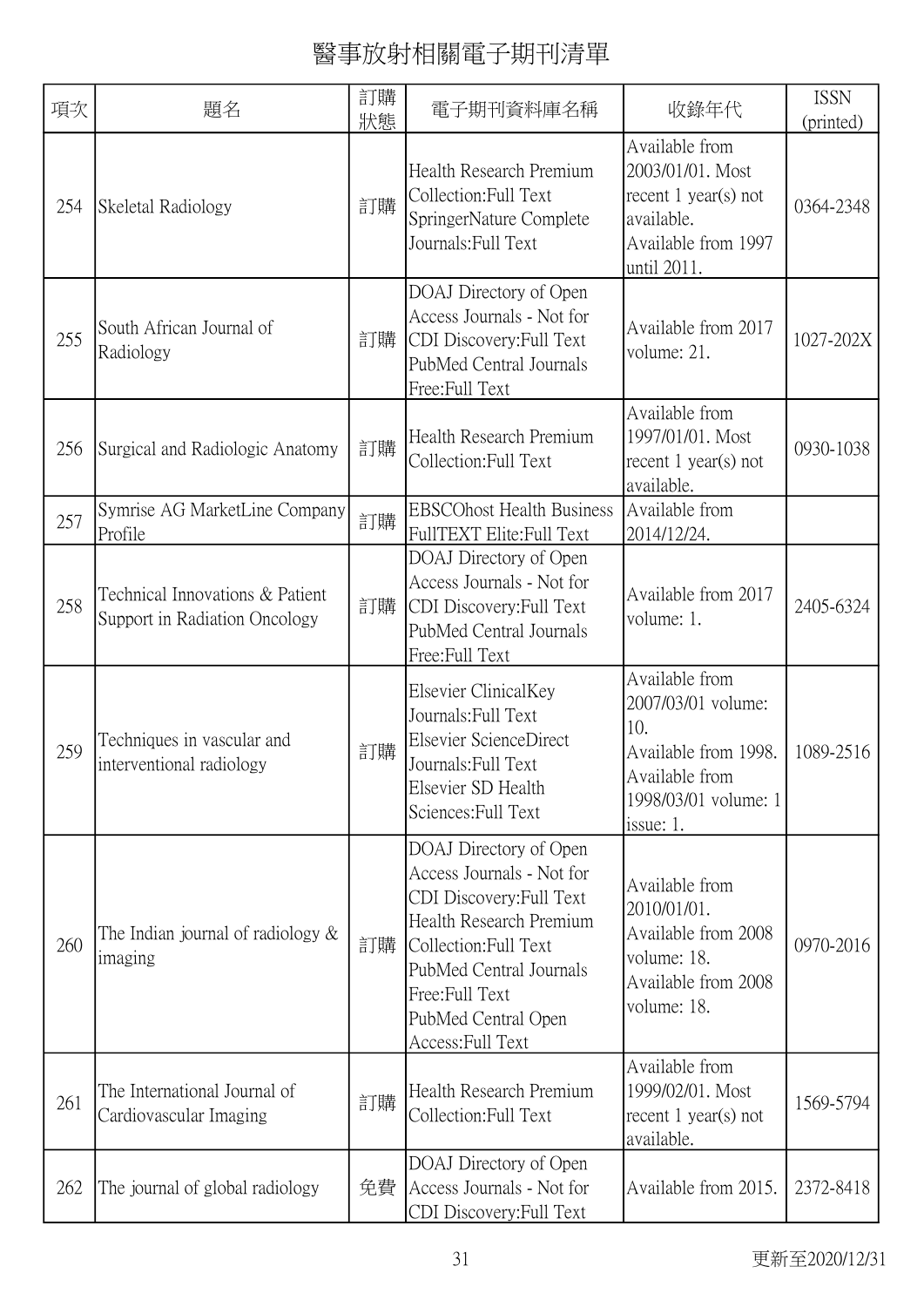| 項次  | 題名                                                                 | 訂購<br>狀態 | 電子期刊資料庫名稱                                                                                                                                                                        | 收錄年代                                                                                                                                 | <b>ISSN</b><br>(printed) |
|-----|--------------------------------------------------------------------|----------|----------------------------------------------------------------------------------------------------------------------------------------------------------------------------------|--------------------------------------------------------------------------------------------------------------------------------------|--------------------------|
| 263 | The Journal of Nuclear Medicine                                    | 訂購       | Health Research Premium<br>Collection: Full Text<br>Highwire Press Society of<br>Nuclear Medicine: Full Text                                                                     | Available from<br>1996/01/01 until<br>2012/12/31.<br>Available from 1964.                                                            | 0161-5505                |
| 264 | The Neuroradiology Journal                                         | 訂購       | <b>EBSCOhost CINAHL Plus</b><br>with Full Text: Full Text<br>PubMed Central Journals<br>Free: Full Text                                                                          | Available from<br>2008/02/01 until<br>2015/12/31.<br>Available from 2013<br>volume: 26. Most<br>recent $1$ year(s) not<br>available. | 1971-4009                |
| 265 | The Open neuroimaging journal                                      | 訂購       | PubMed Central Journals<br>Free:Full Text<br>PubMed Central Open<br>Access: Full Text                                                                                            | Available from 2007<br>volume: 1 until 2018<br>volume: 12.<br>Available from 2007<br>volume: 1 until 2018<br>volume: 12.             | 1874-4400                |
| 266 | The Quarterly Journal of Nuclear<br>Medicine and Molecular Imaging | 訂購       | Health Research Premium<br>Collection: Full Text                                                                                                                                 | Available from<br>1998/03/01 until<br>2010/02/28.                                                                                    | 1824-4785                |
| 267 | The Radiologic clinics of North<br>America                         | 訂購       | Elsevier ClinicalKey<br>Journals: Full Text                                                                                                                                      | Available from<br>2007/01/01 volume:<br>45.                                                                                          | 0033-8389                |
|     | 268 The Ultrasound Journal                                         | 訂購       | DOAJ Directory of Open<br>Access Journals - Not for<br>CDI Discovery: Full Text<br>Health Research Premium<br>Collection: Full Text<br>PubMed Central Journals<br>Free:Full Text | Available from<br>2009/09/01.<br>Available from 2019<br>volume: 11.                                                                  |                          |
| 269 | The Year in Radiology                                              | 訂購       | Health Research Premium<br>Collection:Full Text                                                                                                                                  | Available in 2005.                                                                                                                   | 1746-1065                |
| 270 | Topics in magnetic resonance<br>imaging                            | 訂購       | Ovid Lippincott Williams and Available from<br><b>Wilkins Total Access</b><br>Collection 2018: Full Text                                                                         | 2000/02/01 volume:<br>11 issue: 1.                                                                                                   | 0899-3459                |
| 271 | Ultrasound                                                         | 訂購       | <b>EBSCOhost CINAHL Plus</b><br>with Full Text: Full Text<br>PubMed Central Journals<br>Free:Full Text                                                                           | Available from<br>2005/02/01 until<br>2015/05/31.<br>Available from 2014<br>volume: 22. Most<br>recent $1$ year(s) not<br>available. | 1742-271X                |
| 272 | Ultrasound in medicine $&$ biology                                 | 訂購       | Elsevier ClinicalKey<br>Journals: Full Text                                                                                                                                      | Available from<br>2007/01/01 volume:<br>33.                                                                                          | 0301-5629                |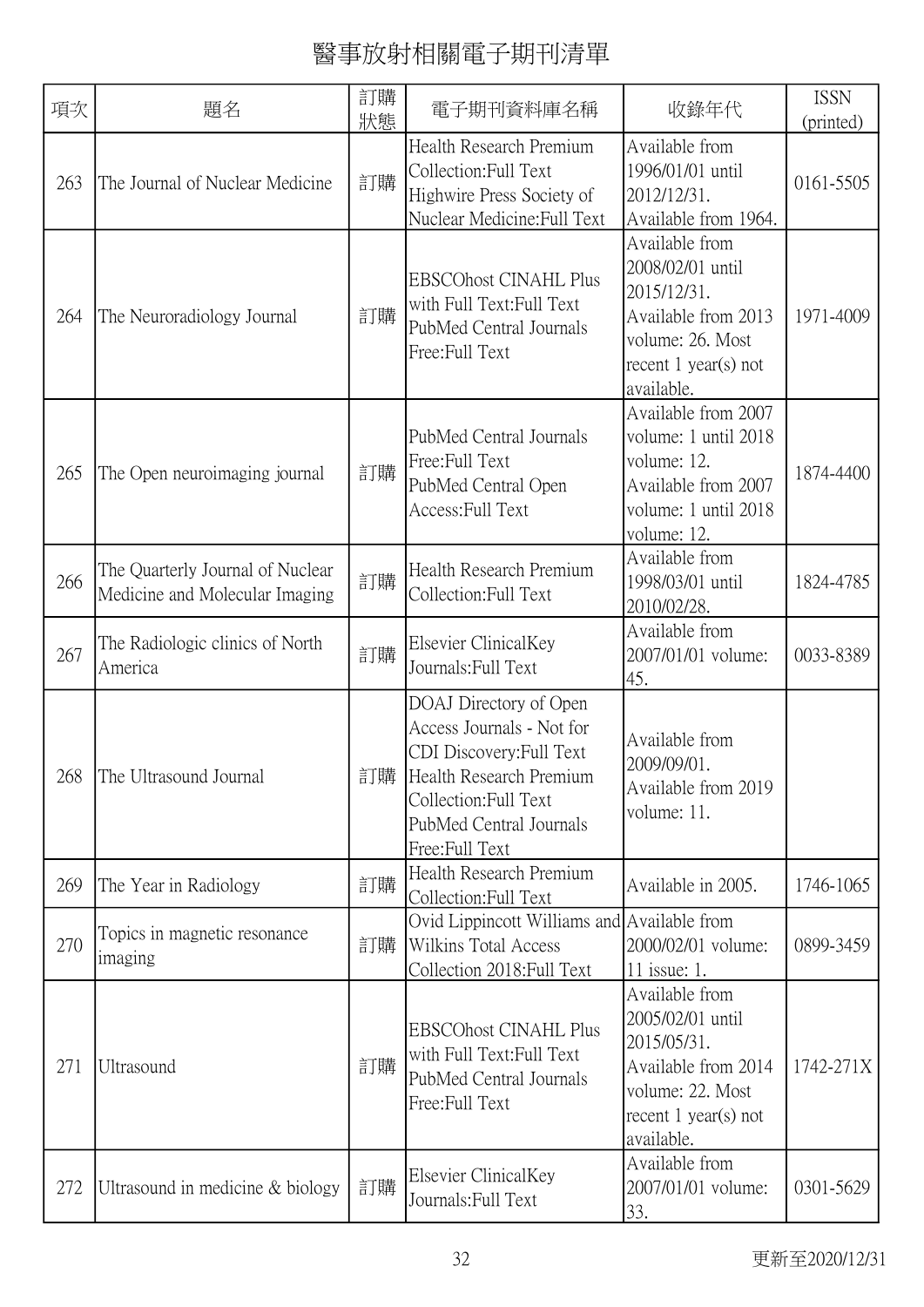| 項次  | 題名                                                           | 訂購<br>狀態 | 電子期刊資料庫名稱                                                                                                                                                                                                                     | 收錄年代                                                                                                      | <b>ISSN</b><br>(printed) |
|-----|--------------------------------------------------------------|----------|-------------------------------------------------------------------------------------------------------------------------------------------------------------------------------------------------------------------------------|-----------------------------------------------------------------------------------------------------------|--------------------------|
| 273 | Ultrasound in Obstetrics and<br>Gynecology                   | 訂購       | Wiley Online Library All<br>Journals: Full Text                                                                                                                                                                               | Available from 1997.                                                                                      | 0960-7692                |
| 274 | Ultrasound International Open                                | 訂購       | DOAJ Directory of Open<br>Access Journals - Not for<br>CDI Discovery: Full Text<br>PubMed Central Journals<br>Free: Full Text                                                                                                 | Available from 2015<br>volume: 1.                                                                         | 2509-596X                |
| 275 | Ultrasound quarterly                                         | 訂購       | Ovid Lippincott Williams and Available from<br>Wilkins Total Access<br>Collection 2018: Full Text                                                                                                                             | 2001/03/01 volume:<br>17 issue: 1.                                                                        | 0894-8771                |
| 276 | <b>Ultrasound Review of Obstetrics</b><br>and Gynecology     | 訂購       | Health Research Premium<br>Collection:Full Text                                                                                                                                                                               | Available from<br>2003/03/01 until<br>2006/09/30.                                                         | 1472-2240                |
| 277 | Vestnik rentgenologii i radiologii                           | 免費       | DOAJ Directory of Open<br>Access Journals - Not for<br>CDI Discovery: Full Text                                                                                                                                               | Available from 2014.                                                                                      | 0042-4676                |
| 278 | Virtual Radiologic Corporation<br>MarketLine Company Profile | 訂購       | <b>EBSCOhost Health Business</b><br>FullTEXT Elite: Full Text                                                                                                                                                                 | Available from<br>2014/06/30.                                                                             |                          |
| 279 | Voix et Images                                               | 免費       | Erudit Open Access<br>Journals: Full Text                                                                                                                                                                                     | Available from 1975<br>volume: 1 issue: 1.                                                                | 0318-9201                |
| 280 | Voix et images du pays                                       | 免費       | Erudit Open Access<br>Journals: Full Text                                                                                                                                                                                     | Available from 1970<br>volume: 1 issue: 1<br>until 1975 volume: 9<br>issue: 1.                            | 0318-921X                |
| 281 | World journal of nuclear medicine                            | 訂購       | DOAJ Directory of Open<br>Access Journals - Not for<br>CDI Discovery: Full Text<br>Health Research Premium<br>Collection: Full Text<br>PubMed Central Journals<br>Free: Full Text<br>PubMed Central Open<br>Access: Full Text | Available from<br>2011/07/01.<br>Available from 2011<br>volume: 10.<br>Available from 2011<br>volume: 10. | 1450-1147                |
| 282 | World Journal of Nuclear Science<br>and Technology           | 訂購       | 華藝中文電子期刊:Full<br>Text                                                                                                                                                                                                         | Available from<br>2011/04/01 volume: 1<br>issue: 1 until<br>2017/04/30 volume: 7<br>issue: 2.             | 2161-6795                |
| 283 | World Journal of Radiology                                   | 訂購       | PubMed Central Journals<br>Free: Full Text                                                                                                                                                                                    | Available from 2009<br>volume: 1.                                                                         | 1949-8470                |
| 284 | 中華放射線技術學雜誌                                                   | 訂購       | Chinese Electronic Periodical<br>Services Health & Medical<br>Care:Full Text                                                                                                                                                  | Available from<br>2003/12/01 volume:<br>27 issue: 2.                                                      | 1684-9418                |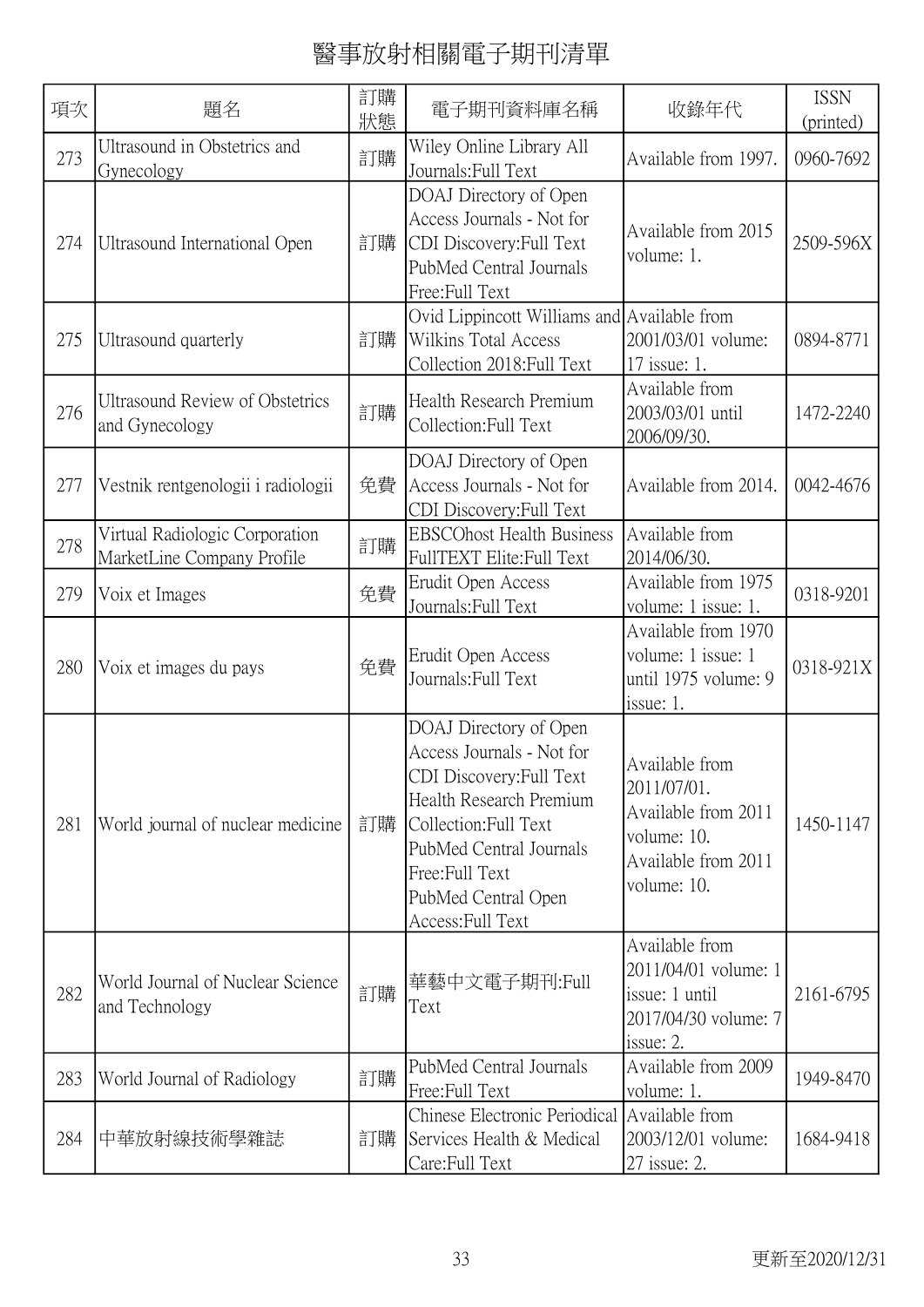| 項次  | 題名       | 訂購 | 電子期刊資料庫名稱                                                                                                                             | 收錄年代                                                                                                                                                                                                                       | <b>ISSN</b> |
|-----|----------|----|---------------------------------------------------------------------------------------------------------------------------------------|----------------------------------------------------------------------------------------------------------------------------------------------------------------------------------------------------------------------------|-------------|
|     |          | 狀態 |                                                                                                                                       | Available from                                                                                                                                                                                                             | (printed)   |
| 285 | 介入放射學雜誌  | 訂購 | Chinese Electronic Periodical<br>Services Health & Medical<br>Care:Full Text<br>華藝中文電子期刊:Full<br>Text                                 | 2005/08/01 volume:<br>14 issue: 4 until<br>2012/03/31 volume:<br>$21$ issue: 3.<br>Available from<br>2005/08/01 volume:<br>14 issue: 4 until<br>2012/03/31 volume:<br>21 issue: 3.                                         | 1008-794X   |
| 286 | 放射治療與腫瘤學 | 訂購 | Chinese Electronic Periodical<br>Services Health & Medical<br>Care:Full Text<br>華藝中文電子期刊:Full<br>Text                                 | Available from<br>1994/03/01 volume: 1<br>issue: 1 until<br>2018/06/30 volume:<br>$25$ issue: 2.<br>Available from<br>1994/03/01 volume: 1<br>issue: 1 until<br>2018/06/30 volume:<br>25 issue: 2.                         | 1023-988X   |
| 287 | 放射線學雜誌   | 訂購 | Chinese Electronic Periodical<br>Services Health & Medical<br>Care:Full Text<br>華藝中文電子期刊:Full<br>Text                                 | Available from<br>1976/03/01 until<br>2010/12/01.<br>Available from<br>1976/03/01 volume: 1<br>issue: 1 until<br>2010/12/31 volume:<br>35 issue: 4.                                                                        | 1018-8940   |
| 288 | 核子醫學雜誌   | 訂購 | Chinese Electronic Periodical<br>Services Health & Medical<br>Care: Full Text<br>Free E- Journals: Full Text<br>華藝中文電子期刊:Full<br>Text | Available from<br>1998/03/01 volume:<br>11 issue: 2 until<br>2013/03/31 volume:<br>26 issue: 1.<br>Available from 1998.<br>Available from<br>1998/03/01 volume:<br>11 issue: 2 until<br>2013/03/31 volume:<br>26 issue: 1. | 1022-923X   |
| 289 | 核化學與放射化學 | 訂購 | DOAJ Directory of Open<br>Access Journals - Not for<br>CDI Discovery: Full Text<br>華藝中文電子期刊:Full<br>Text                              | Available from<br>2004/02/20 volume:<br>26 issue: 1 until<br>2011/02/20 volume:<br>33 issue: 1.                                                                                                                            | 0253-9950   |